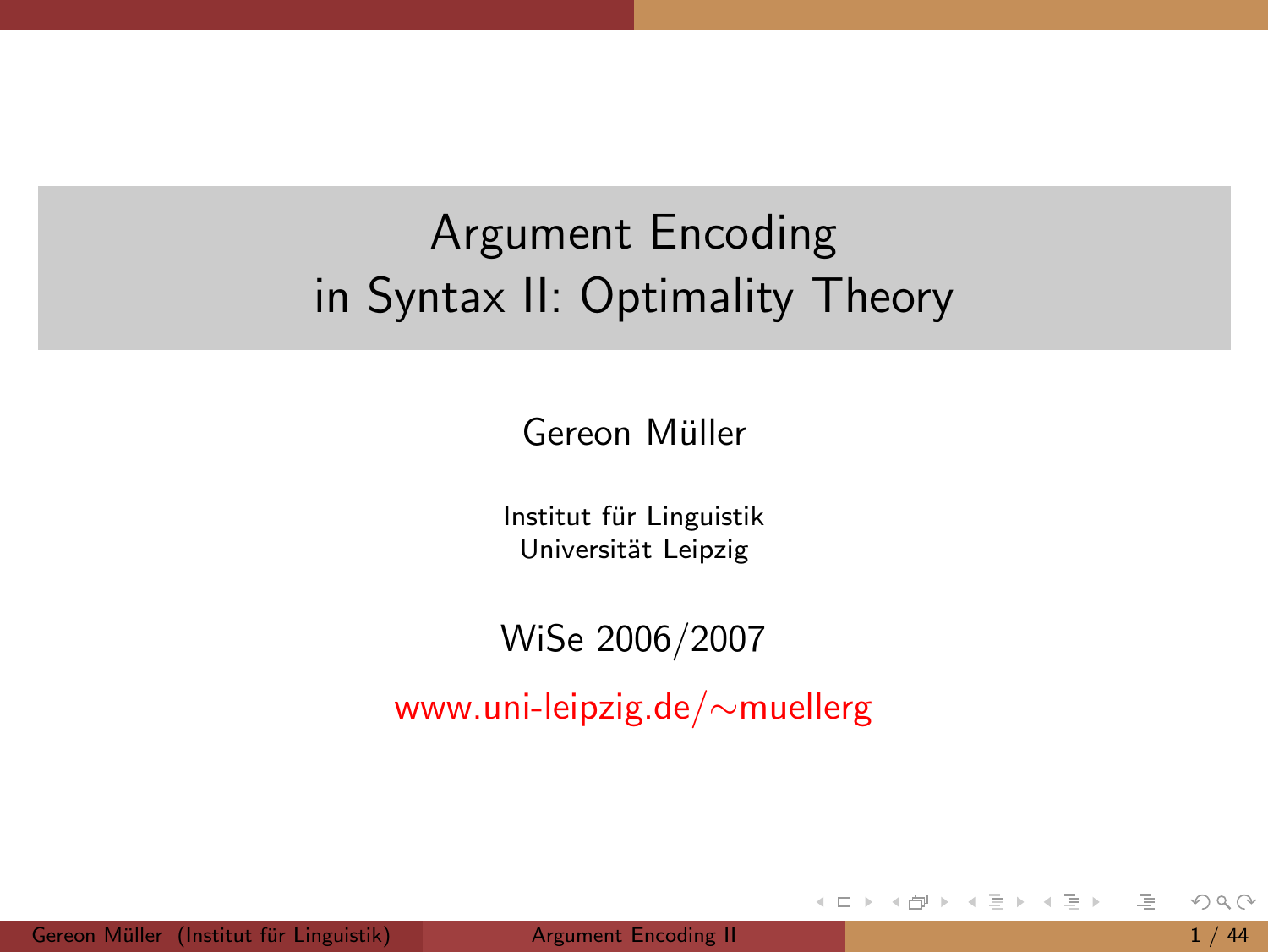### Basic Question

#### How can existing patterns of argument encoding be derived from theories of theories of case and agreement?



(Icelandic, Navajo) (Archi, Sierra Popoluca) (Basque, Guaran´ı)

- 1 split ergativity based on argument-type (Dyirbal)
- split ergativity based on tense/aspect (Hindi)
- split ergativity based on clause type (Sierra Popoluca) clause-type based

ミトコミト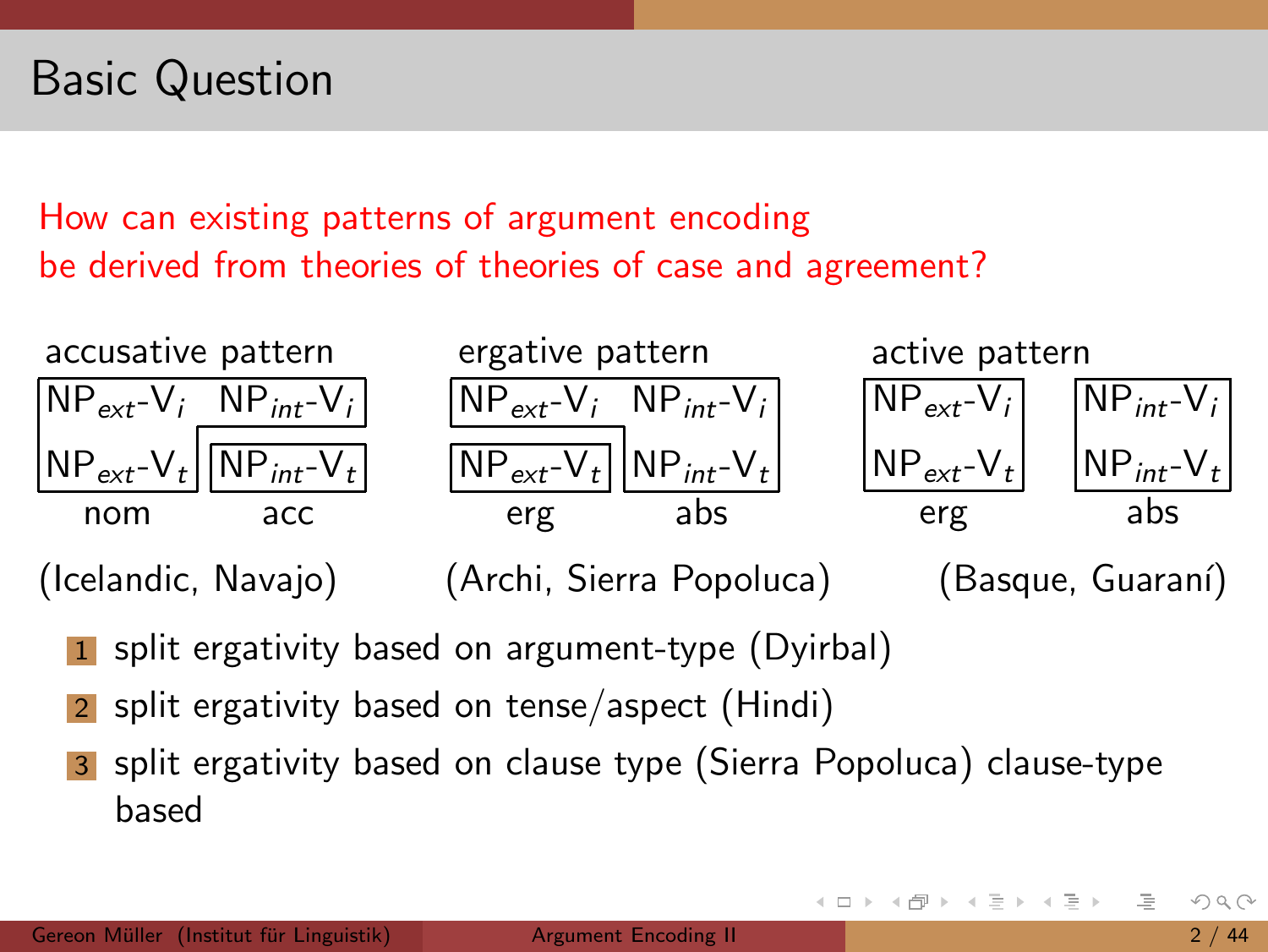Answer given in Optimality Theory (Prince & Smolensky (2004), Smolensky & Legendre (2006)):

All natural languages obey exactly the same constraints on argument encoding. For instance:

- (1) a. All languages have a constraint that requires  $NP_{ext}-V_t$  to be marked by ergative CASE.
	- b. All languages have a constraint that requires  $NP_{int}-V_{t}$  to be marked by accusativepause Case.

イロト イ母 トイラト イラトー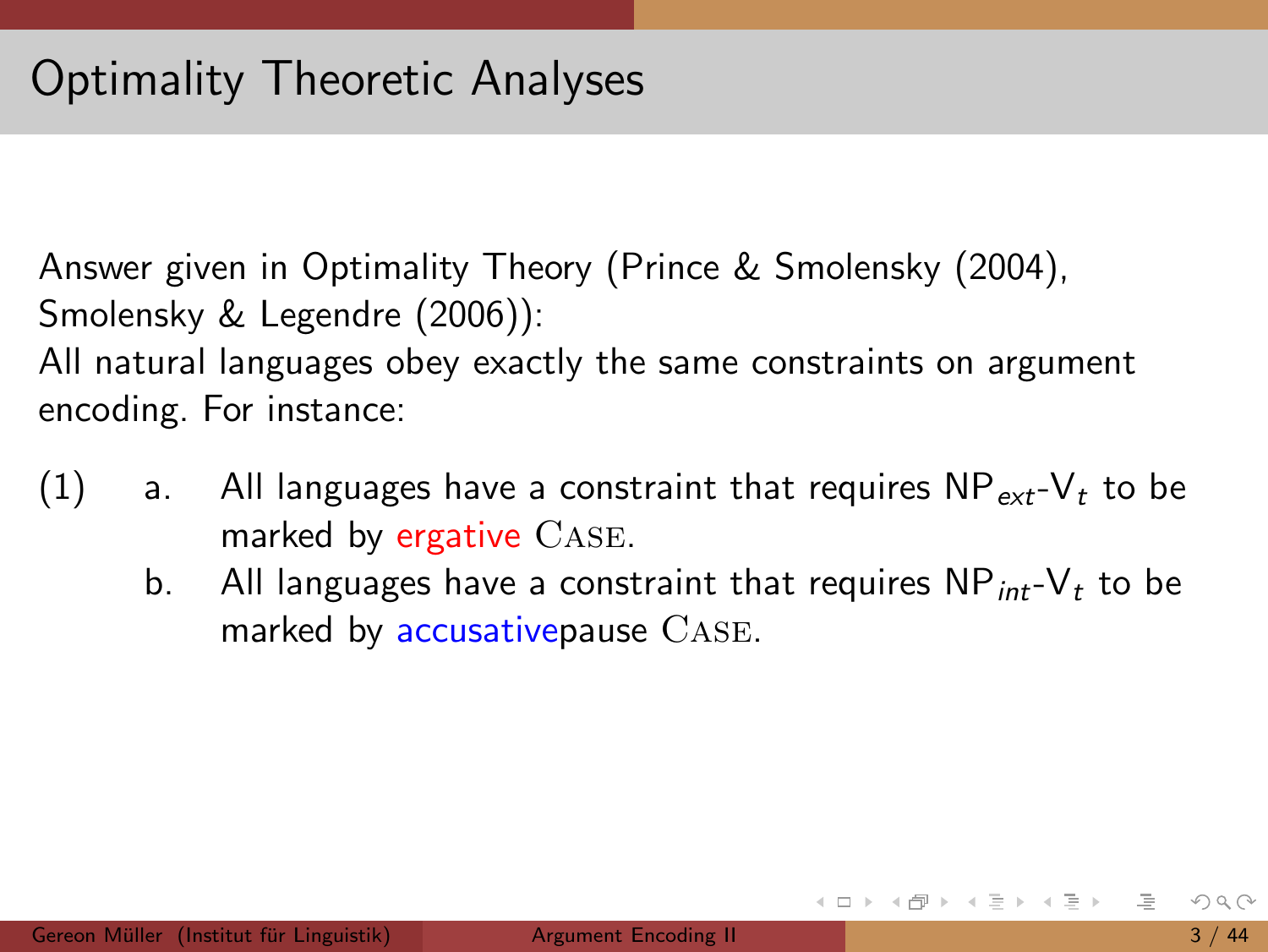Answer given in Optimality Theory (Prince & Smolensky (2004), Smolensky & Legendre (2006)):

All natural languages obey exactly the same constraints on argument encoding. For instance:

- (1) a. All languages have a constraint that requires  $NP_{ext}-V_t$  to be marked by ergative CASE.
	- b. All languages have a constraint that requires  $NP_{int}-V_{t}$  to be marked by accusativepause Case.

However: Constraints are violable and ranked. Different constraint rankings produce different grammars with different argument encoding systems.

지갑 지수는 지금 지나가 그는 그는 것이다.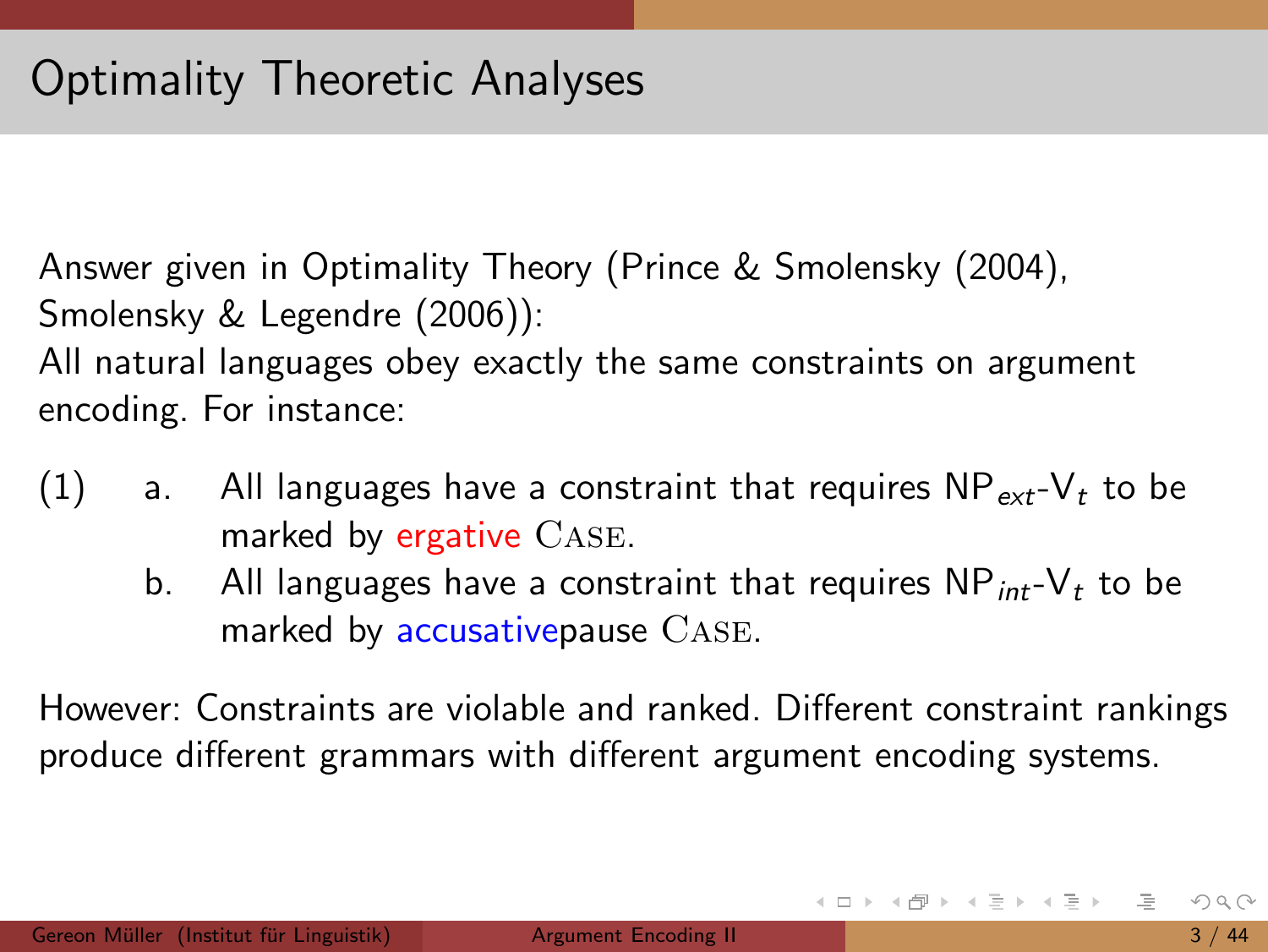#### Literature

#### Relevant literature:

- Kiparsky  $(1999)$
- Wunderlich (2000)
- Stiebels (2000; 2002)
- Woolford (2001)
- $\blacksquare$  Lee (2003)

 $\leftarrow$   $\Box$   $\rightarrow$ 

 $\equiv$   $\rightarrow$ ≘

Þ  $\vert \cdot \vert$  $\rightarrow$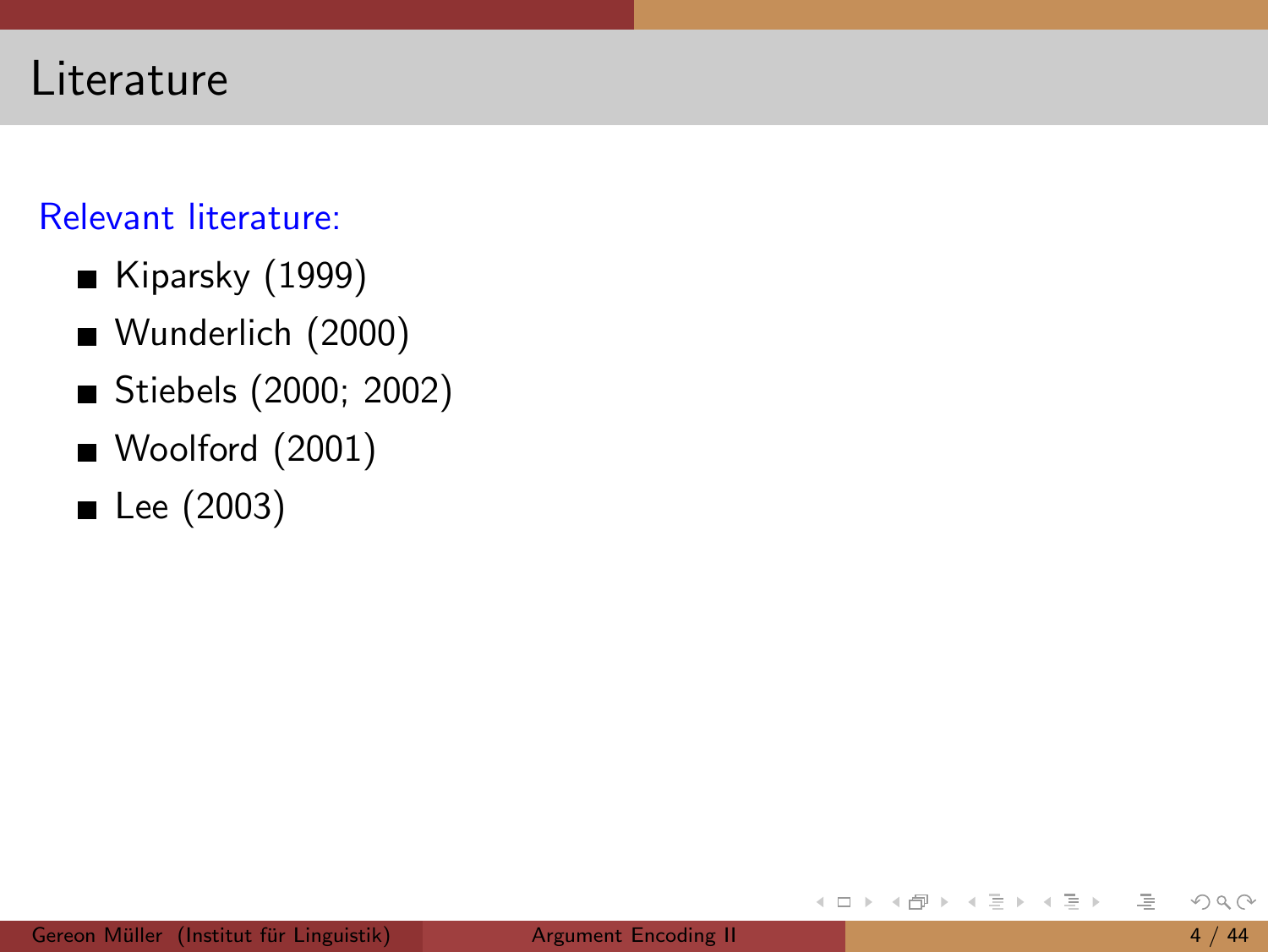#### Relevant literature:

- Kiparsky  $(1999)$
- Wunderlich (2000)
- Stiebels (2000; 2002)
- Woolford (2001)
- $\blacksquare$  Lee (2003)

... and:

■ de Hoop & Malchukov (2006): Case Marking Strategies

Upcoming talk:

Andrej Malchukov (MPI-EVA) will present this paper on Wednesday, November 8, 2006 (18:15, GWZ 4.415) in the Graduiertenkolleg lecture series.

イタト イミト イミト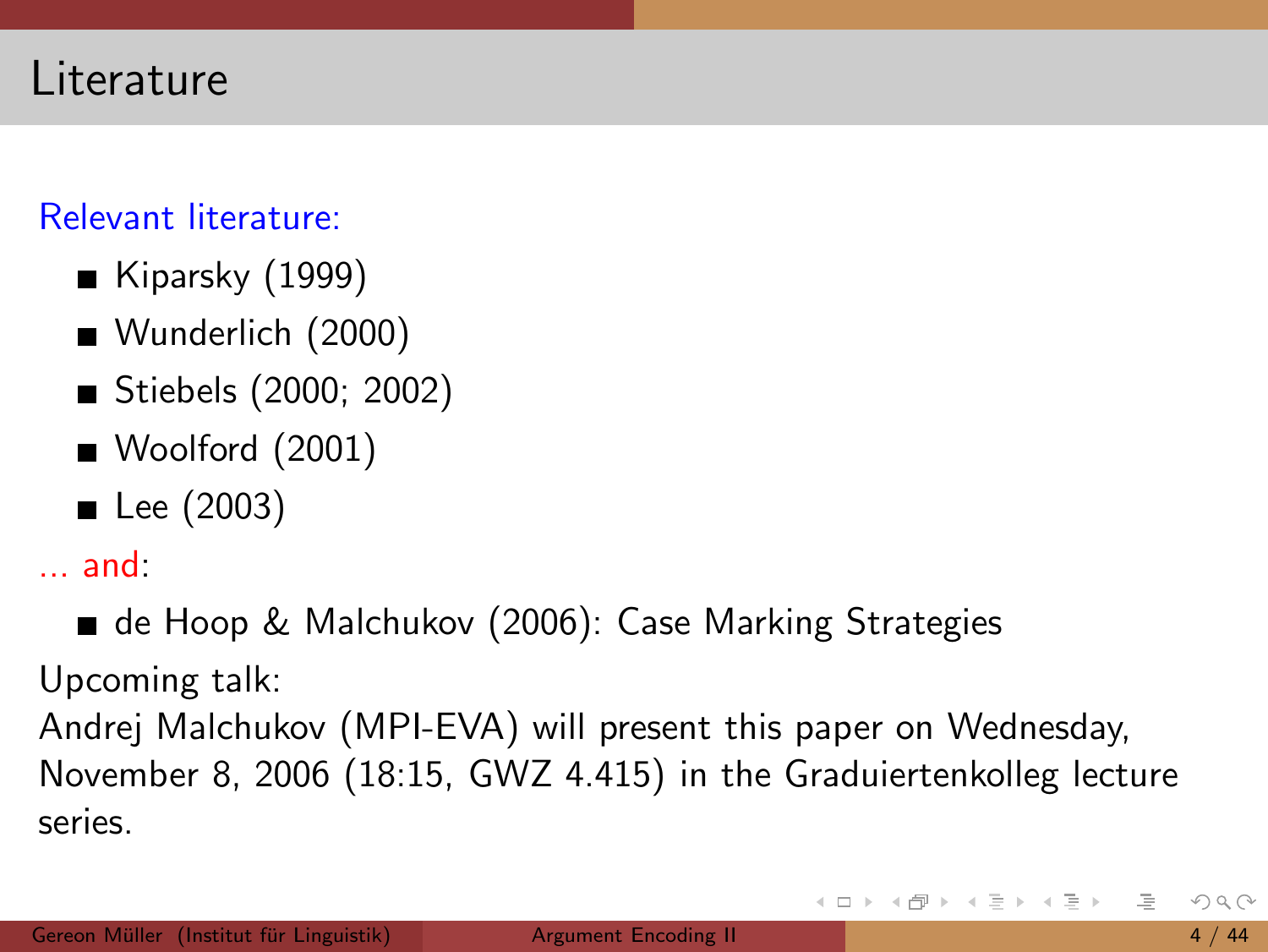### Background: Optimality Theory

#### (2) Basic assumptions:

- a. Constraints are violable.
- b. Constraints are ranked.
- c. Constraints are universal.
- d. Wellformedness (grammaticality) of a linguistic expression is decided by a competition of forms: The candidate with the best constraint profile in a given candidate set is optimal  $(=$ grammatical), all other candidates are suboptimal  $(=$ ungrammatical).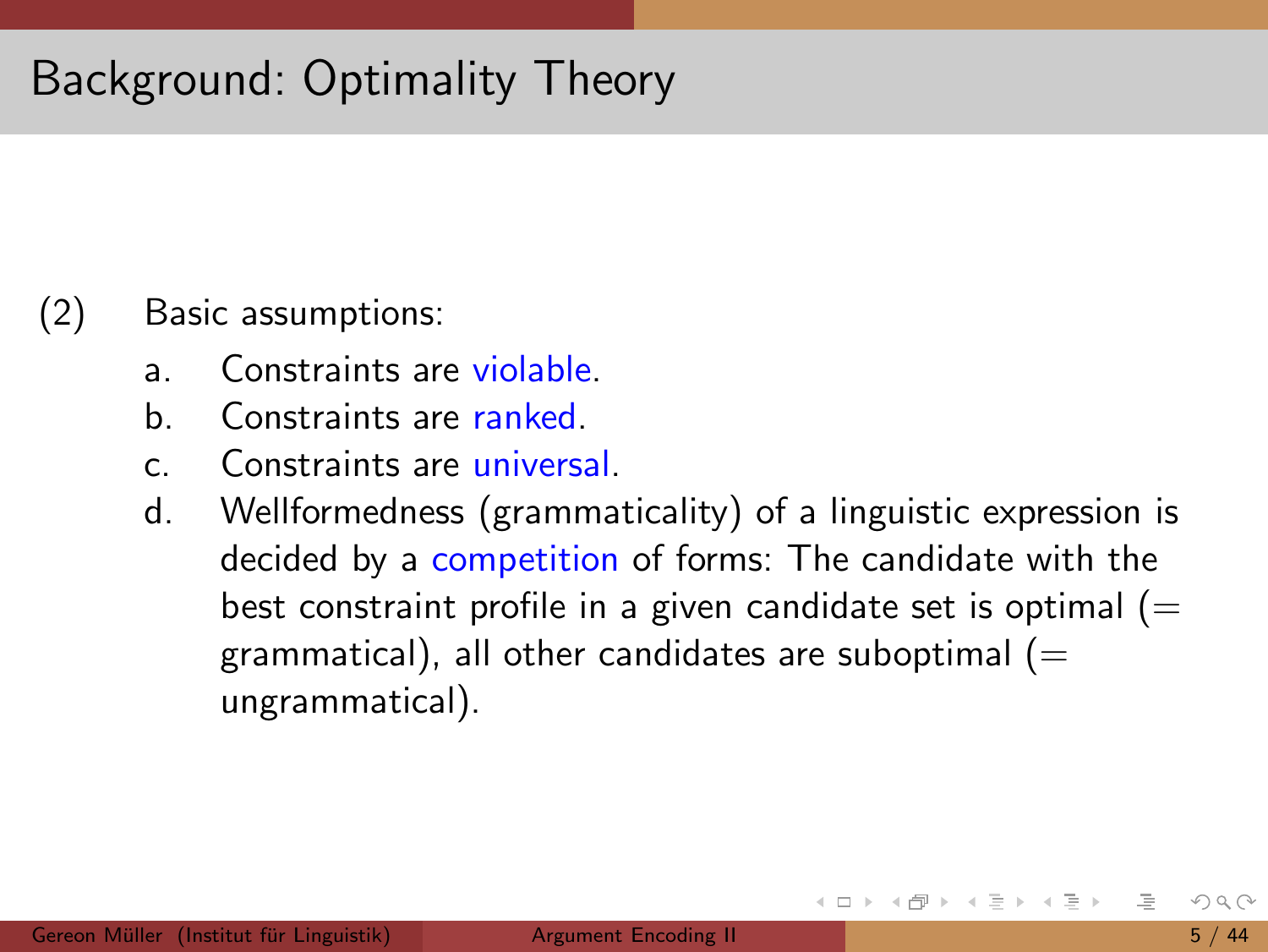Optimality Theory: Definitions

#### (3) Optimality:

A candidate  $\mathsf{C}_i$  is optimal  $(=$  grammatical) iff there is no candidate  $\mathsf{C}_j$  in the same candidate set that has a better constraint profile.

ミドイラト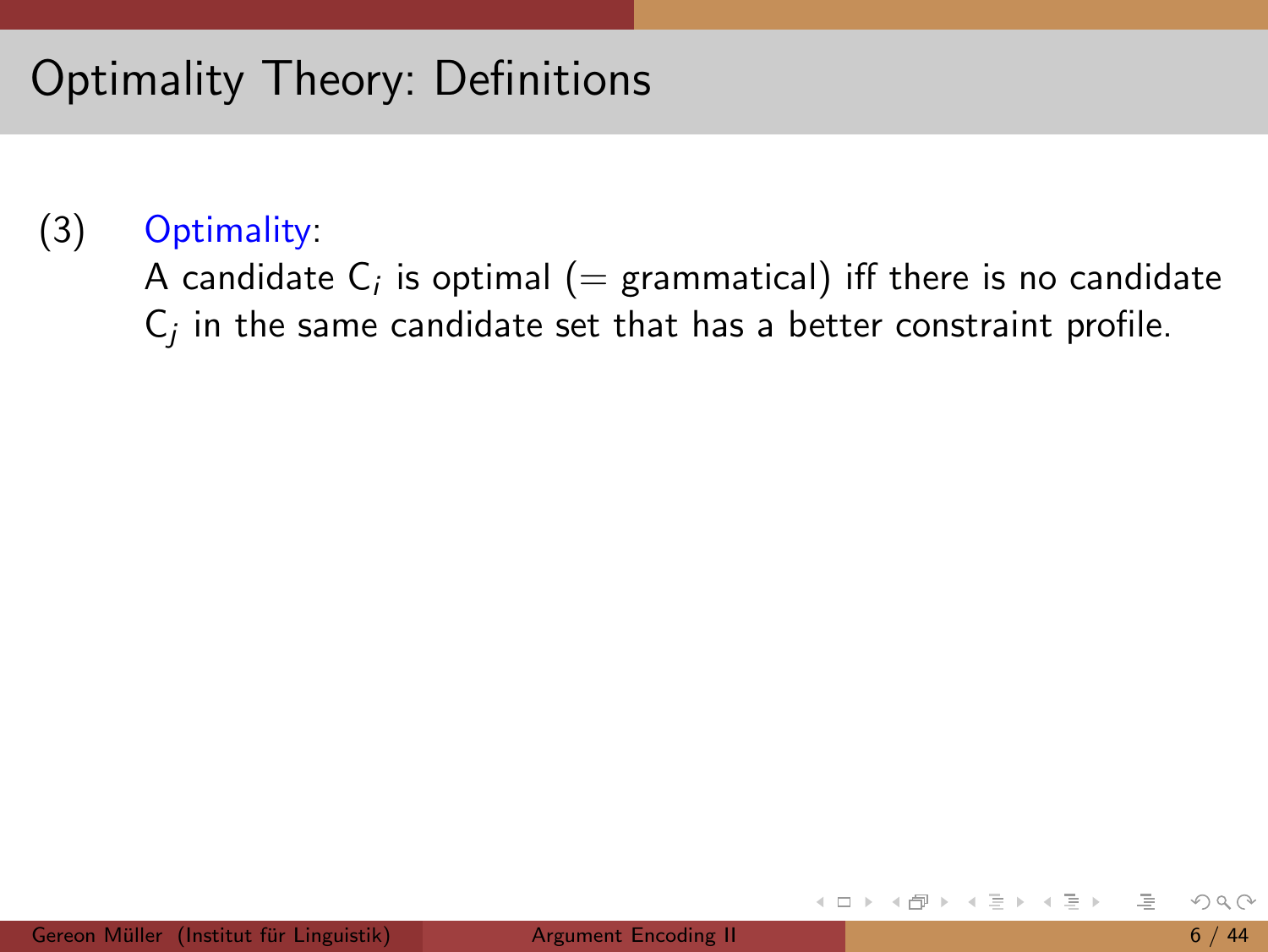### Optimality Theory: Definitions

#### (3) Optimality:

A candidate  $\mathsf{C}_i$  is optimal  $(=$  grammatical) iff there is no candidate  $\mathsf{C}_j$  in the same candidate set that has a better constraint profile.

#### (4) Constraint Profile:

A candidate  $C_i$  has a better constraint profile than a candidate  $C_i$ iff there is a constraint  $Con_k$  such that (a) and (b) hold:

- a.  $C_j$  satisfies Con $_k$  better than  $C_i$ .
- b. There is no constraint Con, ranked higher than  $Con_k$  on which  $C_i$  and  $C_i$  differ.

Note:

 $\mathsf{C}_j$  satisfies a constraint  $\mathsf{Con}$  better than  $\mathsf{C}_i$  iff  $\mathsf{C}_j$  has fewer violations of Con. This implies the case that  $C_i$  violates Con once (or more often), and  $C_i$  does not violate Con at all.

イロト イ団ト イモト イモトー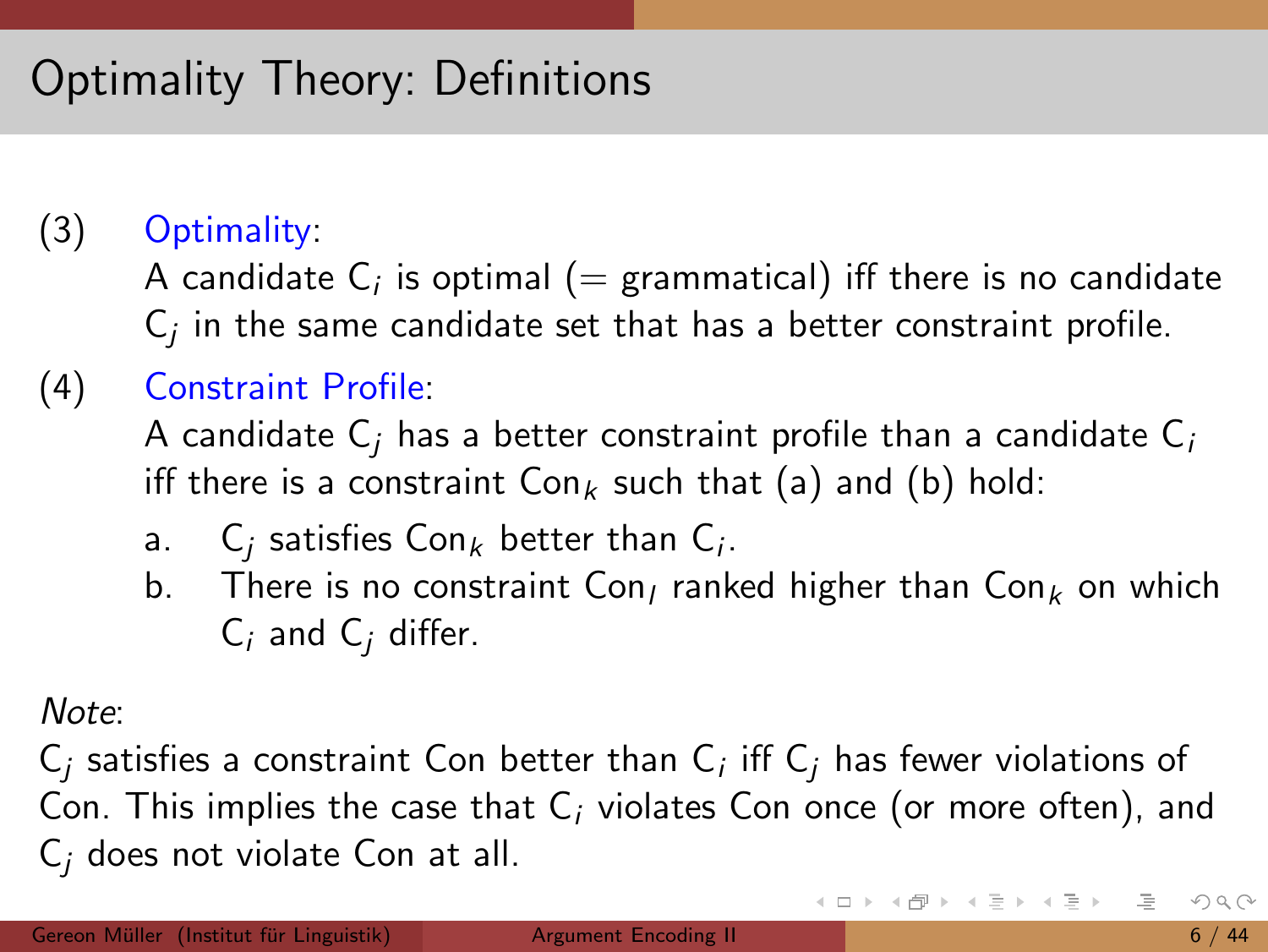### Organization of the Grammar

$$
\mathsf{Input}
$$

$$
\rightarrow
$$

$$
\begin{array}{c|c}\n\hline\nGen(erator) & \rightarrow \\
\hline\n(generates candidates)\n\end{array}
$$

$$
\boxed{\text{Input}} \qquad \rightarrow \qquad \boxed{\text{Gen(erator)}} \qquad \rightarrow \qquad \boxed{\text{H(armony-)Eval(uation)}}
$$

(generates candidates) (determines optimal candidate)

 $\equiv$ 

イロト イ部 トイモト イモト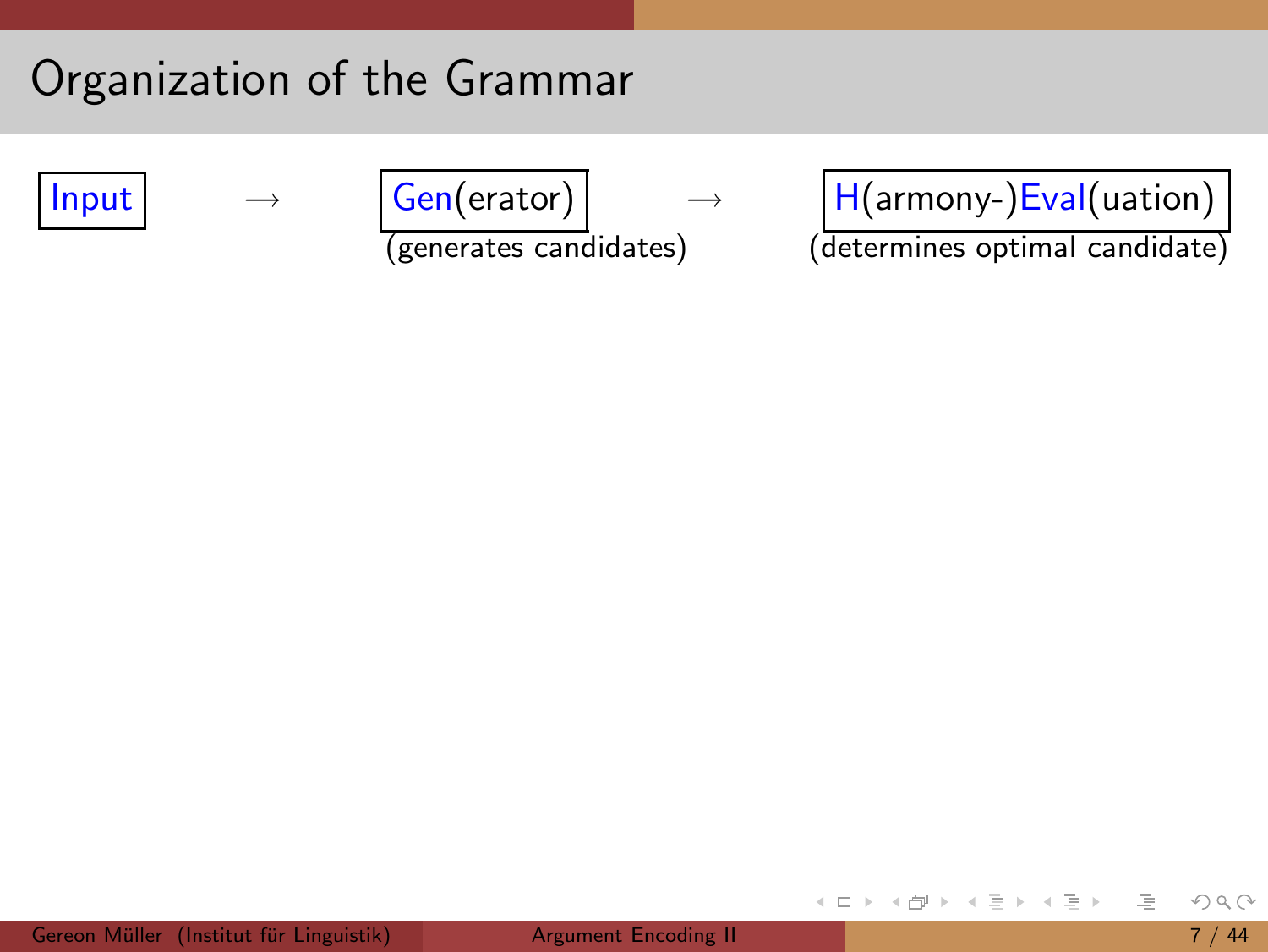### Organization of the Grammar

$$
\mathsf{Input}
$$

$$
\begin{array}{|c|c|}\n\hline\nGen(erator) & -\\ \hline\n(generates candidate)\n\end{array}
$$

 $\rightarrow$  H(armony-)Eval(uation) (determines optimal candidate)

イロト イ部 トイミト イミト

This presupposes that in addition to the constraints employed by the Gen component, which are inviolable and unranked, the H-Eval component relies on a system of constraints that are violable and ranked (and, by assumption, universal) in order to determine the best constraint profile, hence, optimality. The ranking among the violable local constraints of the H-Eval component is indicated by the symbol  $\gg$ ; the H-Eval constraints themselves are typically written with small capitals. Optimality-theoretic competitions are often illustrated by tables (so-called tableaux); optimality of a candidate is indicated by the pointing finger (here:  $\rightarrow$ ); violation of a constraint is shown by a star  $*$  in the appropriate column of the table; if this violation is fatal for a candidate (i.e., responsible for its suboptimality), an exclamation mark ! is added. In the abstract H-Eval competition in table  $\mathsf{T}_1$ , in which the candidate set consists of  $C_1-C_5$ ,  $C_1$  emerges as the optimal candidate: It avoids a violation of the high-ranked constraints A and B (unlike  $C_3-C_5$ ), and it minimizes a violation of the low-ranked constraint C (unlike  $C_2$ ). Hence, there is no competing candidate with a better constraint profile than  $C_1$ .

E.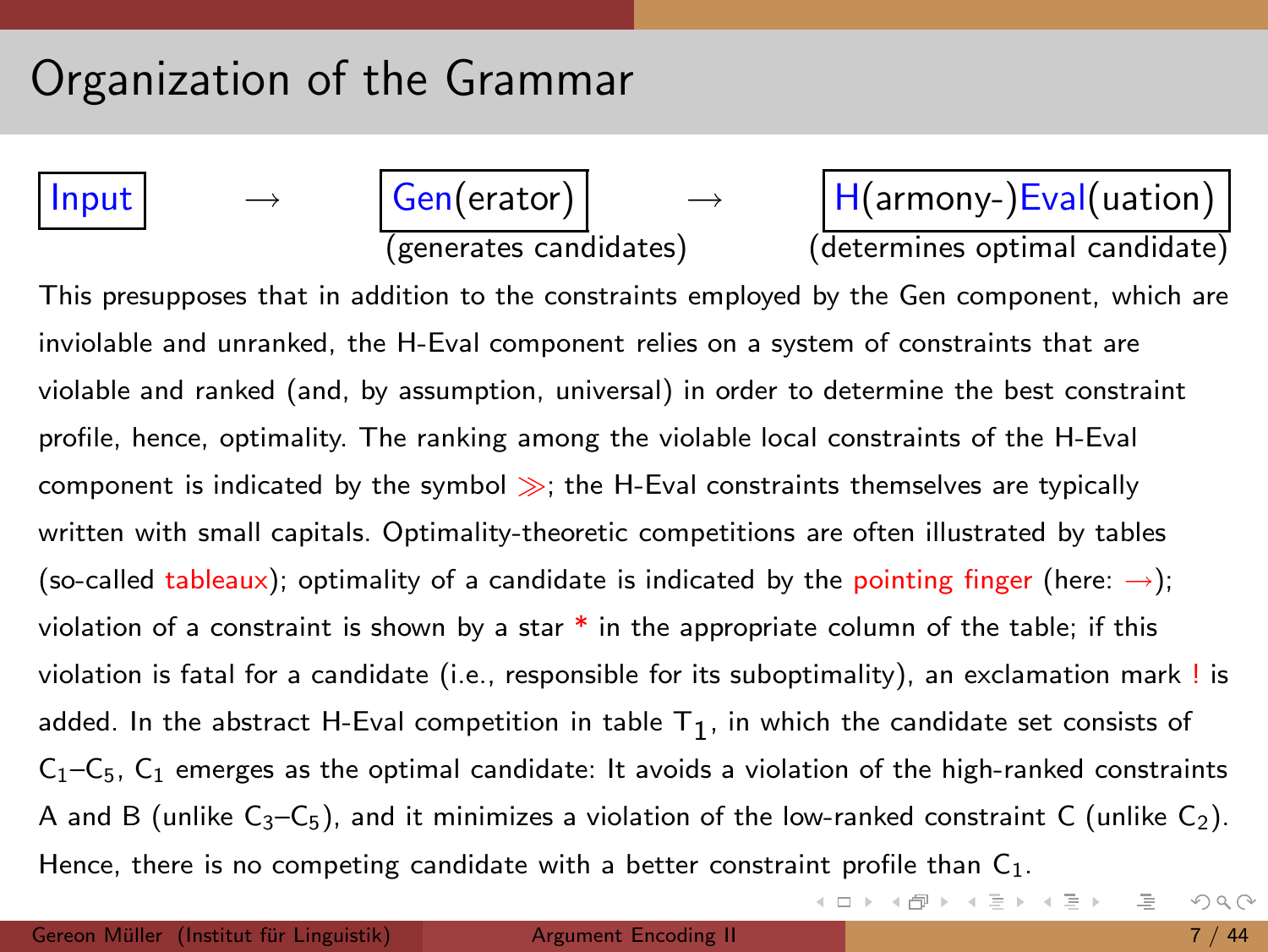### Tableaux

| o              |  |        |        |  |  |
|----------------|--|--------|--------|--|--|
| Candidates     |  | в      |        |  |  |
| Ü1             |  |        | $\ast$ |  |  |
| $\mathsf{C}_2$ |  |        | $**$   |  |  |
| $\mathsf{C}_3$ |  | $\ast$ |        |  |  |
| $\mathsf{C}_4$ |  |        |        |  |  |
| C5             |  | $*1$   | $\ast$ |  |  |

<span id="page-11-0"></span>

| $T_1$ : Determining optimality |  |
|--------------------------------|--|
|                                |  |

 $\bar{=}$ 

イロト イ部ト イヨト イヨト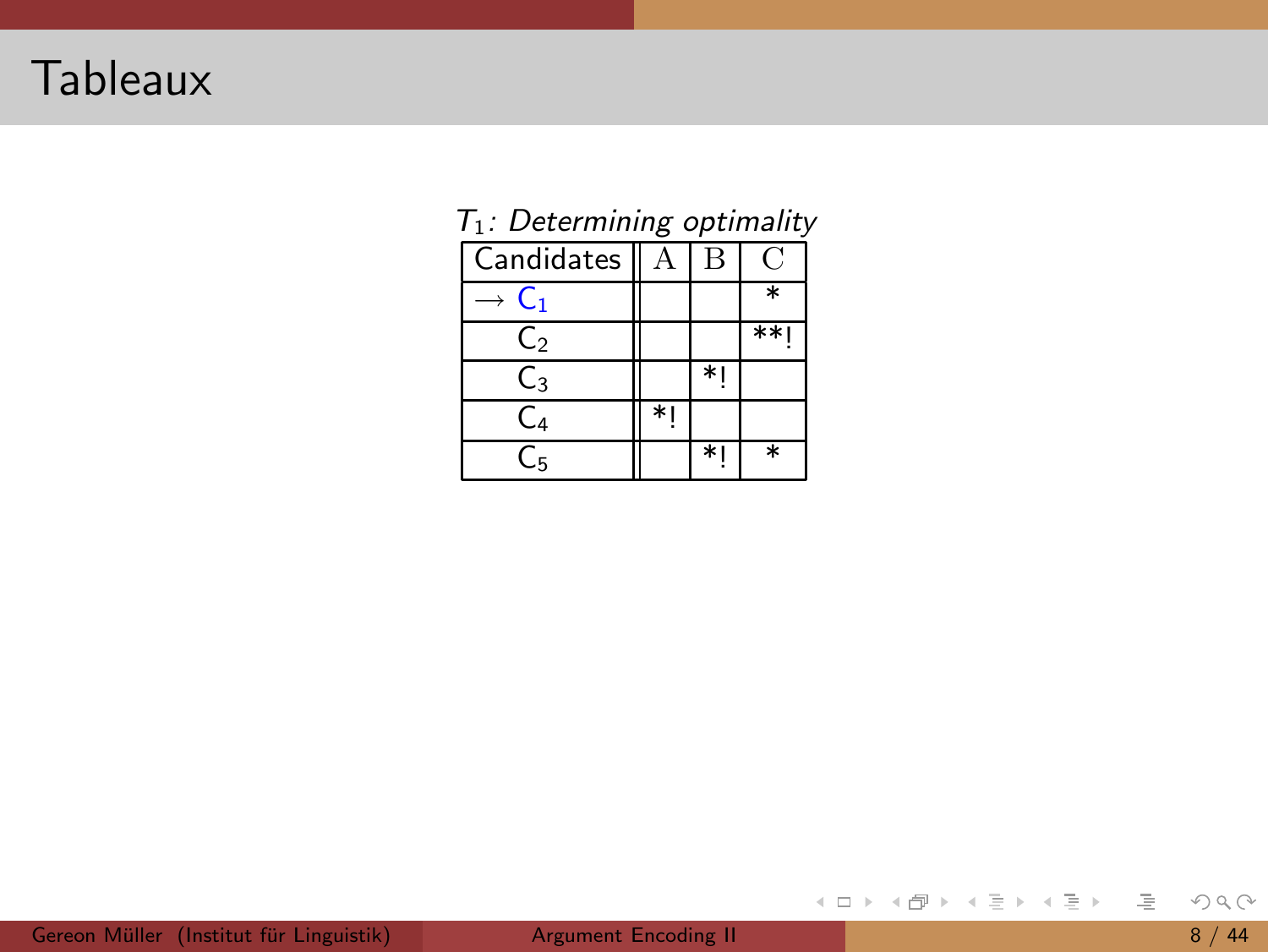### **Tableaux**

|                | $\cdot$ $\cdot$ |      |        |
|----------------|-----------------|------|--------|
| Candidates     |                 | В    |        |
| C1.            |                 |      | ∗      |
| $\mathsf{C}_2$ |                 |      | **1    |
| $\mathsf{C}_3$ |                 | $*1$ |        |
| C4             | $\ast$          |      |        |
| С5             |                 | $*1$ | $\ast$ |

| $T_2$ : Reranking |   |           |        |  |  |  |
|-------------------|---|-----------|--------|--|--|--|
| Candidates        | А | D         | в      |  |  |  |
| C <sub>1</sub>    |   |           |        |  |  |  |
| C <sub>2</sub>    |   | $*$   $*$ |        |  |  |  |
| $C_3$             |   |           | $\ast$ |  |  |  |
| C4                |   |           |        |  |  |  |
| Cҕ                |   | $*1$      | $\ast$ |  |  |  |

#### Gereon Müller (Institut für Linguistik) **[Argument](#page-0-0) Encoding II** 8 / 44

 $\circlearrowleft\circ \alpha \curvearrowright$ 

 $\bar{=}$ 

イロト イ部ト イミト イヨトー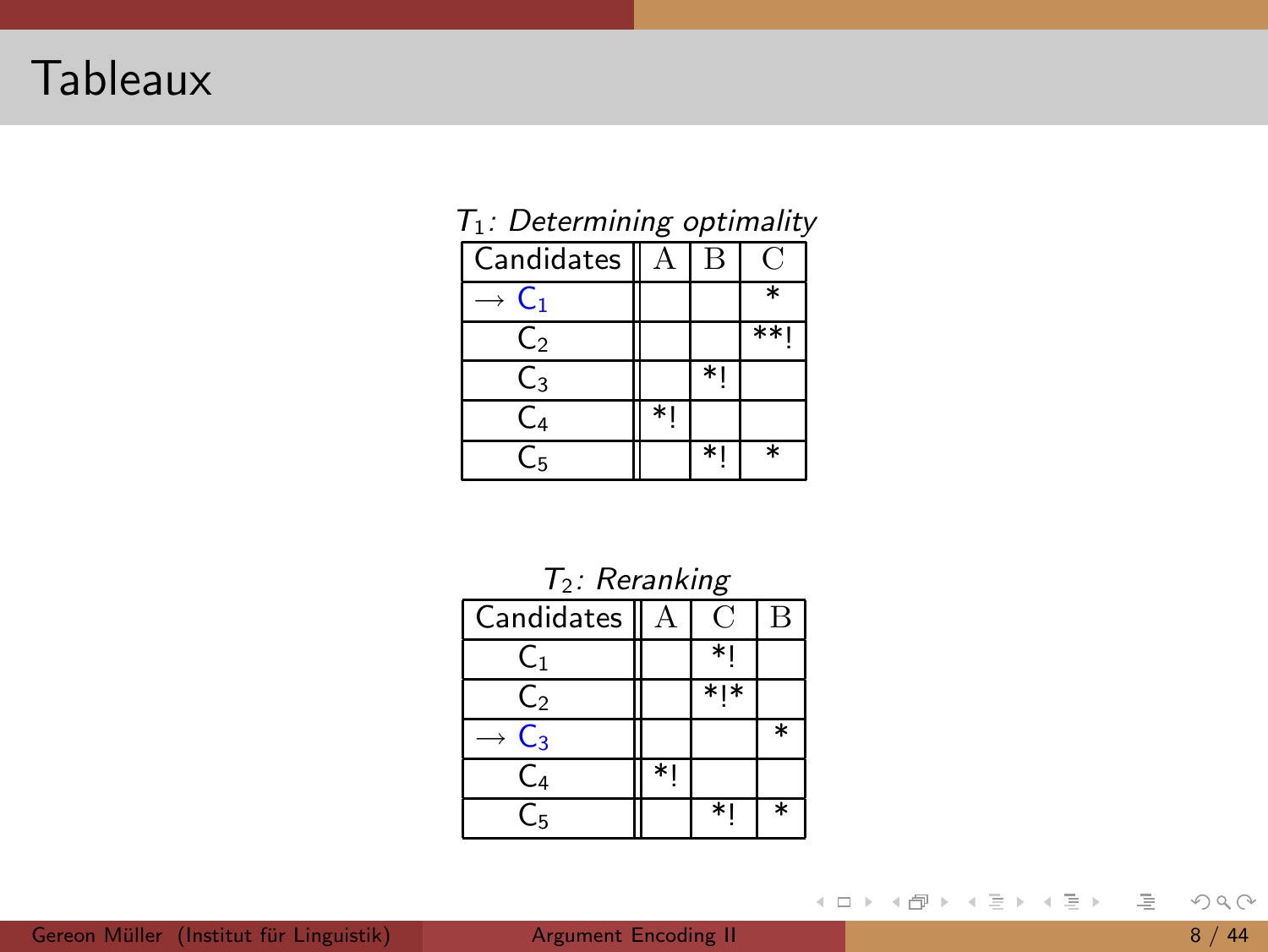#### Important Concepts 1

#### Constraint reranking  $=$  parametrization:

By reranking the constraints B and C in  $T_1$ , candidate  $C_3$  emerges as the optimal candidate. Reranking of constraints forms the basis of the concept of parametrization in optimality-theoretic syntax.

- 4 母 ト 4 ヨ ト 4 ヨ ト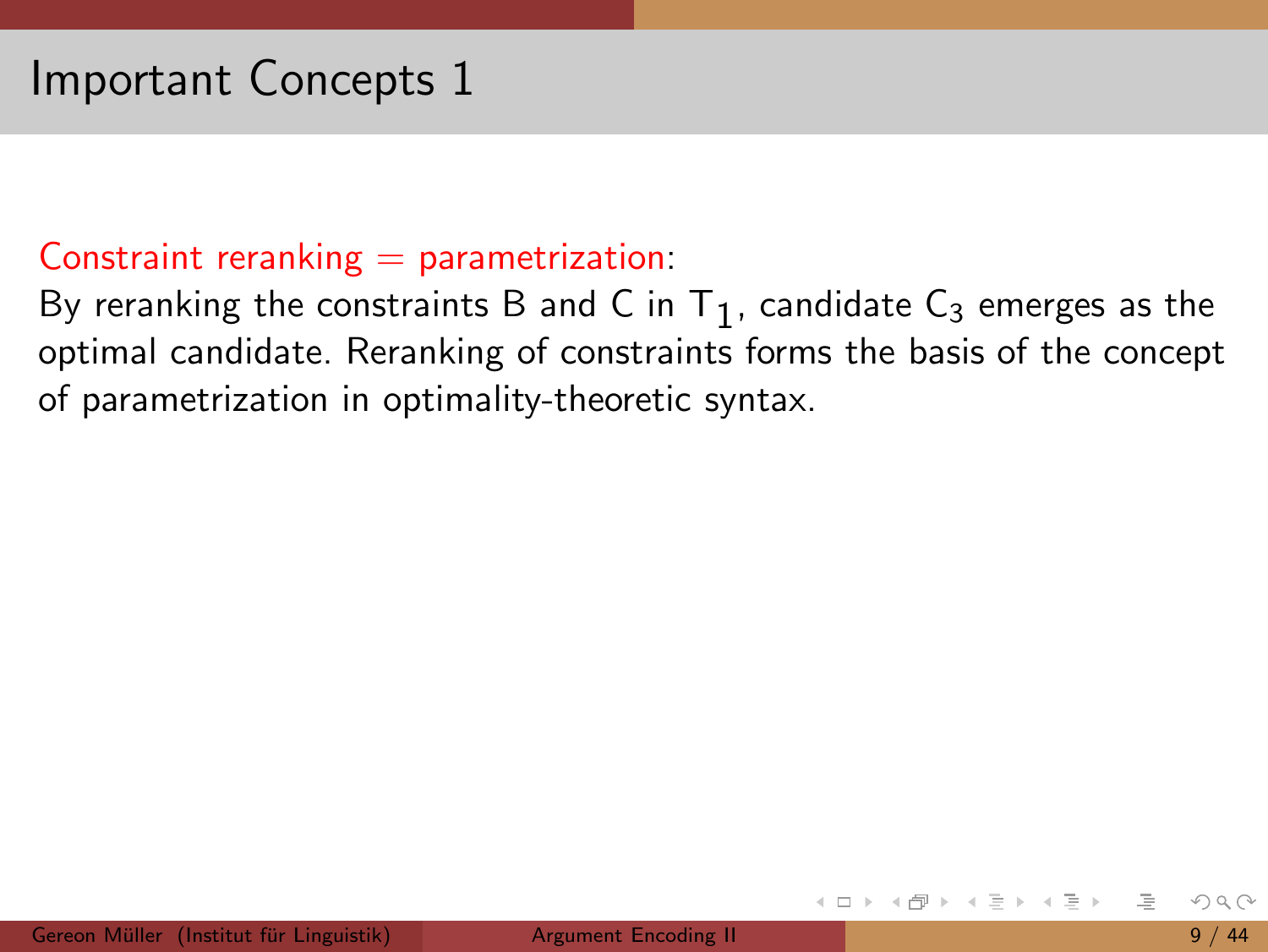#### Constraint reranking  $=$  parametrization:

By reranking the constraints B and C in  $T_1$ , candidate  $C_3$  emerges as the optimal candidate. Reranking of constraints forms the basis of the concept of parametrization in optimality-theoretic syntax.

#### Non-cumulativity:

A further characteristic feature of this approach is that it is essentially non-cumulative; i.e., no number of violations of a low-ranked constraint can outweigh a single violation of a higher-ranked constraint. Thus, suppose that there were an additional, lowest-ranked constraint  $D$  in  $T_1$ that  $C_1$  violates, say, five times, and that  $C_2-C_5$  do not violate at all. This would not undermine  $C_1$ 's optimality.

지금 지수는 지금 지수는 지도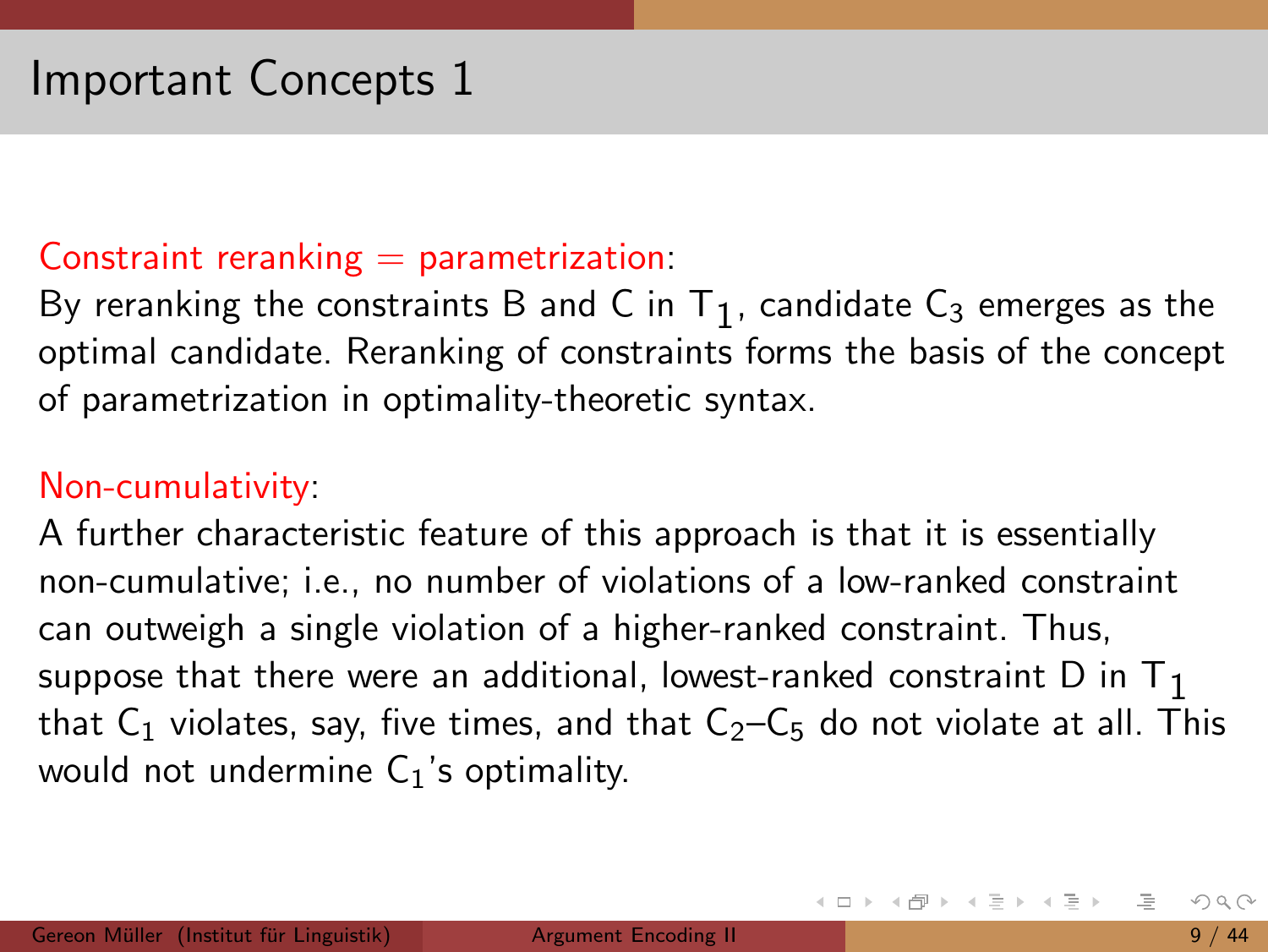#### Candidates and candidate sets:

- 1 The input defines the candidate set (for present purposes).
- 2 The competing candidates are phrase-structure trees (sentences)

 $\leftarrow$   $\Box$   $\rightarrow$ 

 $\rightarrow \equiv$   $\rightarrow$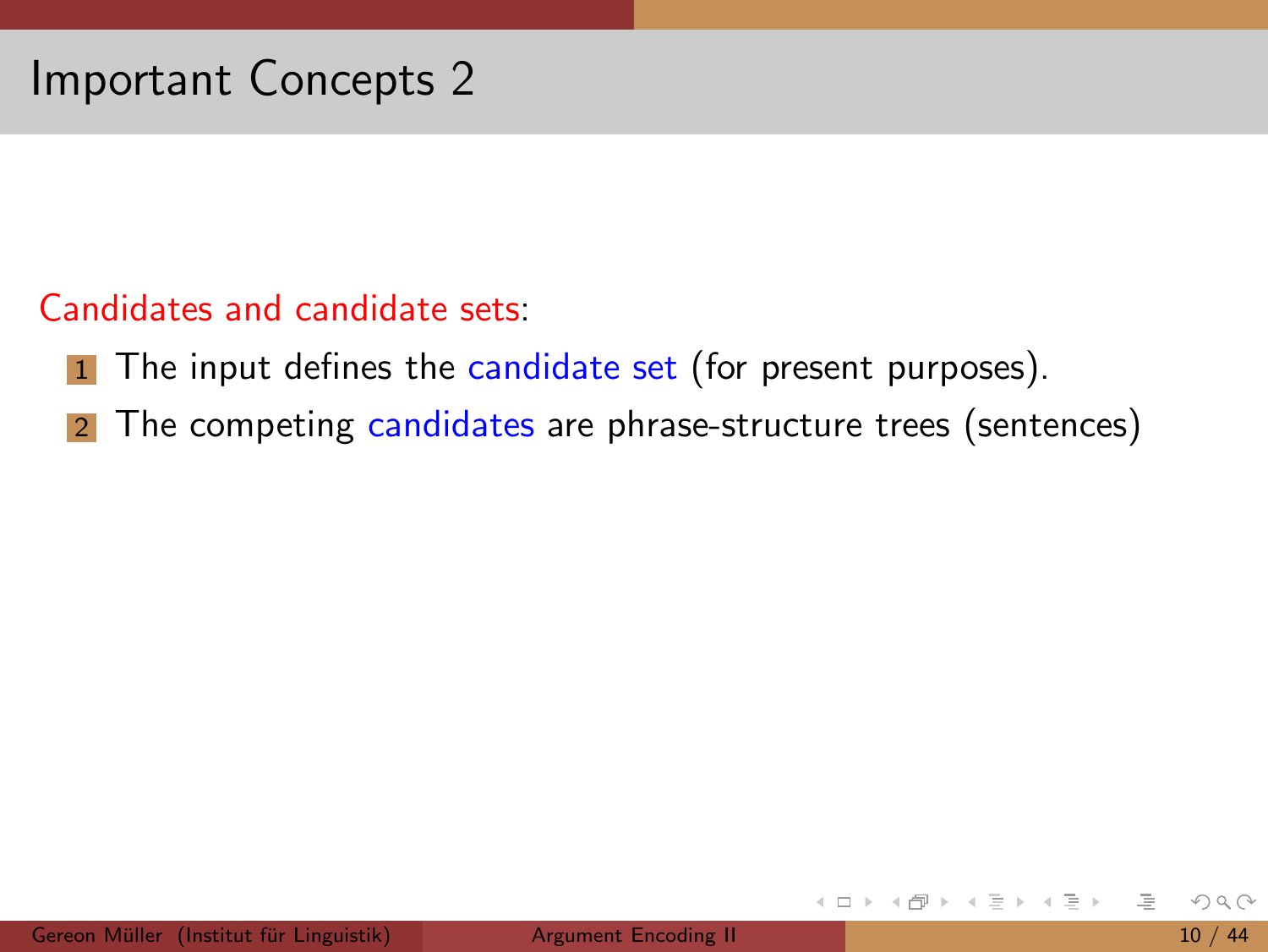#### Candidates and candidate sets:

- **1** The input defines the candidate set (for present purposes).
- 2 The competing candidates are phrase-structure trees (sentences)

#### Two types of constraints:

- markedness constraints
- 2 faithfulness constraints

 $\leftarrow$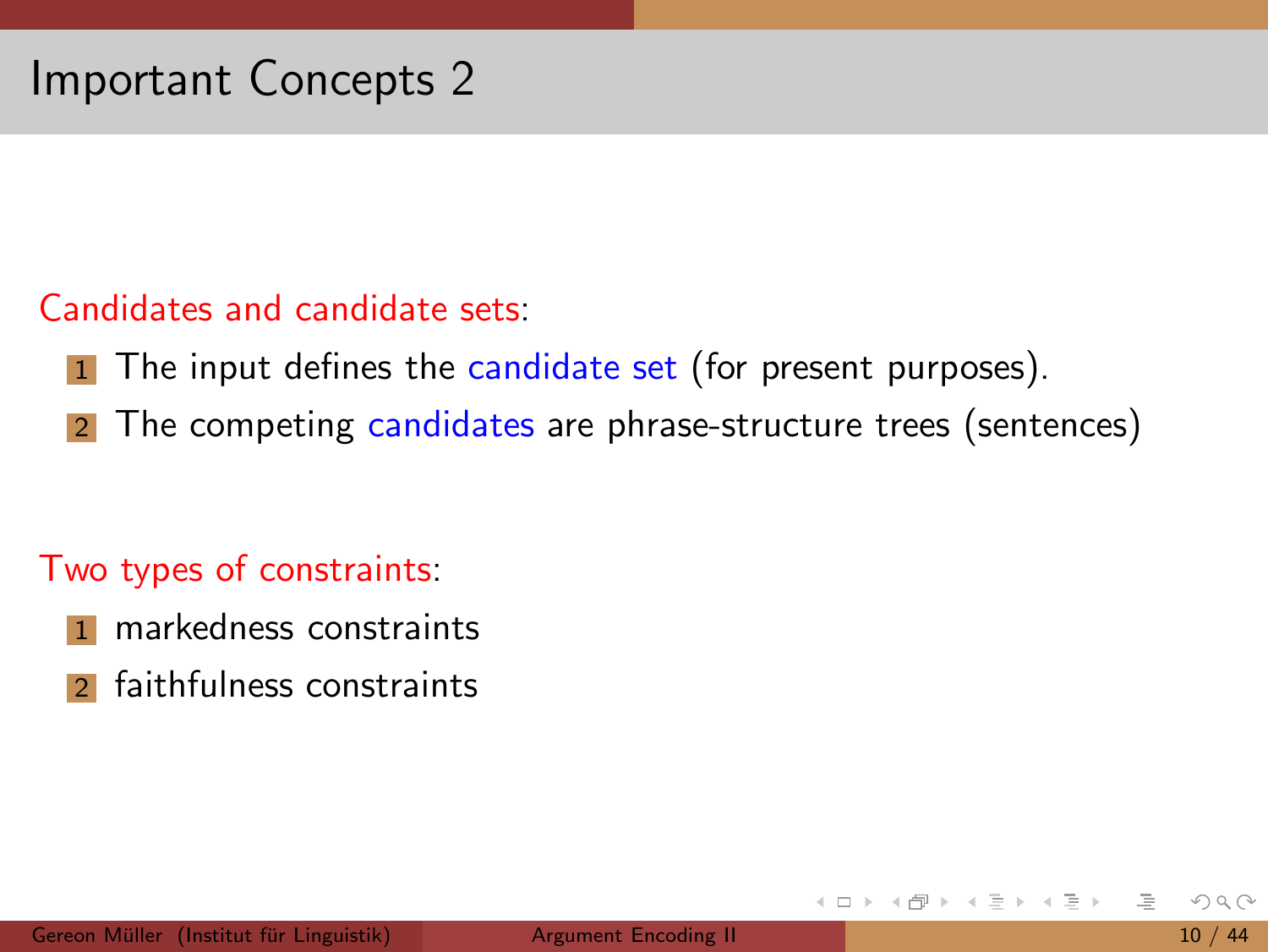Background assumptions:

- 1 There are (ordered) markedness constraints that block the realization of cases.
- 2 There are faithfulness constraints that demand the realization of case specifications in the input (lexical, inherent case).
- 3 Nominative/absolutive and accusative are structural cases; dative and ergative (and genitive) are inherent cases (that must be specified on a verb).
- Every NP must be case-marked.

 $\rightarrow \equiv$   $\rightarrow$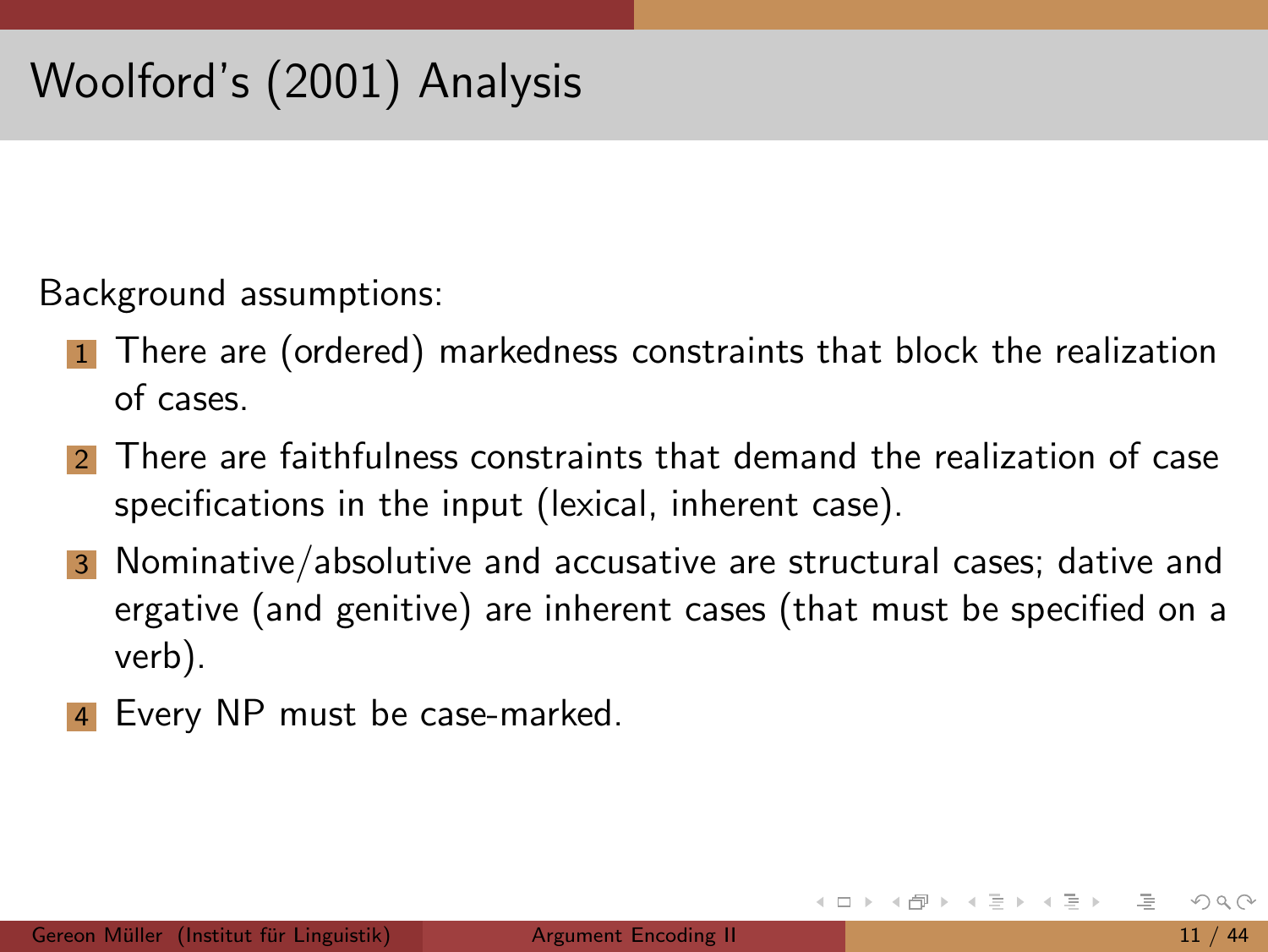- $(5)$  a.  $*$ DAT ("\*Dative"): Avoid dative case.
	- b.  $*Acc$  (" $*Accusative$ "): Avoid accusative case.
	- c. \*Nom ("\*Nominative"): Avoid nominative case.
	- $d.$  Faith-Lex:

Realize a case feature specified on V in the input.

 $e.$  FAITH-LEX $_{\text{trans}}$ : Realize a case feature specified on transitive V in the input.

ミドイラト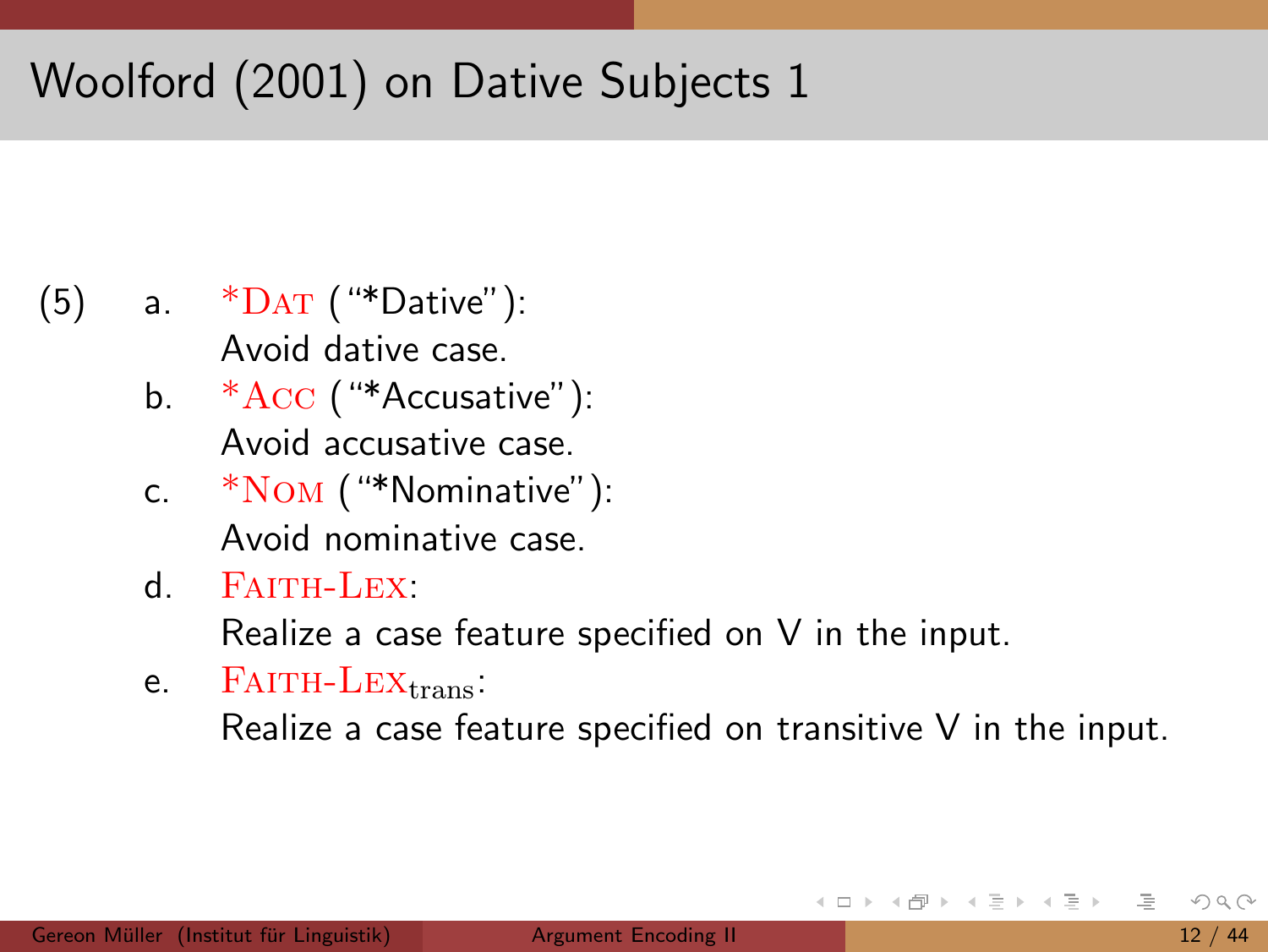$(6)$ Ranking in Icelandic:  $a.$ FAITH-LEX<sub>tr</sub>  $\gg$  FAITH-LEX  $\gg$  \*DAT  $\gg$  \*ACC  $\gg$  \*NOM

≘

ミトマミト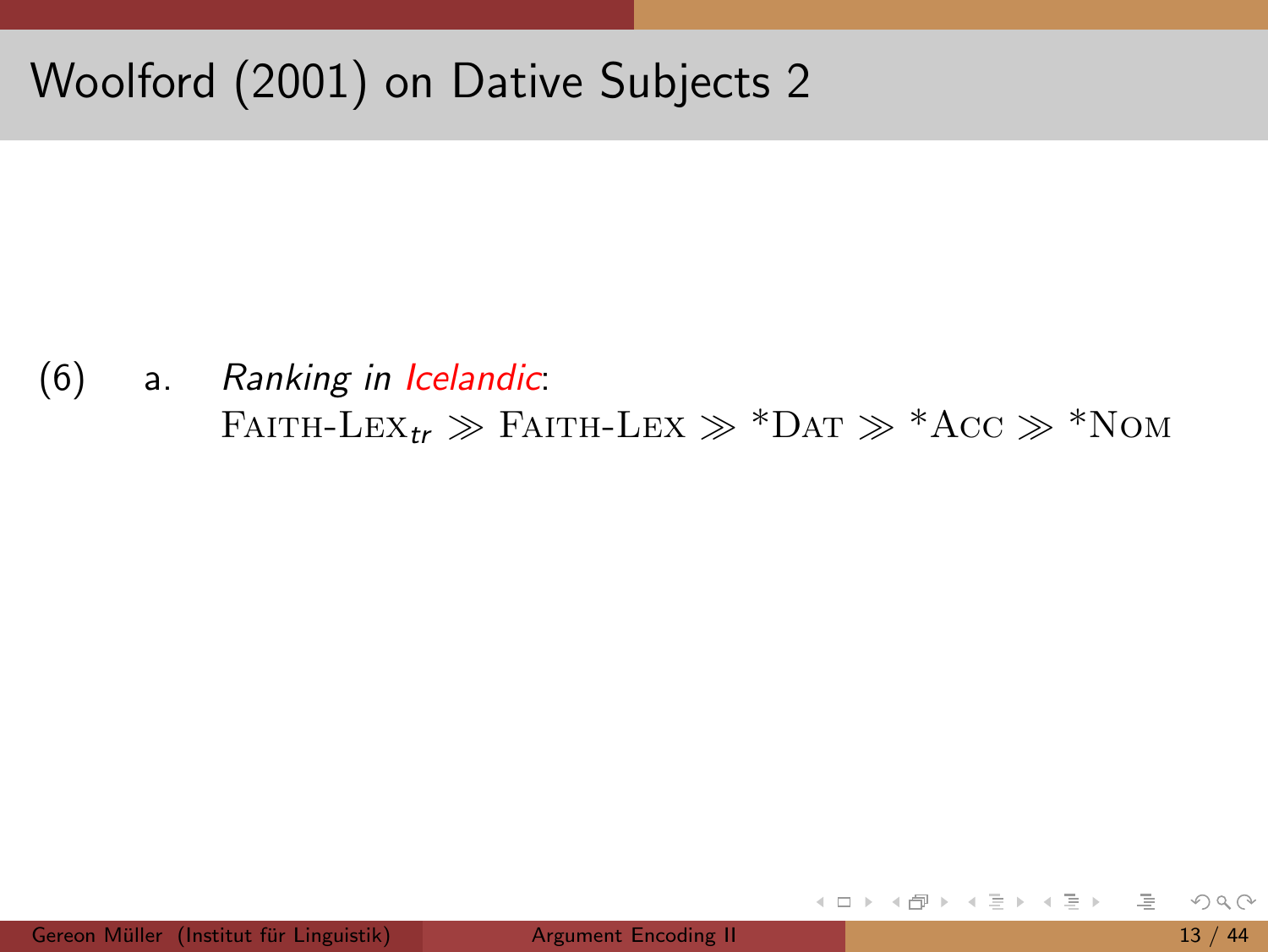- (6) a. Ranking in Icelandic: FAITH-LEX<sub>tr</sub>  $\gg$  FAITH-LEX  $\gg$  \*Dat  $\gg$  \*Acc  $\gg$  \*Nom
	- b. Ranking in Japanese: FAITH-LEX<sub>tr</sub>  $\gg$  \*Dat  $\gg$  Faith-Lex  $\gg$  \*Acc  $\gg$  \*Nom

ミトヨミト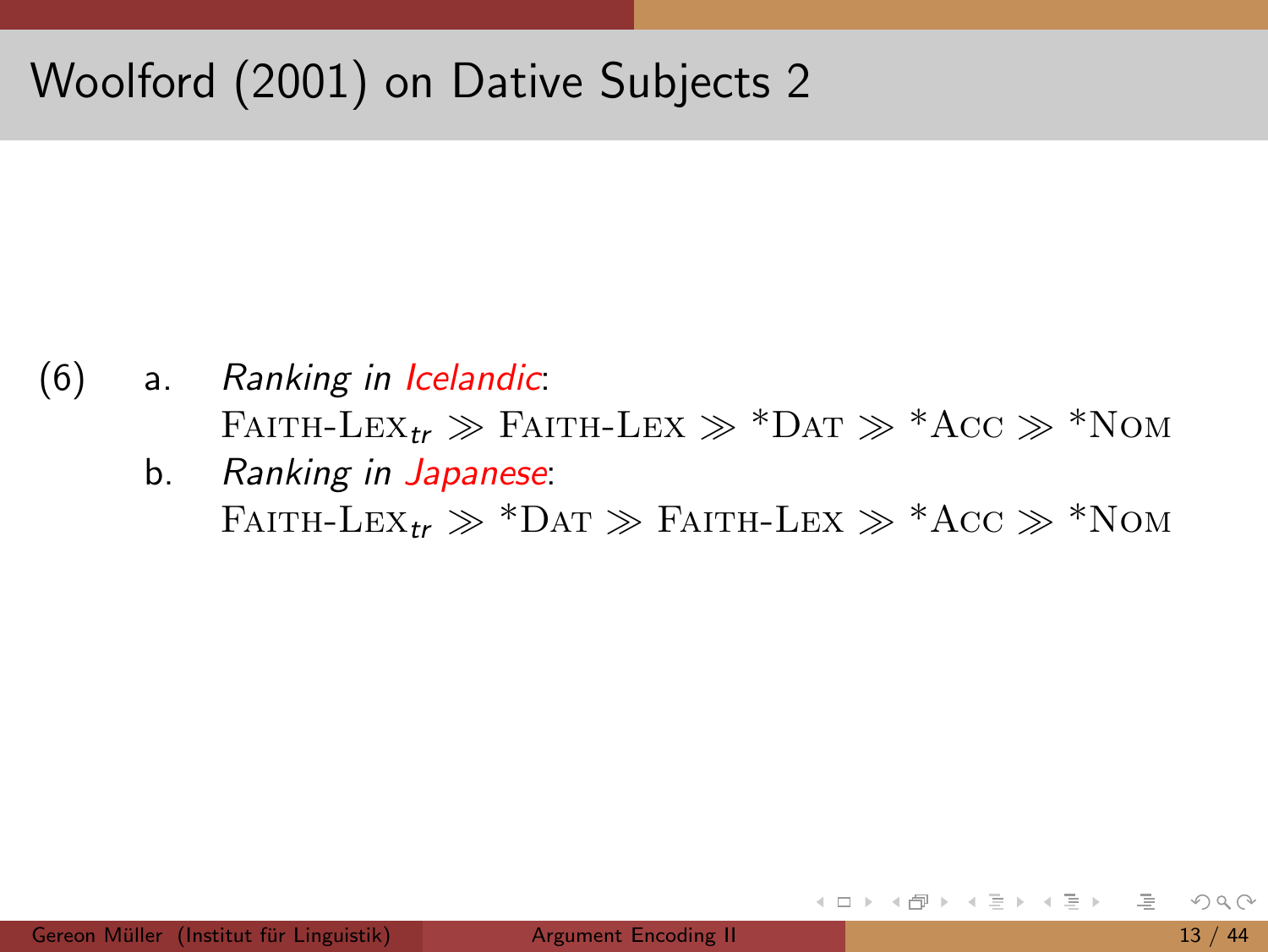- (6) a. Ranking in Icelandic: FAITH-LEX<sub>tr</sub>  $\gg$  FAITH-LEX  $\gg$  \*Dat  $\gg$  \*Acc  $\gg$  \*Nom
	- b. Ranking in Japanese: FAITH-LEX<sub>tr</sub>  $\gg$  \*Dat  $\gg$  Faith-Lex  $\gg$  \*Acc  $\gg$  \*Nom
	- c. Ranking in English: \*Dat  $\gg$  Faith-Lex<sub>tr</sub>  $\gg$  Faith-Lex  $\gg$  \*Acc  $\gg$  \*Nom

ミトィミトー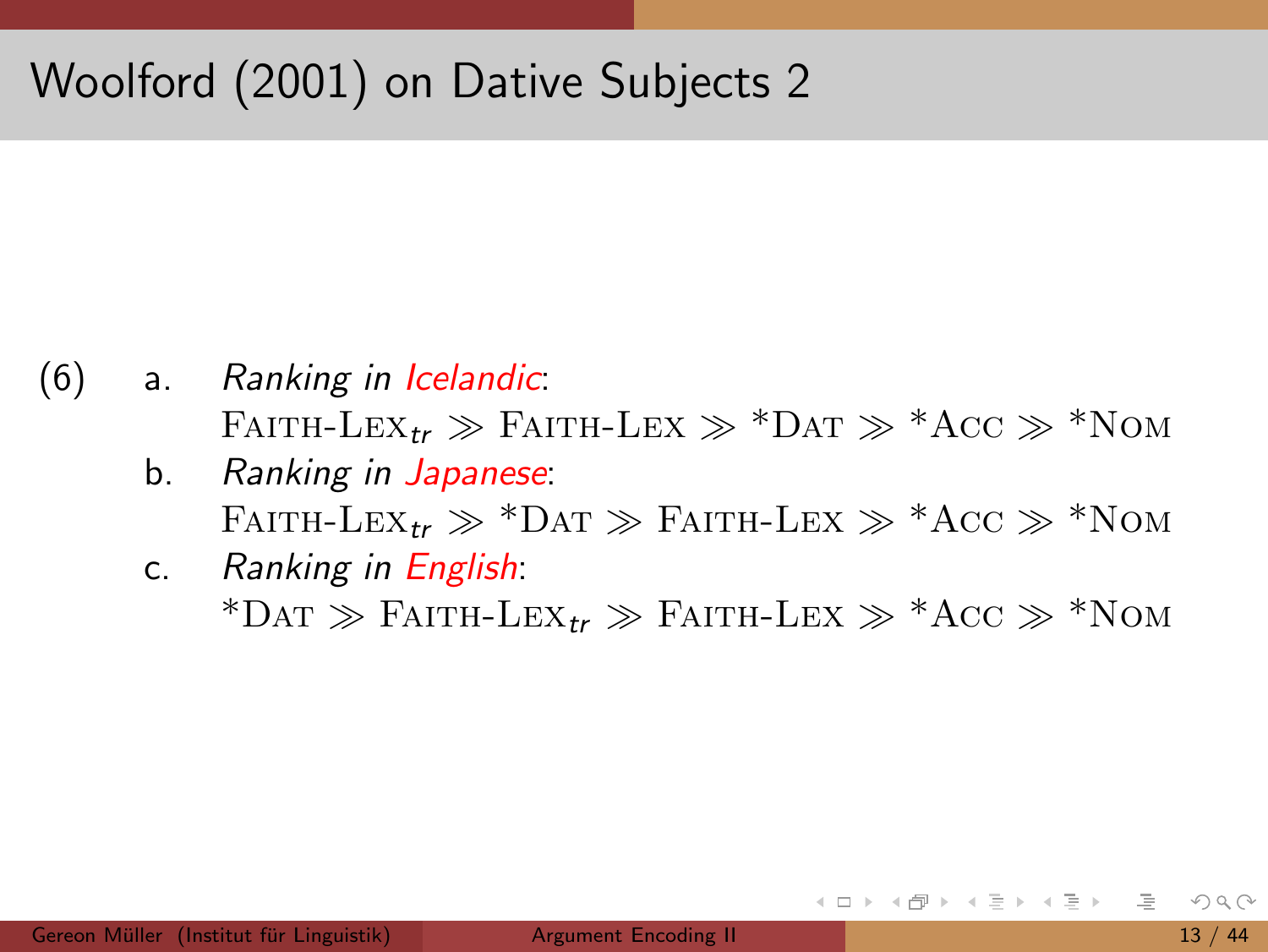### Woolford (2001) on Dative Subjects 3: Icelandic

- $(7)$ Bátnum hvolfdi  $a<sub>r</sub>$  $boat_{\text{dat}}$  capsized
	- Barninu batnadhi veikin b. child<sub>dat</sub> recovered from disease<sub>nom</sub>

ミトマミト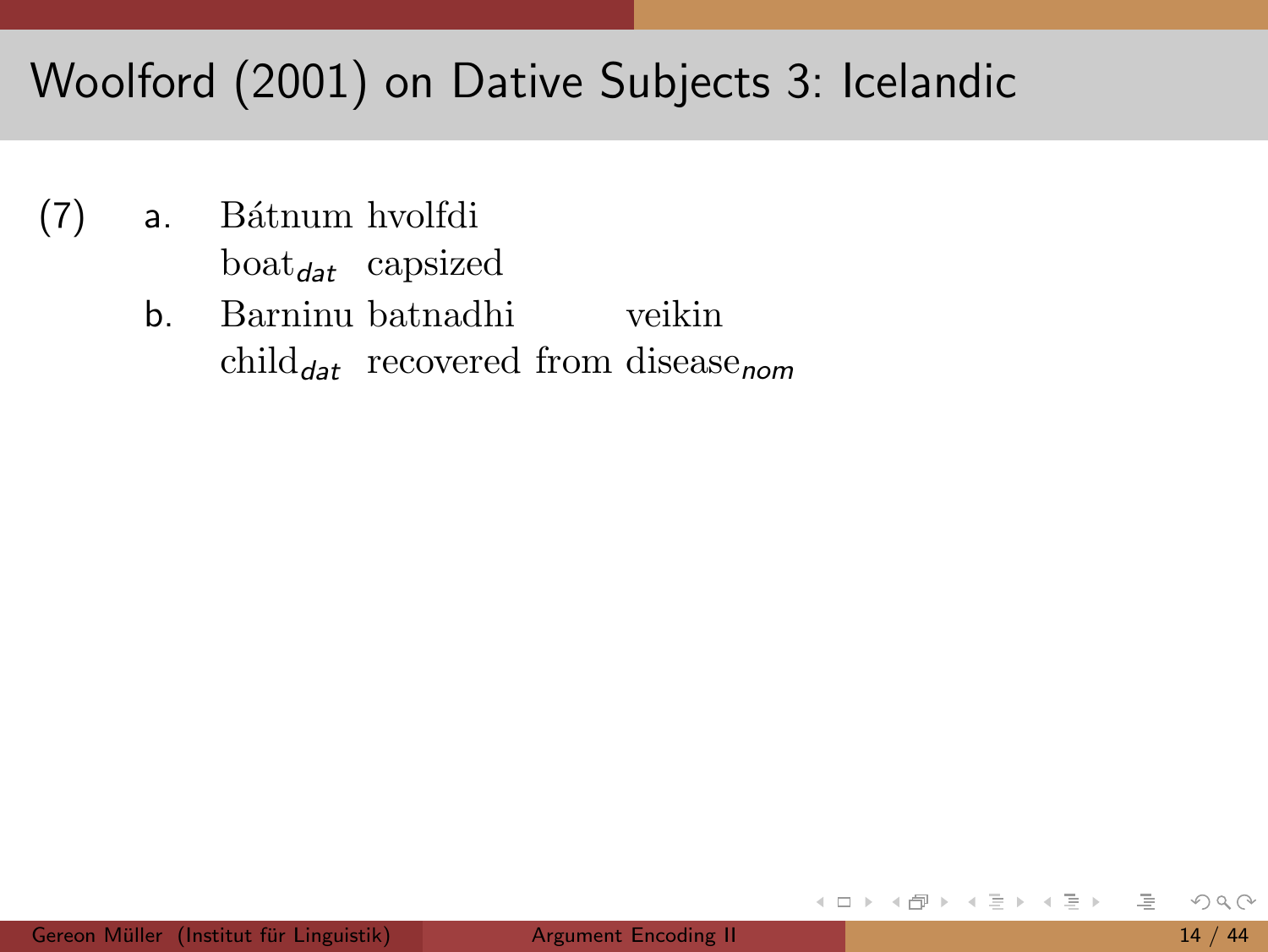### Woolford (2001) on Dative Subjects 3: Icelandic

- $(7)$ Bátnum hvolfdi  $a<sub>r</sub>$  $boat_{dat}$  capsized
	- Barninu batnadhi veikin b. child<sub>dat</sub> recovered from disease<sub>nom</sub>

#### $T_3$ : Intransitive V in Icelandic; inherent dative

| <b>Candidates</b>                                                                             | FAITH-LEX <sub>tr</sub>   FAITH-LEX   *DAT   *ACC   *NOM |   |  |  |
|-----------------------------------------------------------------------------------------------|----------------------------------------------------------|---|--|--|
| $\overline{\phantom{a}}$ $\rightarrow$ C <sub>1</sub> : NP <sub>dat</sub> V <sub>[+dat]</sub> |                                                          |   |  |  |
| $C_2$ : NP <sub>nom</sub> $V_{\lceil + dat \rceil}$                                           |                                                          | * |  |  |
| $C_3$ : NP <sub>acc</sub> V <sub>[+dat]</sub>                                                 |                                                          | ∗ |  |  |

ミドイラト

 $\leftarrow$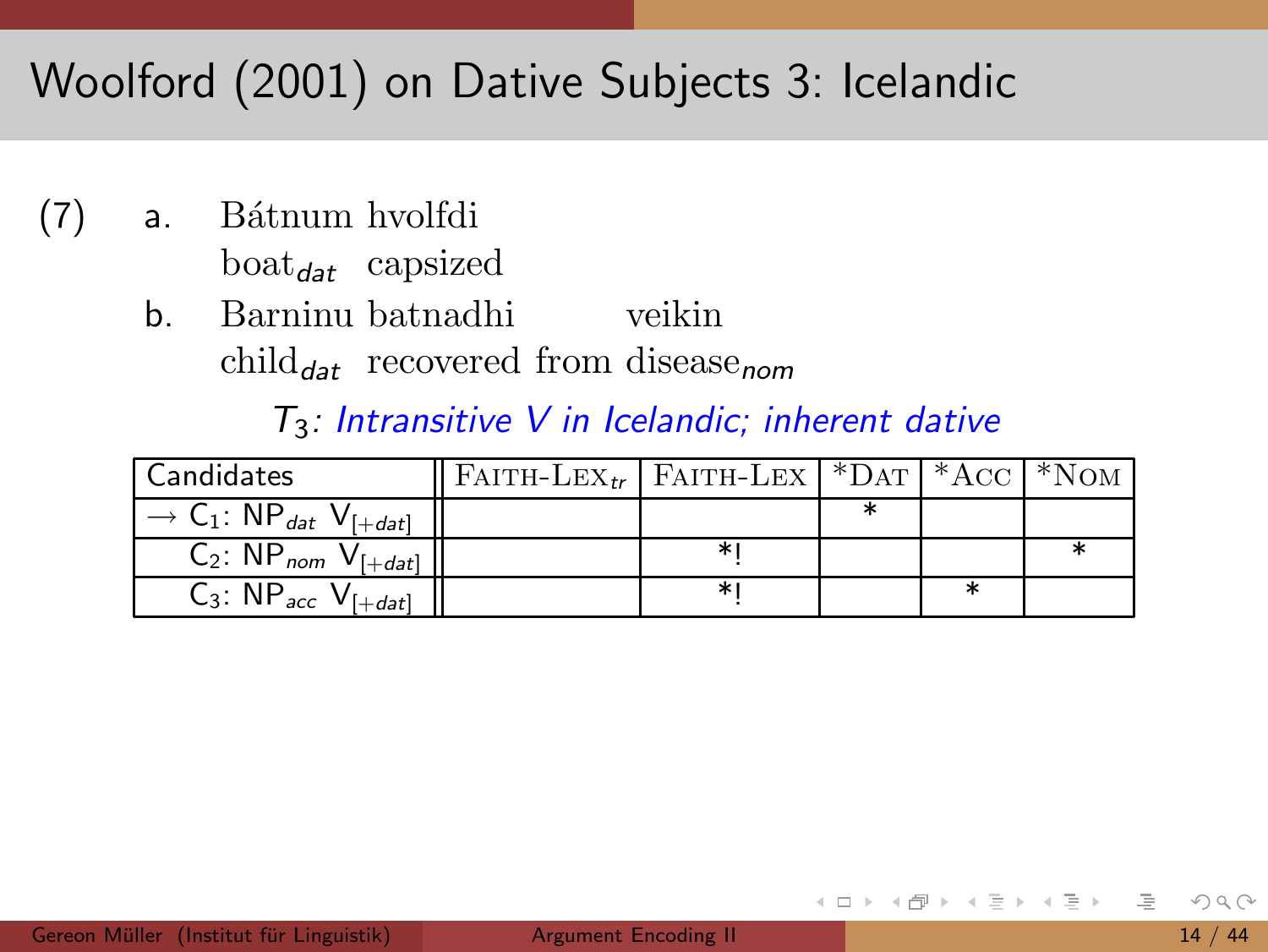# Woolford (2001) on Dative Subjects 3: Icelandic

- $(7)$ Bátnum hvolfdi  $a<sub>r</sub>$  $boat_{\text{dat}}$  capsized
	- b. Barninu batnadhi veikin child<sub>dat</sub> recovered from disease<sub>nom</sub>

#### $T_3$ : Intransitive V in Icelandic; inherent dative

| <b>Candidates</b>                                                                             | FAITH-LEX <sub>tr</sub>   FAITH-LEX   *DAT   *ACC |   |  |  |
|-----------------------------------------------------------------------------------------------|---------------------------------------------------|---|--|--|
| $\overline{\phantom{A}}$ $\rightarrow$ C <sub>1</sub> : NP <sub>dat</sub> V <sub>[+dat]</sub> |                                                   |   |  |  |
| $C_2$ : NP <sub>nom</sub> $V_{[+dat]}$                                                        |                                                   | ∗ |  |  |
| $C_3$ : NP <sub>acc</sub> V <sub>[+dat]</sub>                                                 |                                                   | ∗ |  |  |

#### $T_4$ : Transitive V in Icelandic; inherent dative on NP<sub>ext</sub>

| Candidates                                                                             | FAITH-LEX <sub>tr</sub>   FAITH-LEX   *DAT   *ACC   *NOM |  |   |  |
|----------------------------------------------------------------------------------------|----------------------------------------------------------|--|---|--|
| $\rightarrow$ C <sub>1</sub> : NP <sub>dat</sub> V <sub>[+dat]</sub> NP <sub>nom</sub> |                                                          |  |   |  |
| $C_2$ : $NP_{dat}$ $V_{[+dat]}$ $NP_{acc}$                                             |                                                          |  |   |  |
| $C_3$ : NP <sub>nom</sub> $V_{[+dat]}$ NP <sub>acc</sub>                               | ∗∣                                                       |  | ж |  |

ミドイラト  $OQ$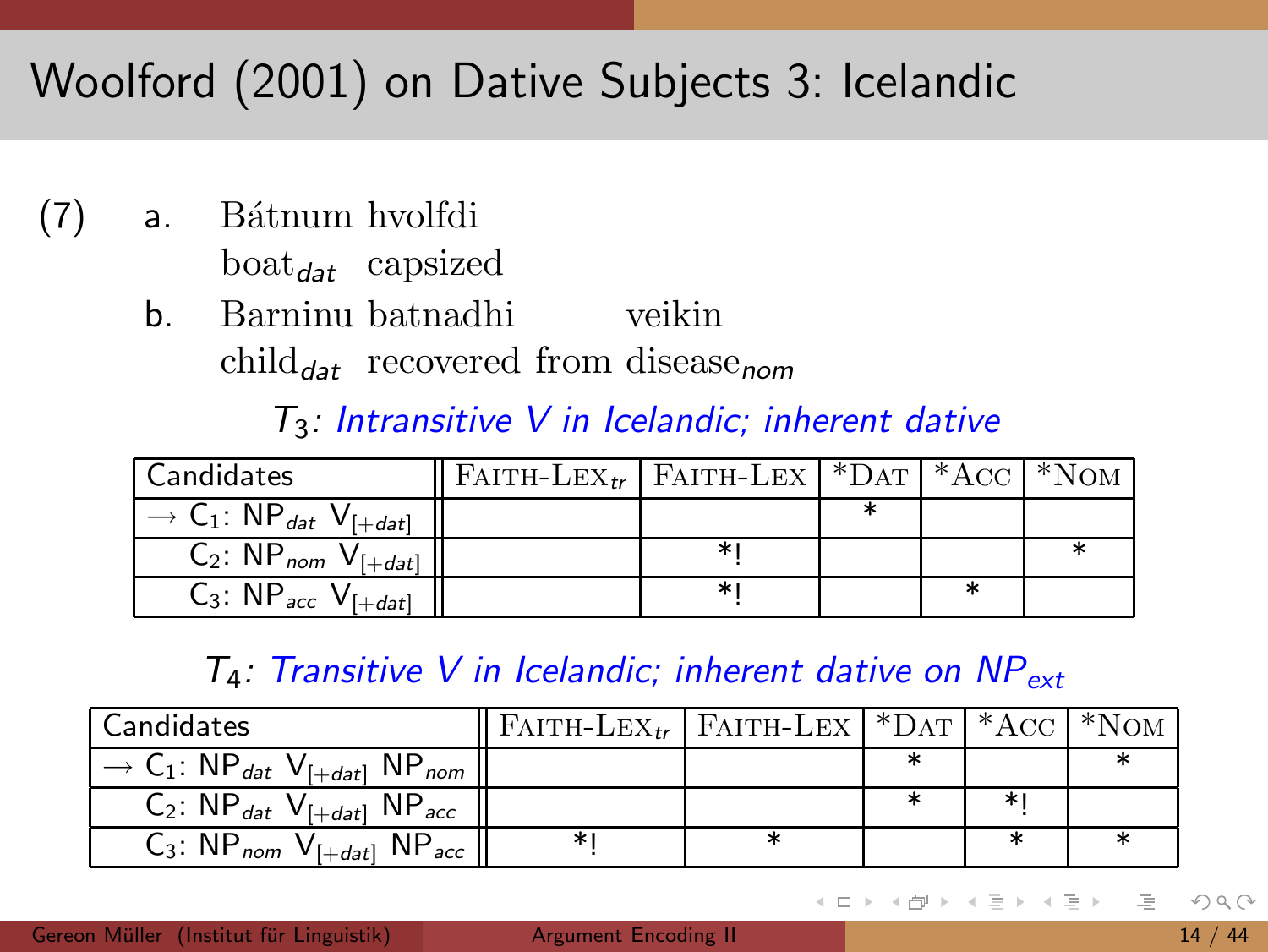### Woolford (2001) on Dative Subjects 4: Japanese

- (8) a. Akatyan-ga/\*-ni moo arukeru baby<sub>nom/dat</sub> already walk can
	- b. Taroo-ni eigo-ga hanaseru Taro<sub>dat</sub> English<sub>nom</sub> speak can

イ母 トラ ミドラ ミラー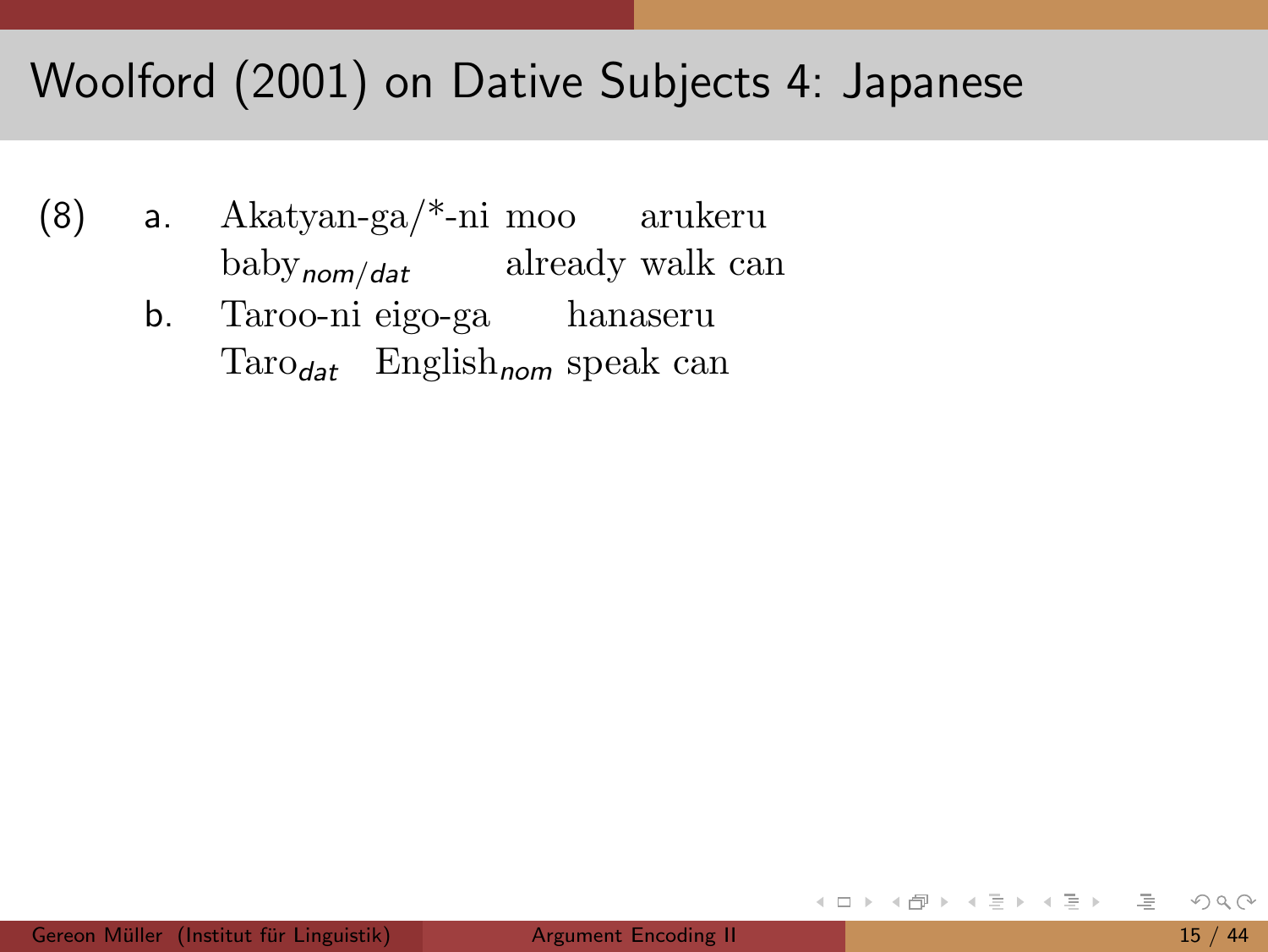### Woolford (2001) on Dative Subjects 4: Japanese

- $(8)$  $Akatyan-ga/*-ni$  moo arukeru  $a_{1}$  $\text{baby}_{\text{nom}/\text{dat}}$  already walk can
	- b. Taroo-ni eigo-ga hanaseru  $\text{Taro}_{\text{dat}}$  English<sub>nom</sub> speak can

#### $T_5$ : Intransitive V in Japanese; no inherent dative

| Candidates                                                           | FAITH-LEX <sub>tr</sub>   *DAT   FAITH-LEX   *ACC   *NOM |  |        |  |
|----------------------------------------------------------------------|----------------------------------------------------------|--|--------|--|
| $C_1$ : NP <sub>dat</sub> V <sub>[+dat]</sub>                        |                                                          |  |        |  |
| $\rightarrow$ C <sub>2</sub> : NP <sub>nom</sub> V <sub>[+dat]</sub> |                                                          |  |        |  |
| $C_3$ : NP <sub>acc</sub> V <sub>[+dat]</sub>                        |                                                          |  | $\ast$ |  |

 $\overline{\mathcal{P}}\rightarrow\mathcal{A}\cdot\overline{\mathcal{P}}\rightarrow\mathcal{P}$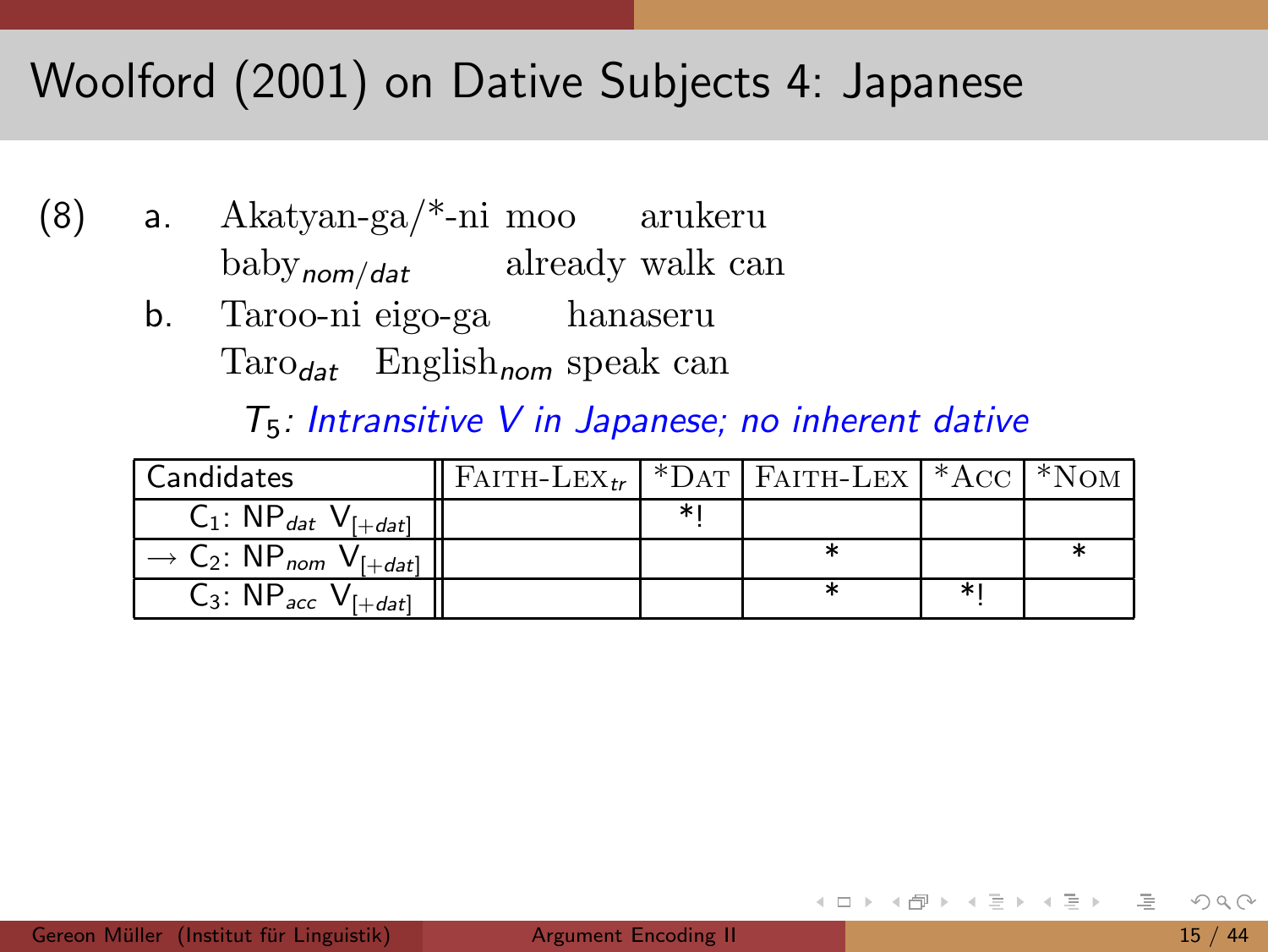### Woolford (2001) on Dative Subjects 4: Japanese

- $Akatyan-ga/*-ni$  moo arukeru  $(8)$  $a_{1}$  $\text{baby}_{\text{nom}/\text{dat}}$  already walk can
	- b. Taroo-ni eigo-ga hanaseru  $\text{Taro}_{\text{dat}}$  English<sub>nom</sub> speak can

#### $T_5$ : Intransitive V in Japanese; no inherent dative

| <b>Candidates</b>                                                    | FAITH-LEX <sub>tr</sub>   *DAT   FAITH-LEX   *ACC |  |   |  |
|----------------------------------------------------------------------|---------------------------------------------------|--|---|--|
| $C_1$ : NP <sub>dat</sub> V <sub>[+dat]</sub>                        |                                                   |  |   |  |
| $\rightarrow$ C <sub>2</sub> : NP <sub>nom</sub> V <sub>[+dat]</sub> |                                                   |  |   |  |
| $C_3$ : NP <sub>acc</sub> V <sub>I</sub>                             |                                                   |  | ∗ |  |

#### $T_6$ : Transitive V in Japanese; inherent dative on NP<sub>ext</sub>

| LCandidates                                                                            | $\parallel$ Faith-Lex <sub>te</sub> $\parallel$ *Dat   Faith-Lex $\parallel$ *Acc $\parallel$ *Nom |  |  |
|----------------------------------------------------------------------------------------|----------------------------------------------------------------------------------------------------|--|--|
| $\rightarrow$ C <sub>1</sub> : NP <sub>dat</sub> V <sub>[+dat]</sub> NP <sub>nom</sub> |                                                                                                    |  |  |
| $C_2$ : $NP_{dat}$ $V_{[+dat]}$ $NP_{acc}$                                             |                                                                                                    |  |  |
| $C_3$ : NP <sub>nom</sub> $V_{[+dat]}$ NP <sub>acc</sub>                               |                                                                                                    |  |  |

 $\mathcal{A} \oplus \mathcal{B}$  ,  $\mathcal{A} \oplus \mathcal{B}$  ,  $\mathcal{A} \oplus \mathcal{B}$  $OQ$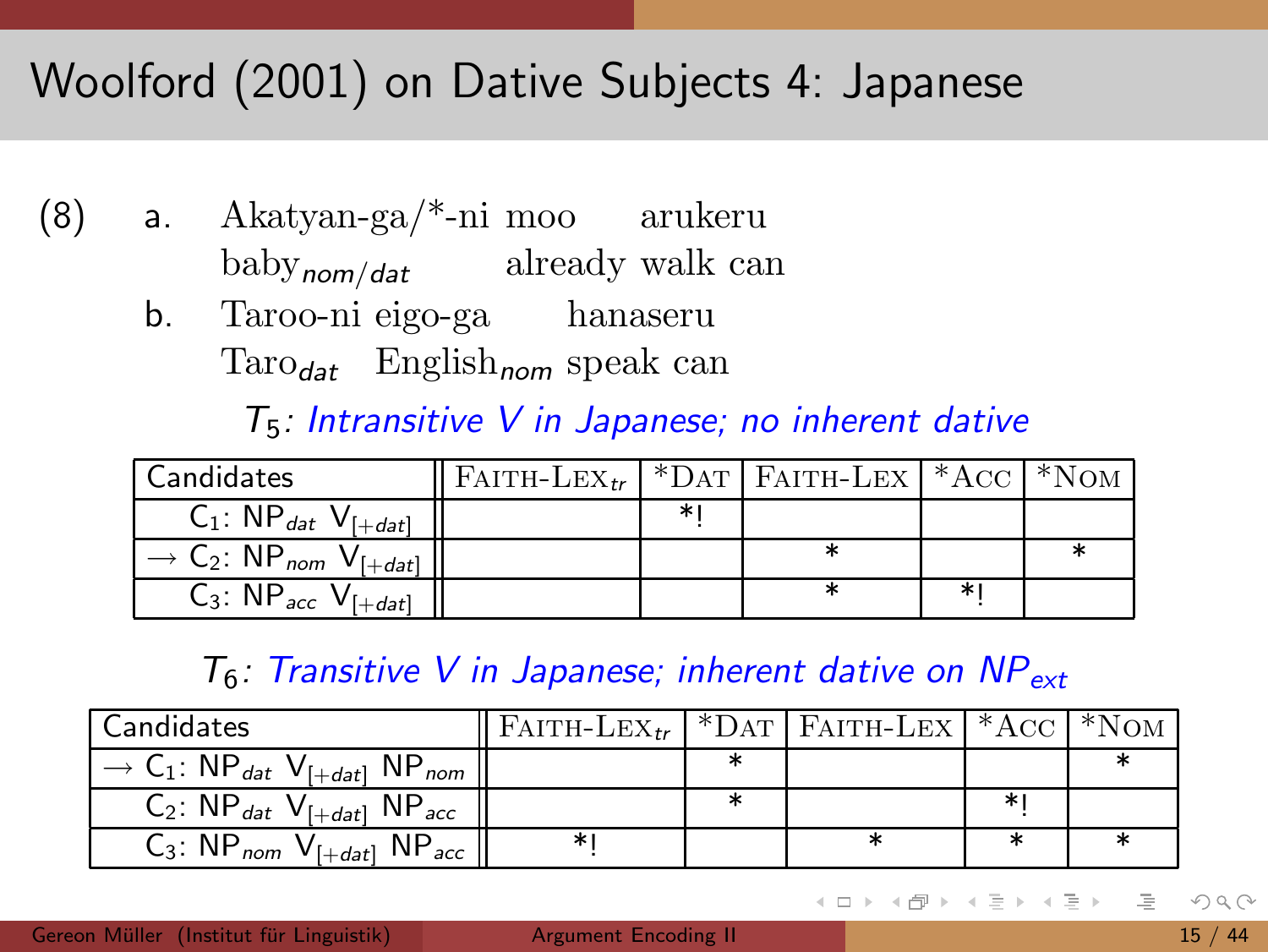$(9)$  \* $ERG$  ("\*Ergative"): Avoid ergative case.

Note:

- $*ERG$  is ranked high in languages with an accusative argument encoding system.
- 2 The ergative is an inherent case; it must be specified for an external argument on V (and it can be specified only for an external argument).

<span id="page-28-0"></span>イ何 ト イヨ ト イヨ ト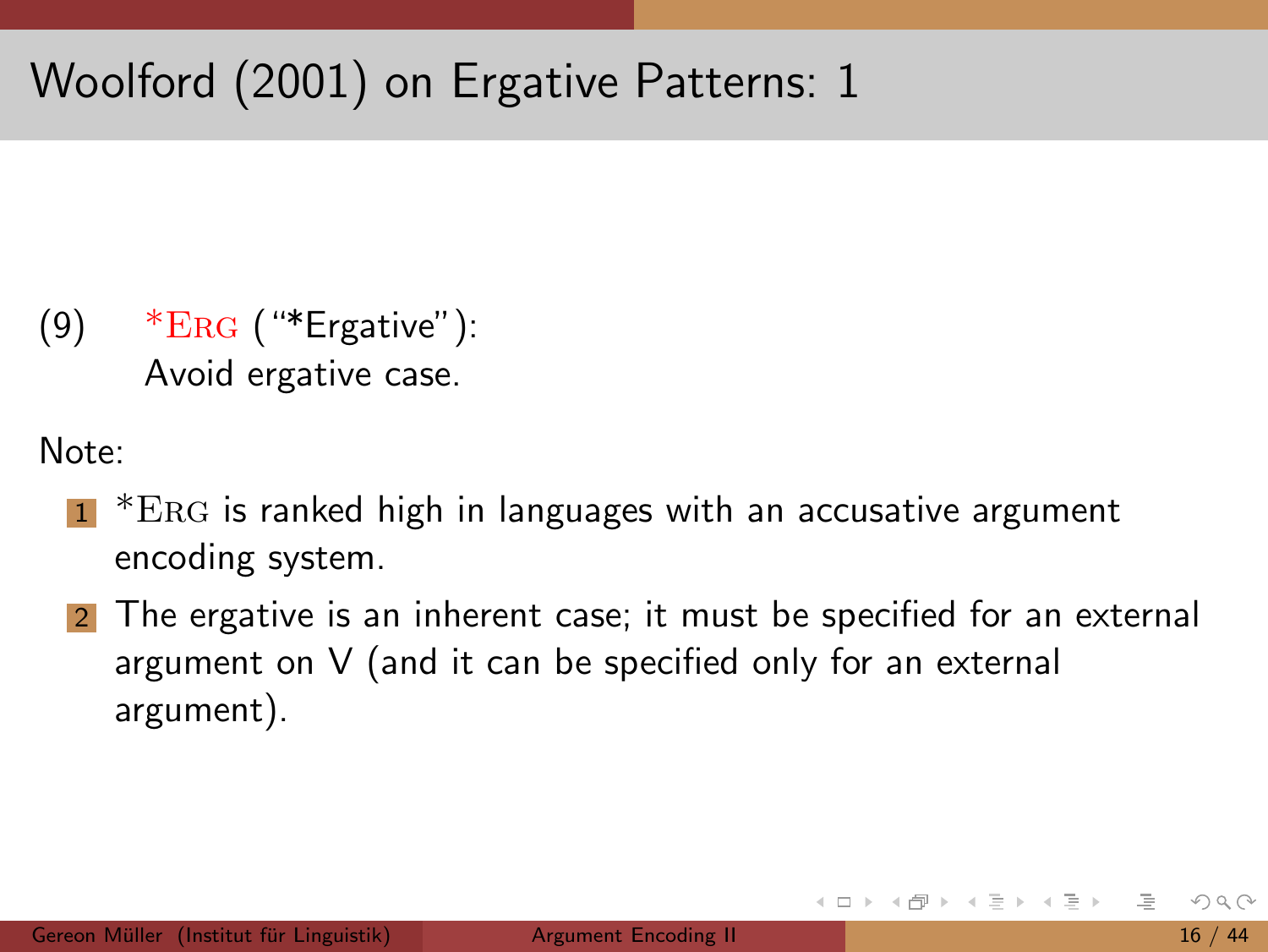(10) Standard ergative pattern: Niuean (Polynesian)

- a. Ko e tohitohi a au (he) mogo-nei PRES write NOM I on time this 'I am writing at the moment.'
- b. To lagomatai he ekekafo a FUT help ERG doctor NOM him ia 'The doctor will help him.' (Seiter (1980))

<span id="page-29-0"></span>イ何 ト イヨ ト イヨ ト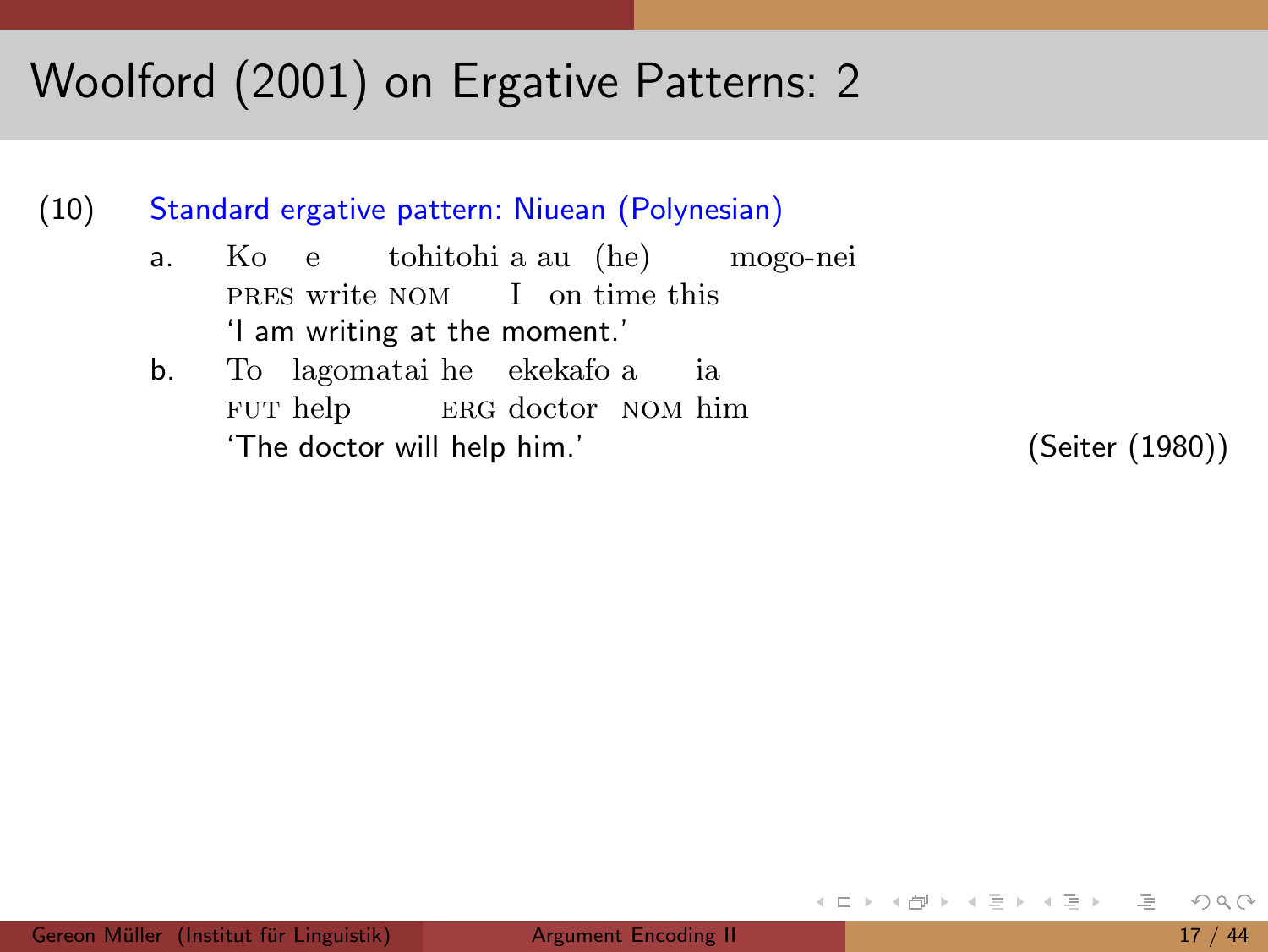(10) Standard ergative pattern: Niuean (Polynesian)

- a. Ko e PRES write NOM I on time this tohitohi a au (he) mogo-nei 'I am writing at the moment.'
- b. To lagomatai he ekekafo a FUT help ERG doctor NOM him ia 'The doctor will help him.' (Seiter (1980))

<span id="page-30-0"></span>

- (11) Active ergative pattern: Basque (Isolate):
	- (12) Intransitive and transitive verbs in Basque:
		- a. Jon-Ø etorri Jon-abs come:ptcp.prf be:3.sg.intr da 'Jon came.'
		- b. Jon-ek saltatu du Jon-erg jump:ptcp.prf have:3.sg.tr 'Jon jumped.'
		- c. Jon-ek ardo-a-Ø ekarri Jon-ERG wine-DET-ABS bring:PTCP.PRF have:3.sG.TR du

'Jon brought the wine.' (Hualde [&](#page-29-0) [Ort](#page-31-0)[iz](#page-28-0) [d](#page-30-0)[e](#page-31-0) [Ur](#page-0-0)[bin](#page-71-0)[a](#page-0-0) [\(](#page-0-0)[20](#page-71-0)[03,](#page-0-0) [36](#page-71-0)4)) ^<br>uistik) argument Encoding II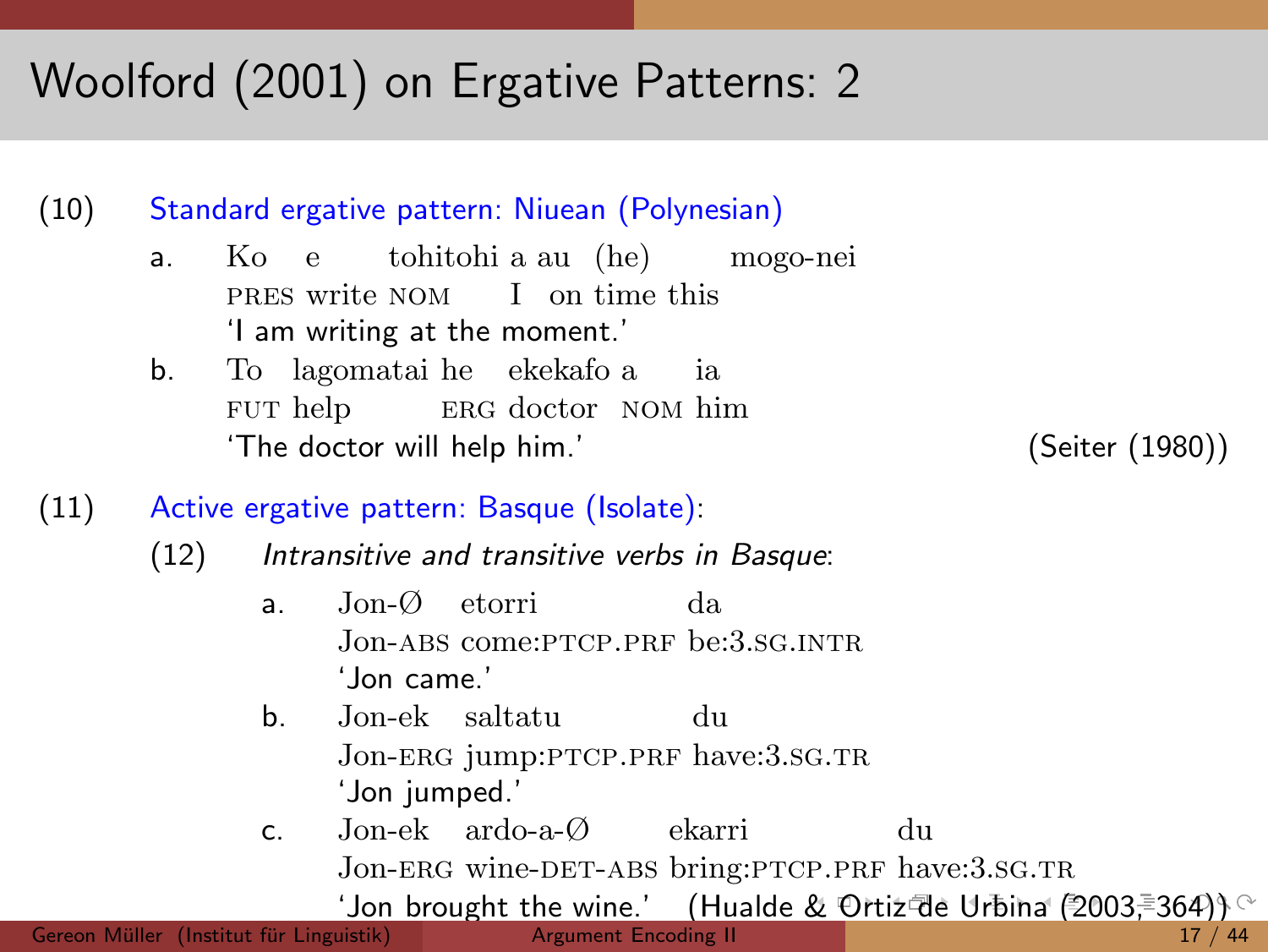$(13)$ Ranking in Niuean (standard ergative pattern):  $a.$ FAITH-LEX<sub>tr</sub>  $\gg$  \*ERG  $\gg$  FAITH-LEX

 $\left\{ \begin{array}{c} \square \end{array} \right\}$ 

<span id="page-31-0"></span>- イラト イラト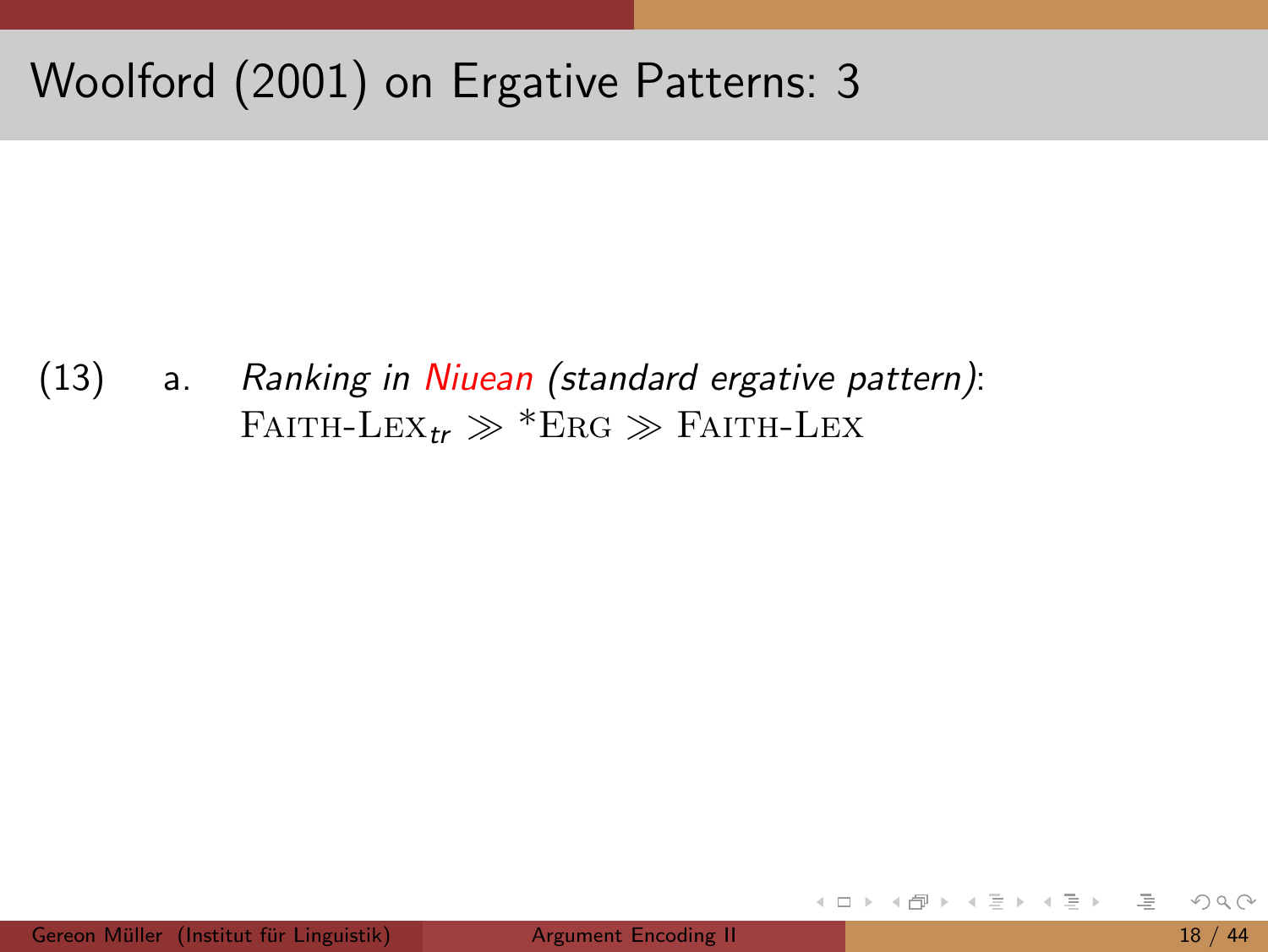- (13) a. Ranking in Niuean (standard ergative pattern): FAITH-LEX<sub>tr</sub>  $\gg$  \*Erg  $\gg$  Faith-Lex
	- b. Ranking in Basque (active ergative pattern): FAITH-LEX<sub>tr</sub>  $\gg$  Faith-Lex  $\gg$  \*Erg

ミドイラト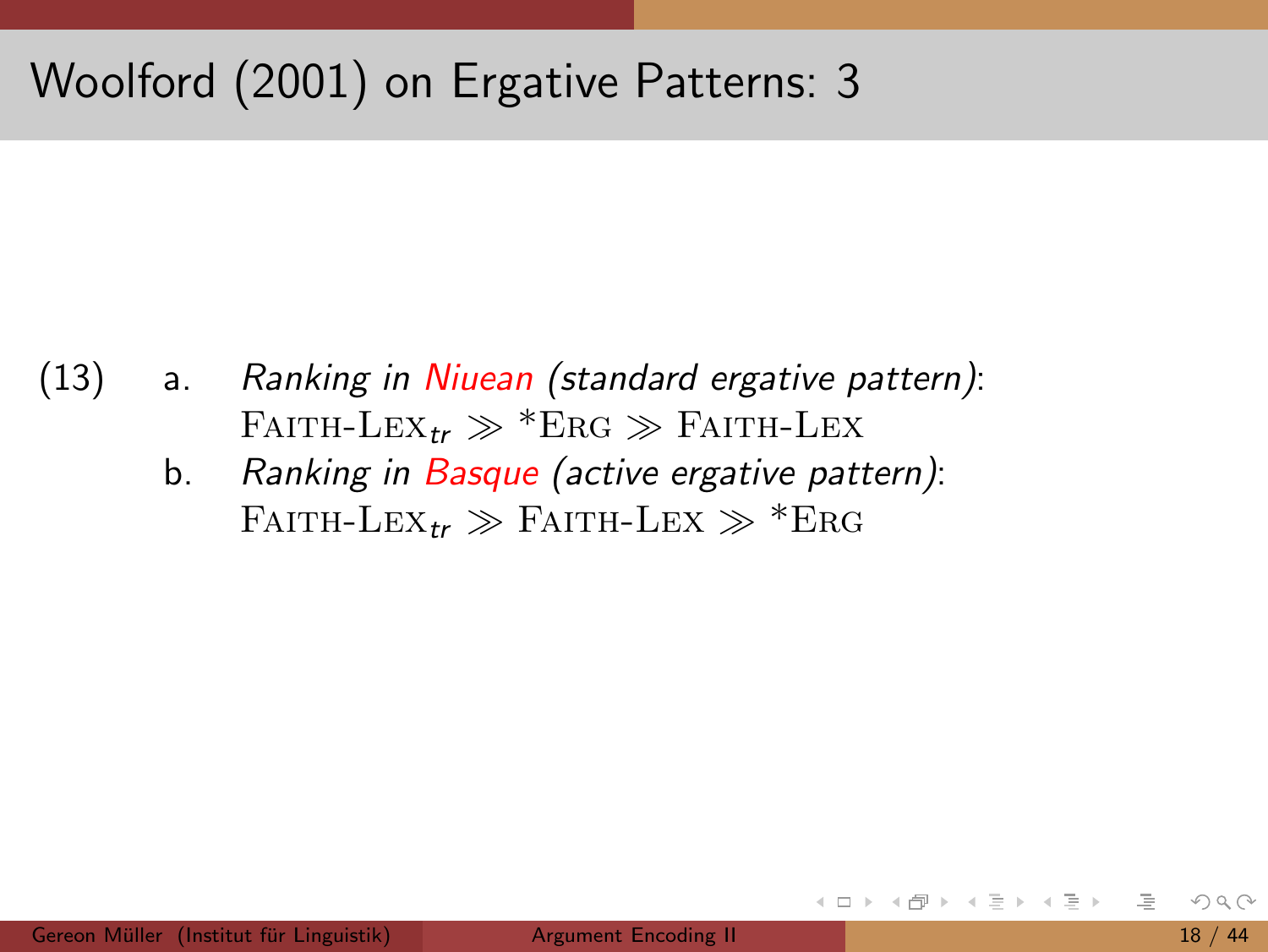- (13) a. Ranking in Niuean (standard ergative pattern): FAITH-LEX<sub>tr</sub>  $\gg$  \*Erg  $\gg$  Faith-Lex
	- b. Ranking in Basque (active ergative pattern): FAITH-LEX<sub>tr</sub>  $\gg$  Faith-Lex  $\gg$  \*Erg
	- c. Ranking in English (accusative pattern):  $*ERG \gg FAITH-LEX_{tr} \gg FAITH-LEX$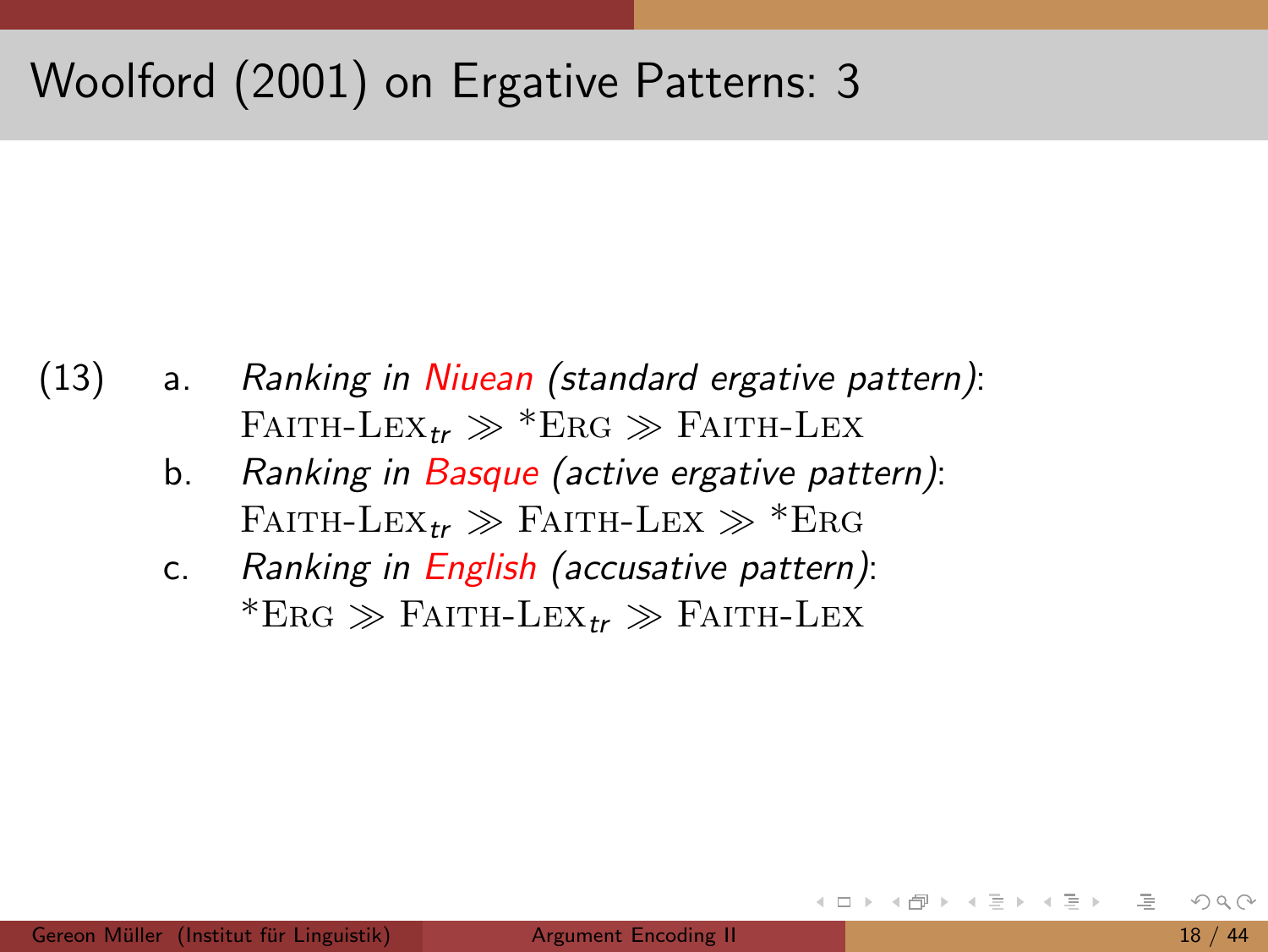### Woolford (2001) on Ergative Patterns 4: Niuean

#### $T_7$ : Intransitive V in Niuean; no ergative on NP<sub>ext</sub>

| Candidates                                                                                       | FAITH-LEX <sub>tr</sub>   *ERG   FAITH-LEX   *ACC   *NOM |  |  |
|--------------------------------------------------------------------------------------------------|----------------------------------------------------------|--|--|
| $C_1$ : NP <sub>erg</sub> V <sub>[+erg]</sub>                                                    |                                                          |  |  |
| $\overline{\phantom{B}}$ $\rightarrow$ C <sub>2</sub> : NP <sub>nom</sub> V <sub>[+erg]</sub> II |                                                          |  |  |

 $\leftarrow$   $\Box$   $\rightarrow$ 

ミドイラト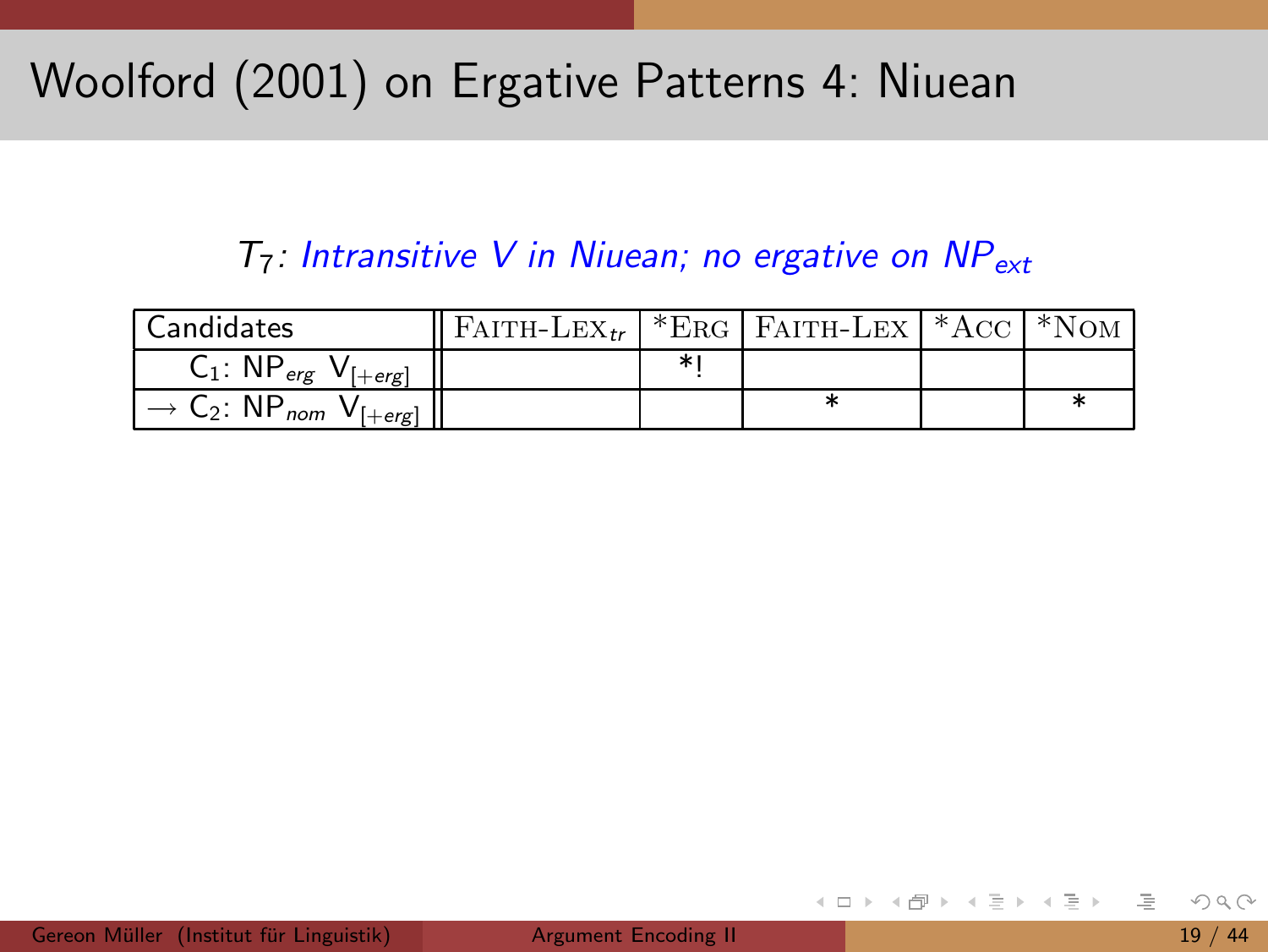### Woolford (2001) on Ergative Patterns 4: Niuean

#### $T_7$ : Intransitive V in Niuean; no ergative on NP<sub>ext</sub>

| <b>Candidates</b>                                                | FAITH-LEX <sub>te</sub>   *ERG   FAITH-LEX   *ACC   *NOM |  |  |
|------------------------------------------------------------------|----------------------------------------------------------|--|--|
| $C_1$ : NP <sub>erg</sub><br>$V$ $[+erg]$                        |                                                          |  |  |
| $\rightarrow$ C <sub>2</sub> : NP <sub>nom</sub><br>$V_{[+erg]}$ |                                                          |  |  |

#### $T_8$ : Transitive V in Niuean; inherent ergative on NP<sub>ext</sub>

| <b>Candidates</b>                                                                       | $ $ Faith-Lex <sub>te</sub> $ $ *Erg $ $ Faith-Lex $ $ *Acc $ $ *Nom |  |  |
|-----------------------------------------------------------------------------------------|----------------------------------------------------------------------|--|--|
| $\rightarrow$ C <sub>1</sub> : NP <sub>erg</sub> V <sub>[+erg</sub> ] NP <sub>nom</sub> |                                                                      |  |  |
| $C_2$ : $NP_{erg}$ $V_{[+erg]}$ $NP_{acc}$                                              |                                                                      |  |  |
| $C_3$ : NP <sub>nom</sub> V <sub>[+erg]</sub> NP <sub>acc</sub> ]                       |                                                                      |  |  |

ミドイラト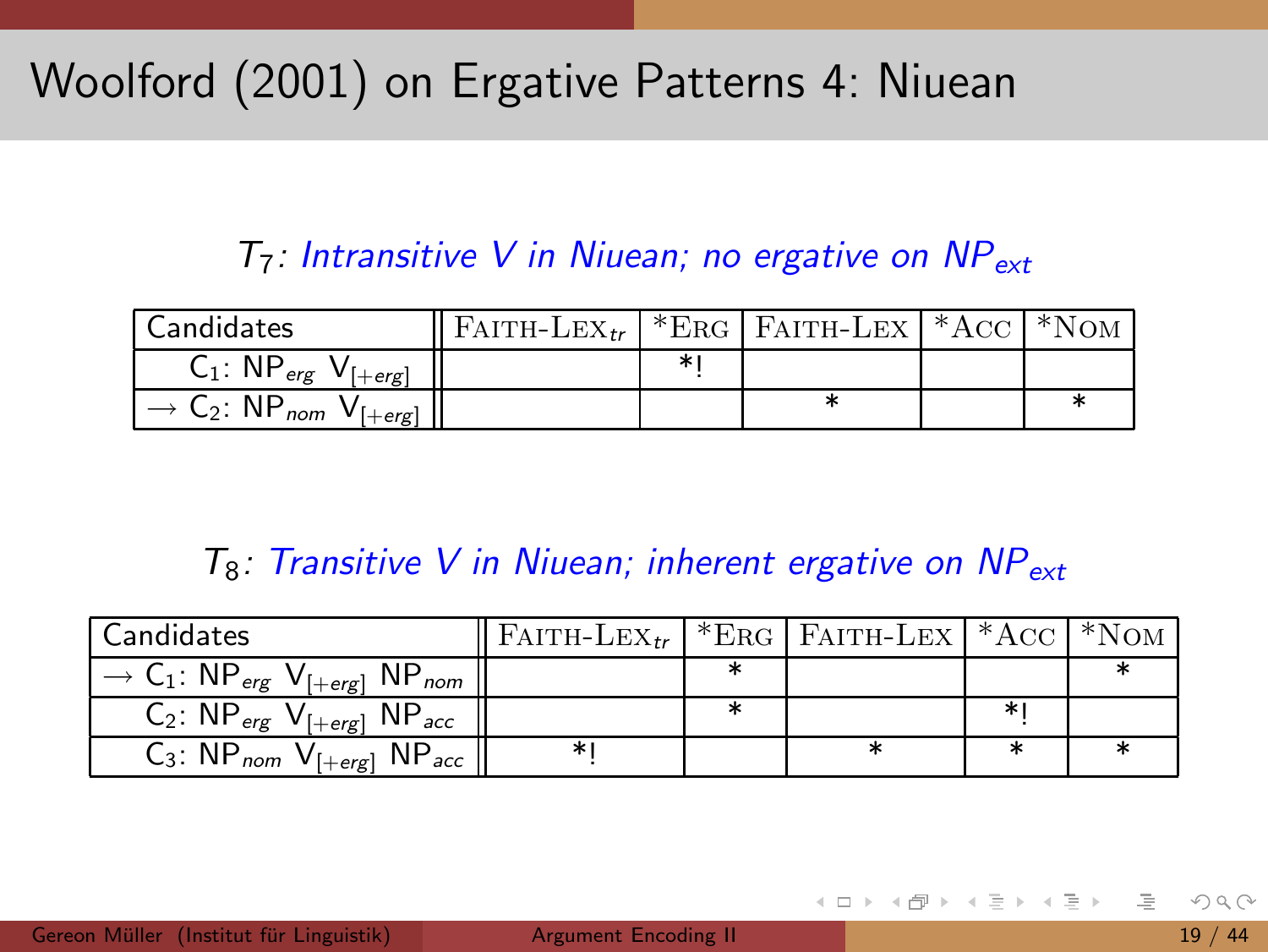### Woolford (2001) on Ergative Patterns 5: Basque

#### $T_9$ : Intransitive V in Basque; inherent ergative on  $NP_{ext}$

| Candidates                                                                                                        | $\parallel$ Faith-Lex <sub>te</sub>   Faith-Lex   *Erg   *Acc   *Nom |   |  |  |
|-------------------------------------------------------------------------------------------------------------------|----------------------------------------------------------------------|---|--|--|
| $\overline{\phantom{a}}$ $\overline{\phantom{a}}$ $\overline{\phantom{a}}$ $C_1$ : NP <sub>erg</sub> $V_{[+erg]}$ |                                                                      |   |  |  |
| $C_2$ : NP <sub>nom</sub> $V_{[+erg]}$ <sup>"</sup>                                                               |                                                                      | * |  |  |

 $\leftarrow$   $\Box$   $\rightarrow$ 

ミドイラト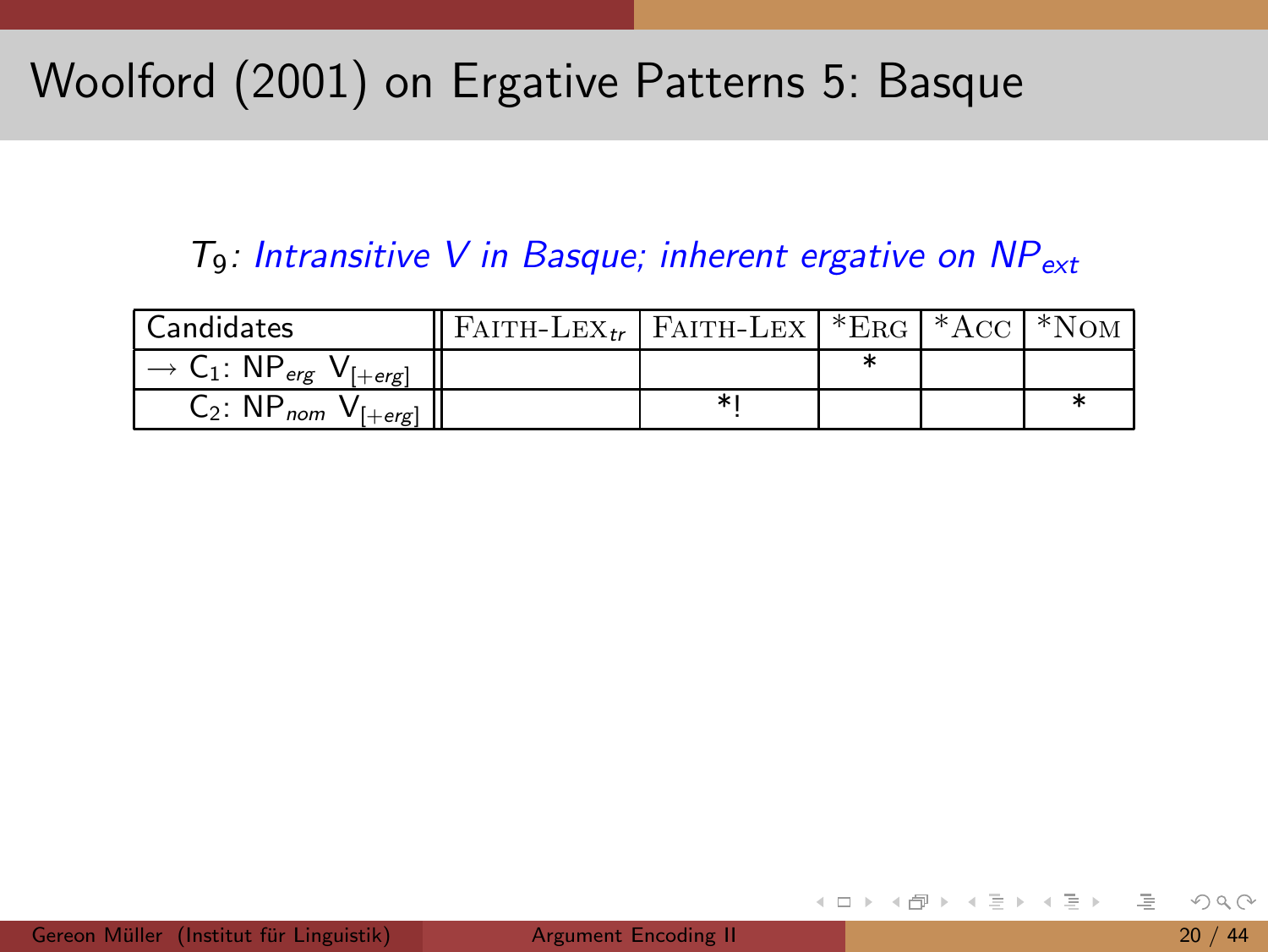### Woolford (2001) on Ergative Patterns 5: Basque

#### $T_9$ : Intransitive V in Basque; inherent ergative on NP<sub>ext</sub>

| <b>Candidates</b>                                                                             | $\parallel$ Faith-Lex <sub>te</sub>   Faith-Lex   *Erg   *Acc   *Nom |   |  |  |
|-----------------------------------------------------------------------------------------------|----------------------------------------------------------------------|---|--|--|
| $\overline{\phantom{a}}$ $\rightarrow$ C <sub>1</sub> : NP <sub>erg</sub> V <sub>[+erg]</sub> |                                                                      |   |  |  |
| $\overline{C}_2$ : NP <sub>nom</sub> V <sub>[+erg]</sub>                                      |                                                                      | ∗ |  |  |

#### $T_{10}$ : Transitive V in Basque; inherent ergative on NP<sub>ext</sub>

| <b>Candidates</b>                                                                       | FAITH-LEX <sub>tt</sub>   FAITH-LEX   *ERG   *ACC   *NOM |  |  |
|-----------------------------------------------------------------------------------------|----------------------------------------------------------|--|--|
| $\rightarrow$ C <sub>1</sub> : NP <sub>erg</sub> V <sub>[+erg</sub> ] NP <sub>nom</sub> |                                                          |  |  |
| $C_2$ : $NP_{erg}$ $V_{[+erg]}$ $NP_{acc}$                                              |                                                          |  |  |
| $C_3$ : NP <sub>nom</sub> V <sub>[+erg]</sub> NP <sub>acc</sub>                         |                                                          |  |  |

ミトマミト

 $\leftarrow$   $\Box$   $\rightarrow$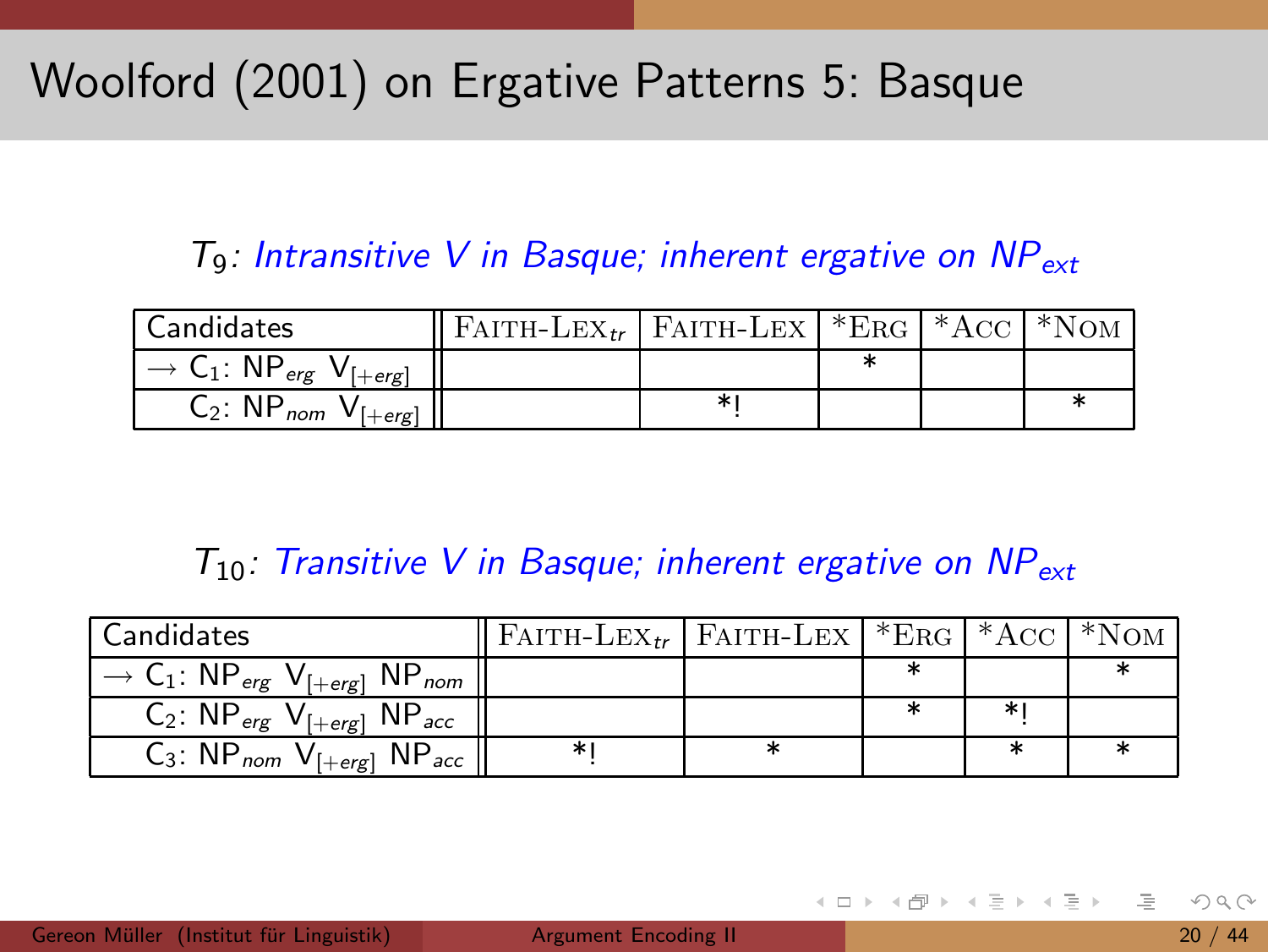## Woolford (2001) on Ergative Patterns 6: Hindi

#### (14) Aspect-based split ergativity in Hindi

- a. Raam Ram.masc-nom bread.fem-acc eat.imp.masc toTii khaataa thaa be.past.masc 'Ram (habitually) ate bread.'
- b. Raam-ne roTii Ram-ERG bread-NOM eat.PERF.FEM be.PAST.FEM khaayii thii 'Ram had eaten bread.' (Mahajan (1990))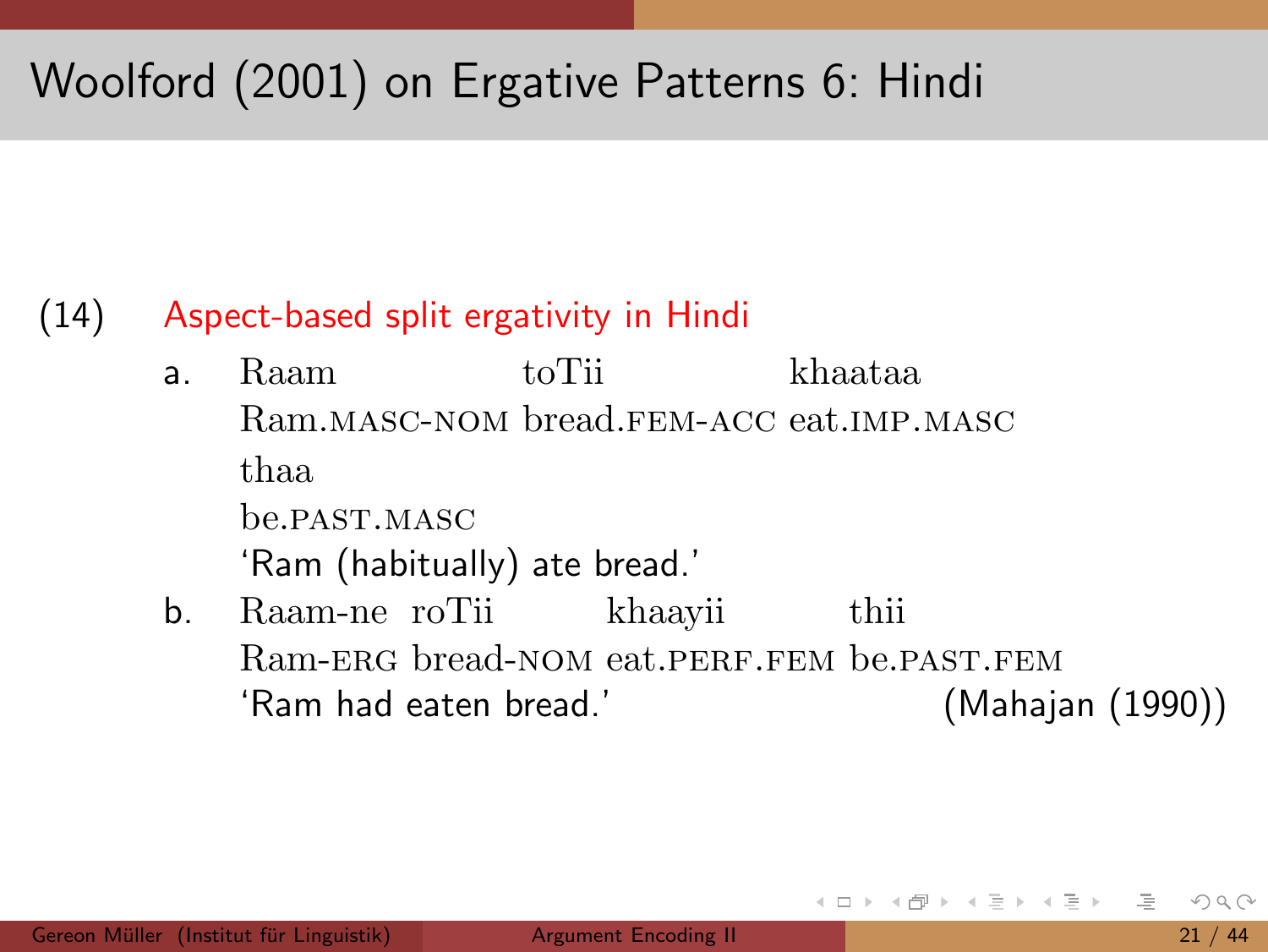## Woolford (2001) on Ergative Patterns 7: Hindi

Assumptions:

- $1$  There is another constraint FAITH-LEX<sub>perf</sub>.
- Not all verbs with an external argument NP have an ergative case feature for this argument (this handles exceptions).
- 3 FAITH-LEX<sub>perf</sub> is the only FAITH-LEX constraint outranking  $*ERG$ in Hindi.
- (15) Ranking in Hindi: FAITH-LEX  $_{\text{perf}} \gg$  \*ERG  $\gg$  FAITH-LEX, \*ACC

ミトマミト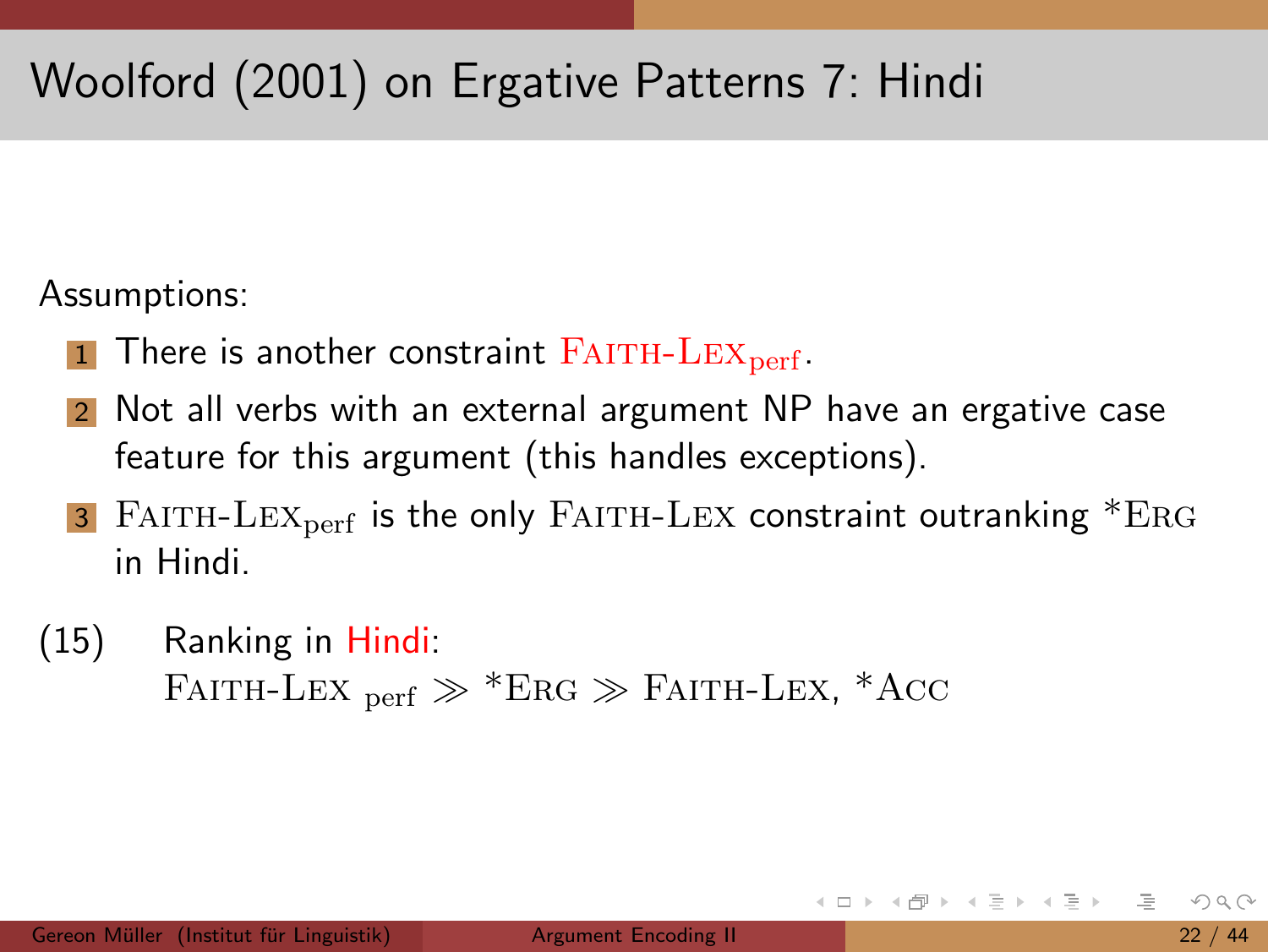#### Person-based split ergativity in Dyirbal:

In Dyirbal, NP $_{\rm ext}$  of  $\mathsf{V}_t$  is marked ergative (- $ggu)$  if it is a 3rd person pronoun or an item to the right of it on the person/animacy scale. NP $_{int}$ of  $\mathsf{V}_t$  is marked accusative (-*na*) if it is a 1st or 2nd person pronoun. All other types of argument NP remain without an overt marker (see Dixon (1972; 1994)).

### Assumption (p. 534, following Comrie):

"All transitive subjects in Dyirbal have ergative Case that is simply not morphologically realized on first- and second-person pronouns." (p. 535:) "My conclusion is that (virtually) all subject splits (and some object splits) involve an alternation between realizing or not realizing one abstract Case."

イロト イ部 トイミト イミトー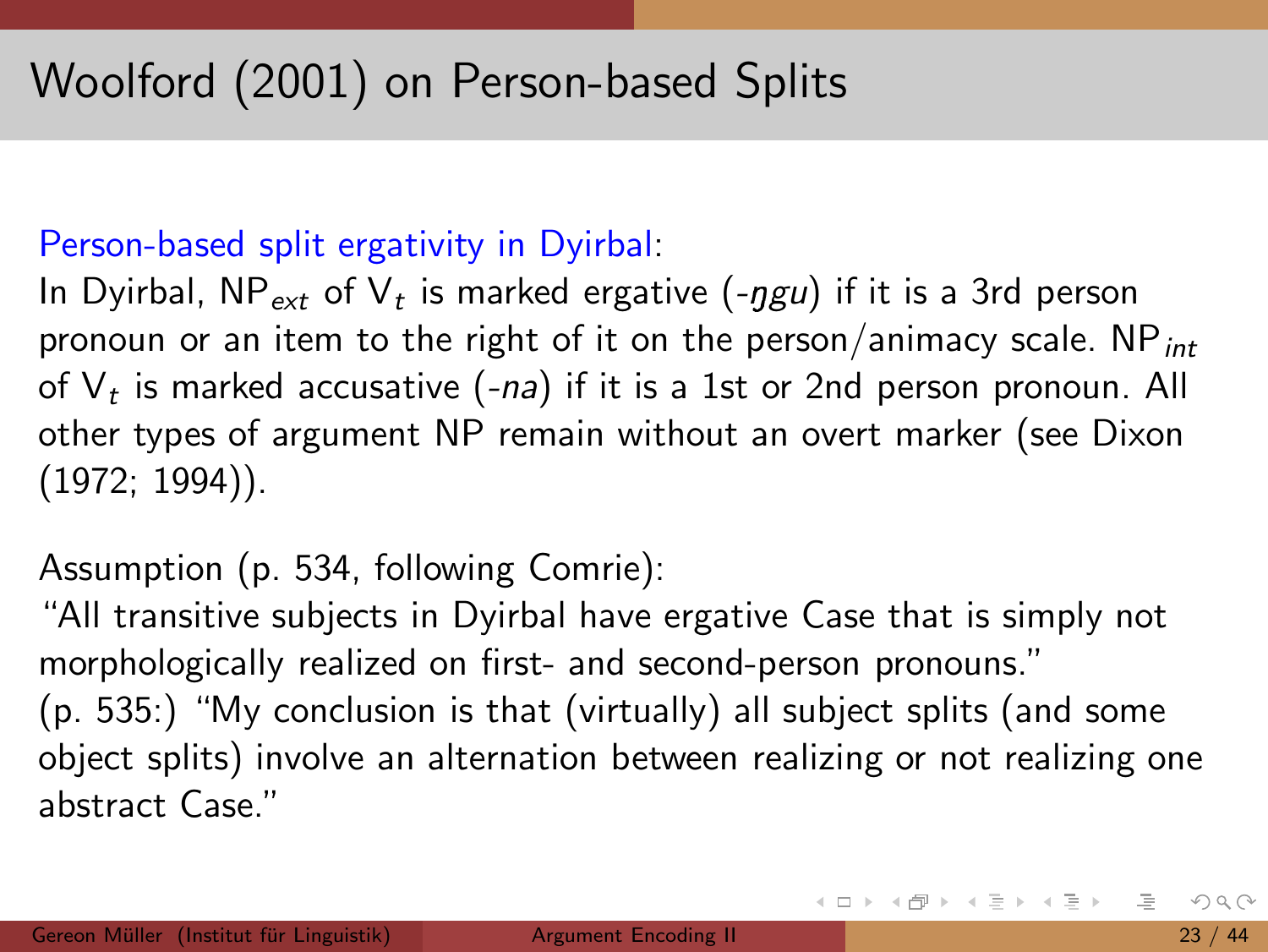### Stiebels (2000; 2002): Lexical Decomposition Grammar

Background assumptions (Wunderlich, Kiparsky):

- 1 Θ-roles are characterized by contextual features derived from argument structures (that involve lexical decomposition):  $[\pm hr]$ ,  $[\pm Ir]$ ('there is a higher role; there is a lower role').
- 2 Cases are defined in terms of the same primitive features; cases match Θ-role specifications as much as possible (specificity).

イロト イ母ト イヨト イヨト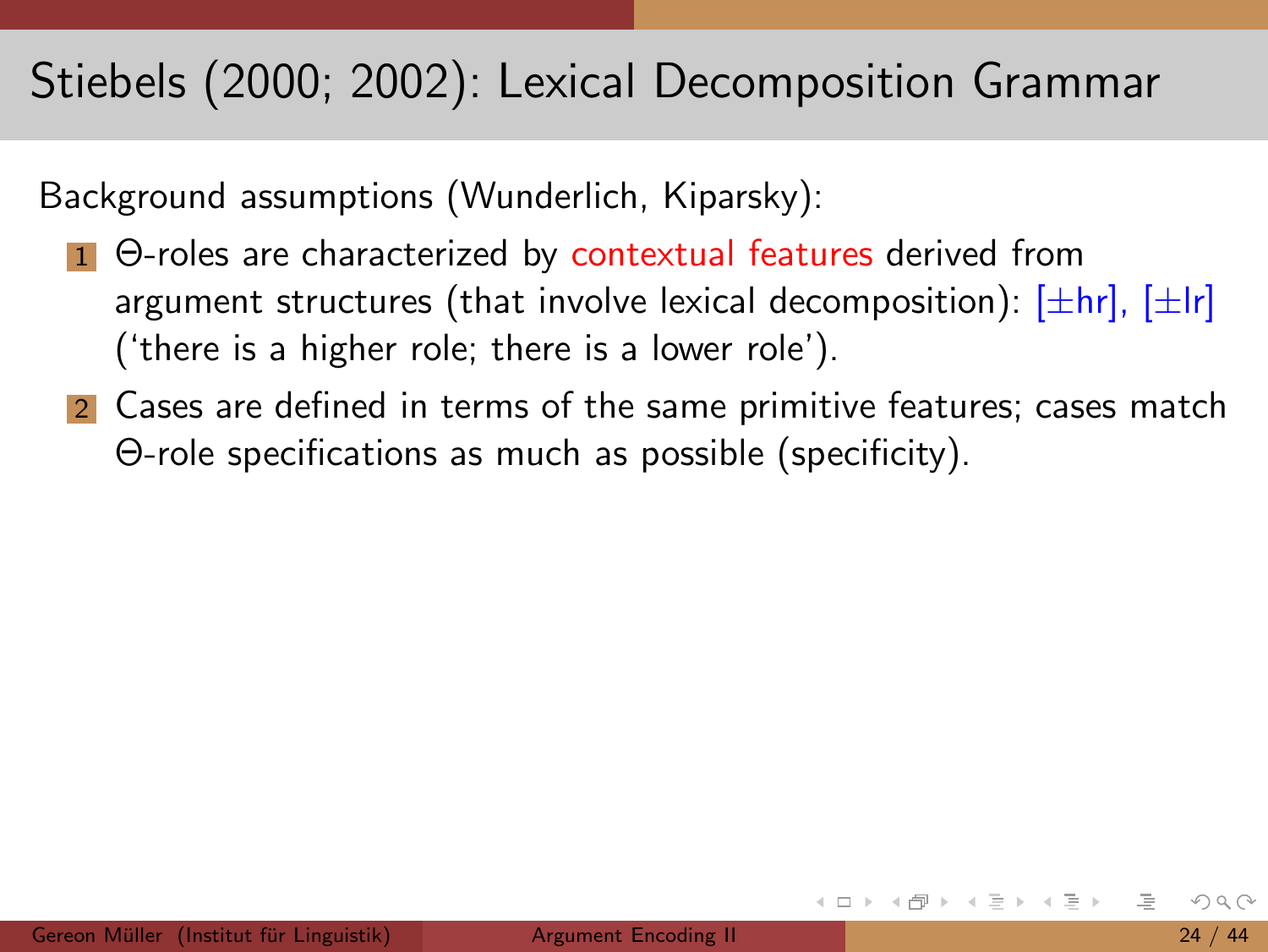## Stiebels (2000; 2002): Lexical Decomposition Grammar

Background assumptions (Wunderlich, Kiparsky):

- 1 Θ-roles are characterized by contextual features derived from argument structures (that involve lexical decomposition):  $[\pm hr]$ ,  $[\pm Ir]$ ('there is a higher role; there is a lower role').
- 2 Cases are defined in terms of the same primitive features; cases match Θ-role specifications as much as possible (specificity).

### $(16)$   $\Theta$ -roles in lexical entries of verbs:

a. *sleep*: 
$$
\langle \theta_1 \rangle
$$
  
\n[-hr, -lr]  
\nb. *read*:  $\langle \theta_1, \theta_2 \rangle$   
\n[-hr, +lr] [-hr, -lr]  
\nc. *give*:  $\langle \theta_1, \theta_2, \theta_3 \rangle$   
\n[-hr, +lr] [-hr, +lr] [+hr, -lr]

医单位 医单位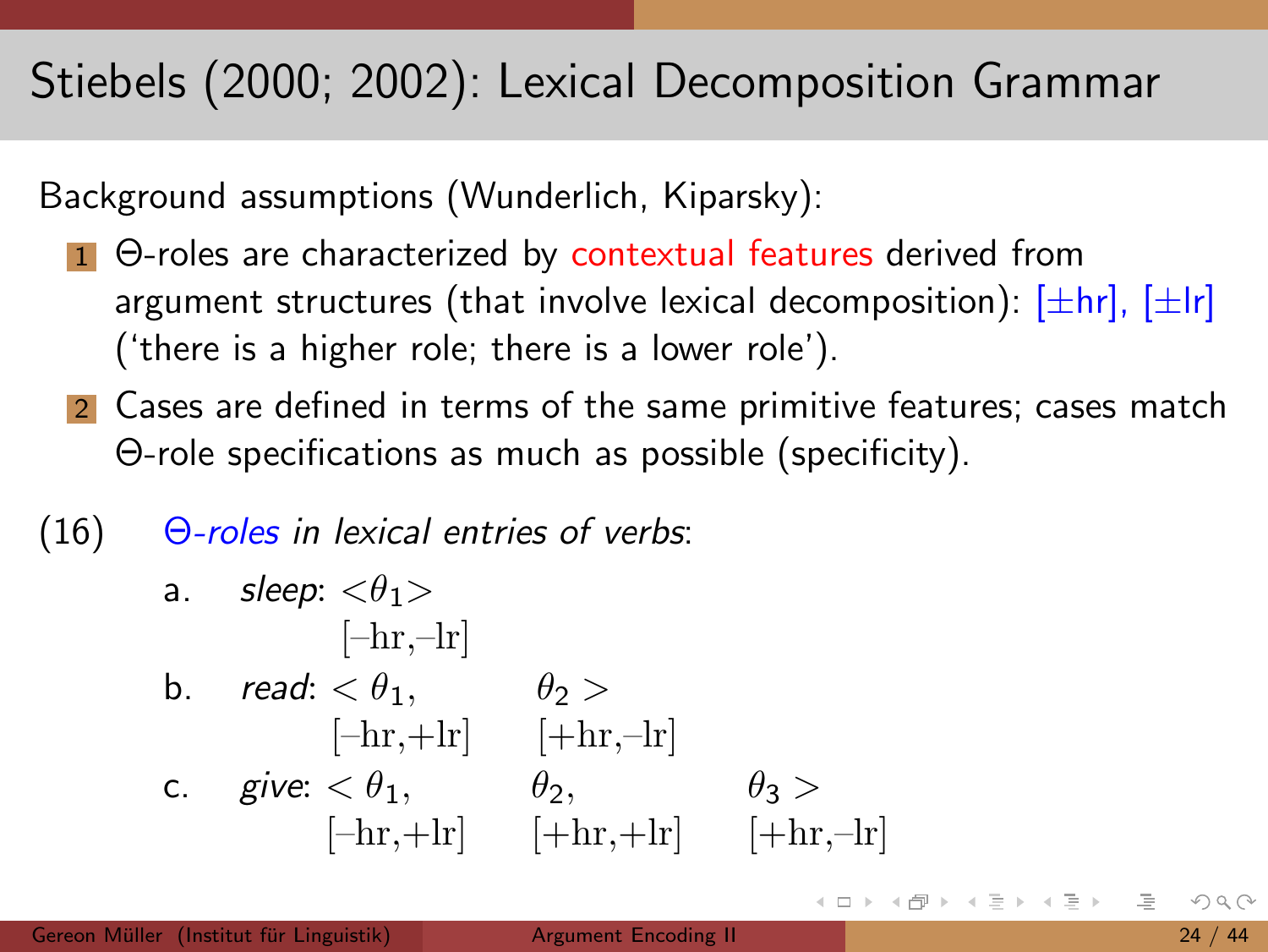### Cases in Lexical Decomposition Grammar



 $\leftarrow$   $\Box$   $\rightarrow$ 

 $\mathcal{A} \oplus \mathcal{B}$ 

 $OQ$ 

目

<span id="page-43-0"></span>ミト イヨト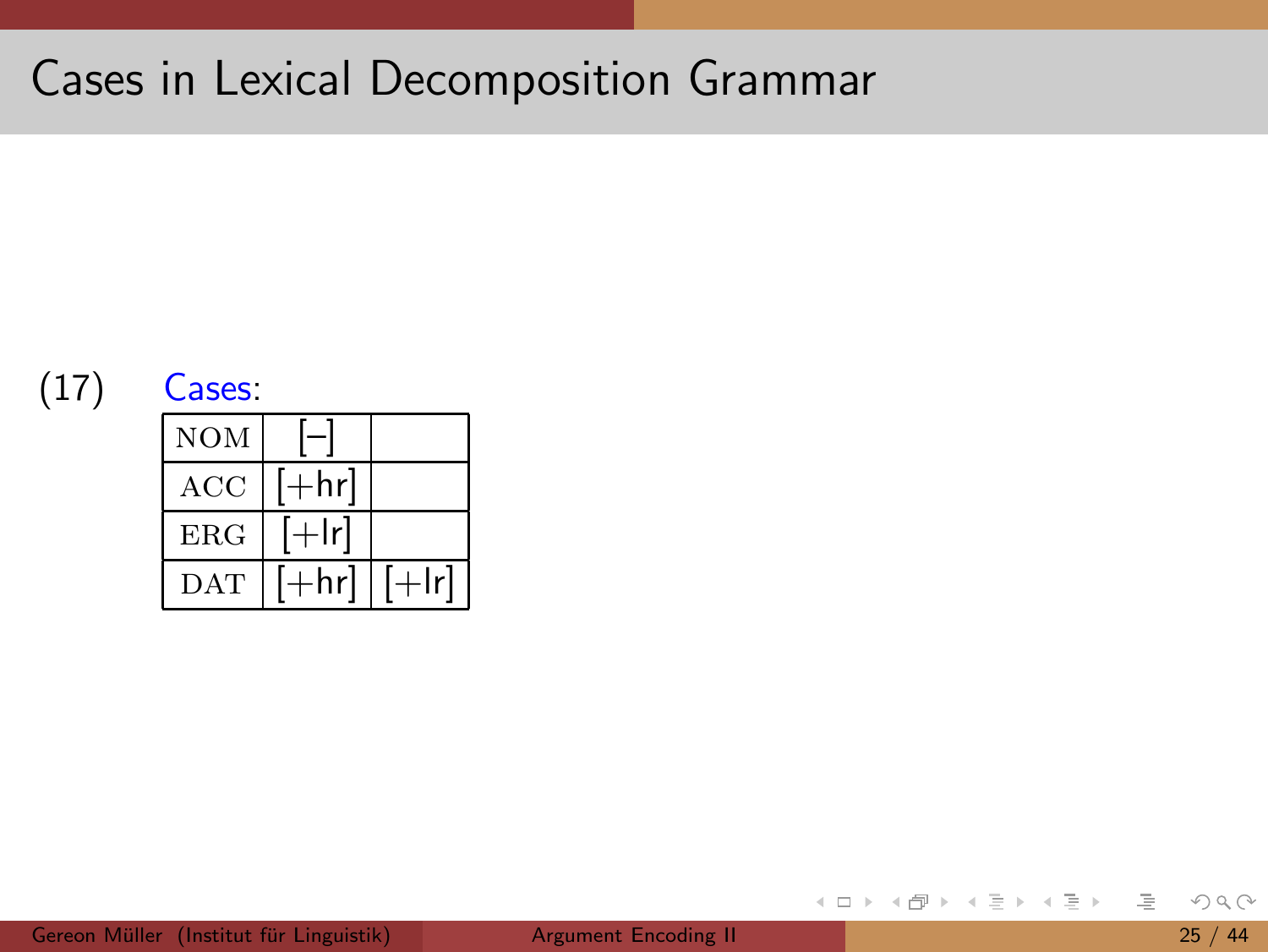# Stiebels (2000; 2002) on Constraints

#### (18) Faithfulness constraints:

a.  $IDENT([hr])$ :

The value of a [hr] feature of a  $\Theta$ -role  $\alpha$  in the input must not conflict with the value of the [hr] feature of an argument bearing  $\alpha$  in the output.

 $b.$  IDENT([|r]):

The value of a [lr] feature of a  $\Theta$ -role  $\alpha$  in the input must not conflict with the value of the [lr] feature of an argument bearing  $\alpha$  in the output.

c.  $\text{MAX}(\left[\text{+hr}\right])$ :

A [+hr] specification of a  $\Theta$ -role  $\alpha$  in the input must appear on the argument bearing  $\alpha$  in the output.

d.  $MAX([-+lr])$ :

A [+lr] specification of a  $\Theta$ -role  $\alpha$  in the input must appear on the argument bearing  $\alpha$  in the output.

- (19) Markedness constraints:
	- a.  $*$ [ $+$ hr]:

 $[+hr]$  must not appear in the output.

b.  $*[+|r]$ :

<span id="page-44-0"></span> $[+|r]$  must not appear in the output.

c. UNIQUENESS: A case can show up only on[ce](#page-43-0) p[er](#page-45-0) [c](#page-43-0)[lau](#page-44-0)[s](#page-45-0)[e.](#page-0-0)  $\rightarrow \equiv +$  $OQ$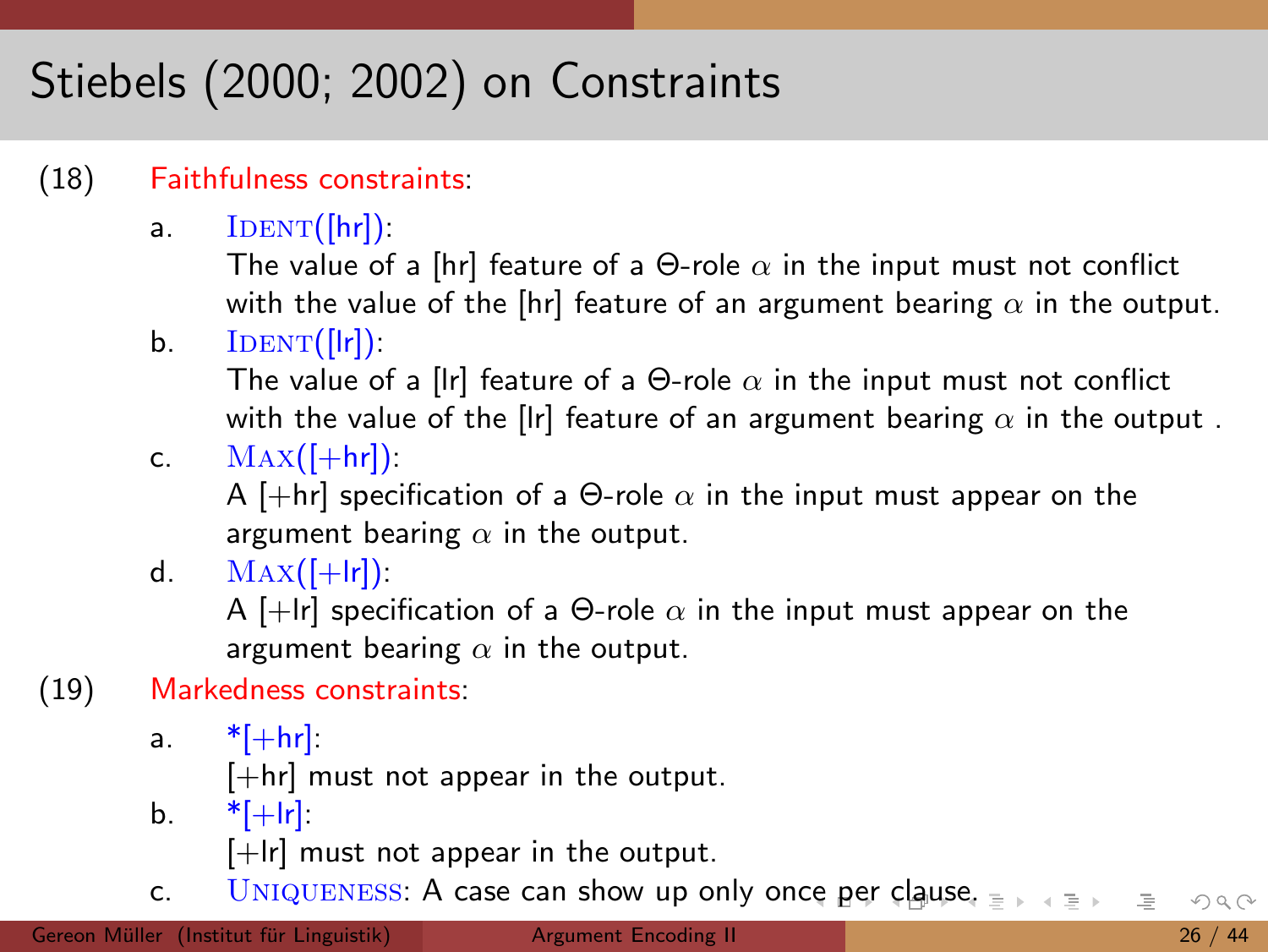## Stiebels (2000; 2002): Naive Predictions

Predictions:

- If there were only faithfulness constraints, every language would have both ergative (for  $NP_{ext}-V_t$ ) and accusative (for  $NP_{int}-V_t$ ) for the arguments of transitive verbs.
- Nominative should always be optimal for the sole argument of an intransitive verb.
- **Dative should always be optimal for the intermediate argument with** ditransitive verbs.

Markedness constraints ensure that these consequences can sometimes be avoided:  $*[+hr]$  blocks accusative;  $*[+lr]$  blocks ergative.

<span id="page-45-0"></span>イロト イ母 トイラト イラトー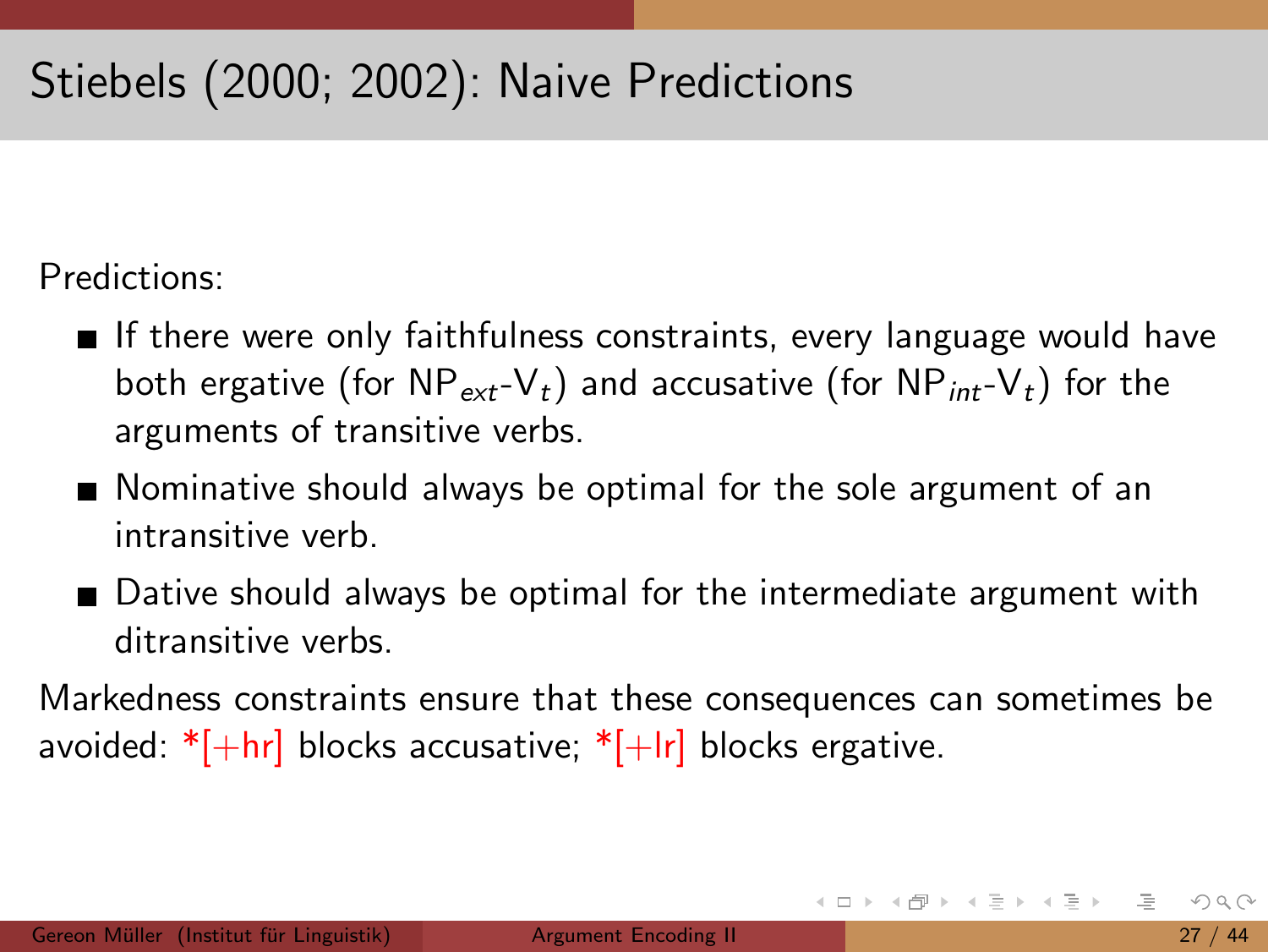#### $T_{11}$ : Accusative pattern: transitive verbs

| read: $[-hr, +lr], [+hr, -lr] \parallel IDENT([hr]) \parallel IDENT([lr]) \parallel MAX([+hr]) \parallel MAX([+lr])$ |    |         |        |        |
|----------------------------------------------------------------------------------------------------------------------|----|---------|--------|--------|
| $\rightarrow$ C <sub>1</sub> : NP <sub>nom</sub> NP <sub>acc</sub> V                                                 |    |         |        |        |
| $C_2$ : NP <sub>nom</sub> NP <sub>nom</sub> V                                                                        |    |         | ∗।     | $\ast$ |
| $C_3$ : NP <sub>acc</sub> NP <sub>nom</sub> V                                                                        | ∗। |         | $\ast$ | $\ast$ |
| $C_4$ : NP <sub>acc</sub> NP <sub>acc</sub> V                                                                        | ∗। |         |        | $\ast$ |
| $C_5$ : NP <sub>nom</sub> NP <sub>dat</sub> V                                                                        |    | ∗।      |        | $\ast$ |
| $C_6$ : NP <sub>dat</sub> NP <sub>acc</sub> V                                                                        | *۱ |         |        |        |
| $C_7$ : NP <sub>dat</sub> NP <sub>dat</sub> V                                                                        | ∗। | $^\ast$ |        |        |
| $\rightsquigarrow$ C <sub>8</sub> : NP <sub>erg</sub> NP <sub>acc</sub> V                                            |    |         |        |        |

 $\equiv$ 

ミトヨミト

- ← ロ ト → 印 ト →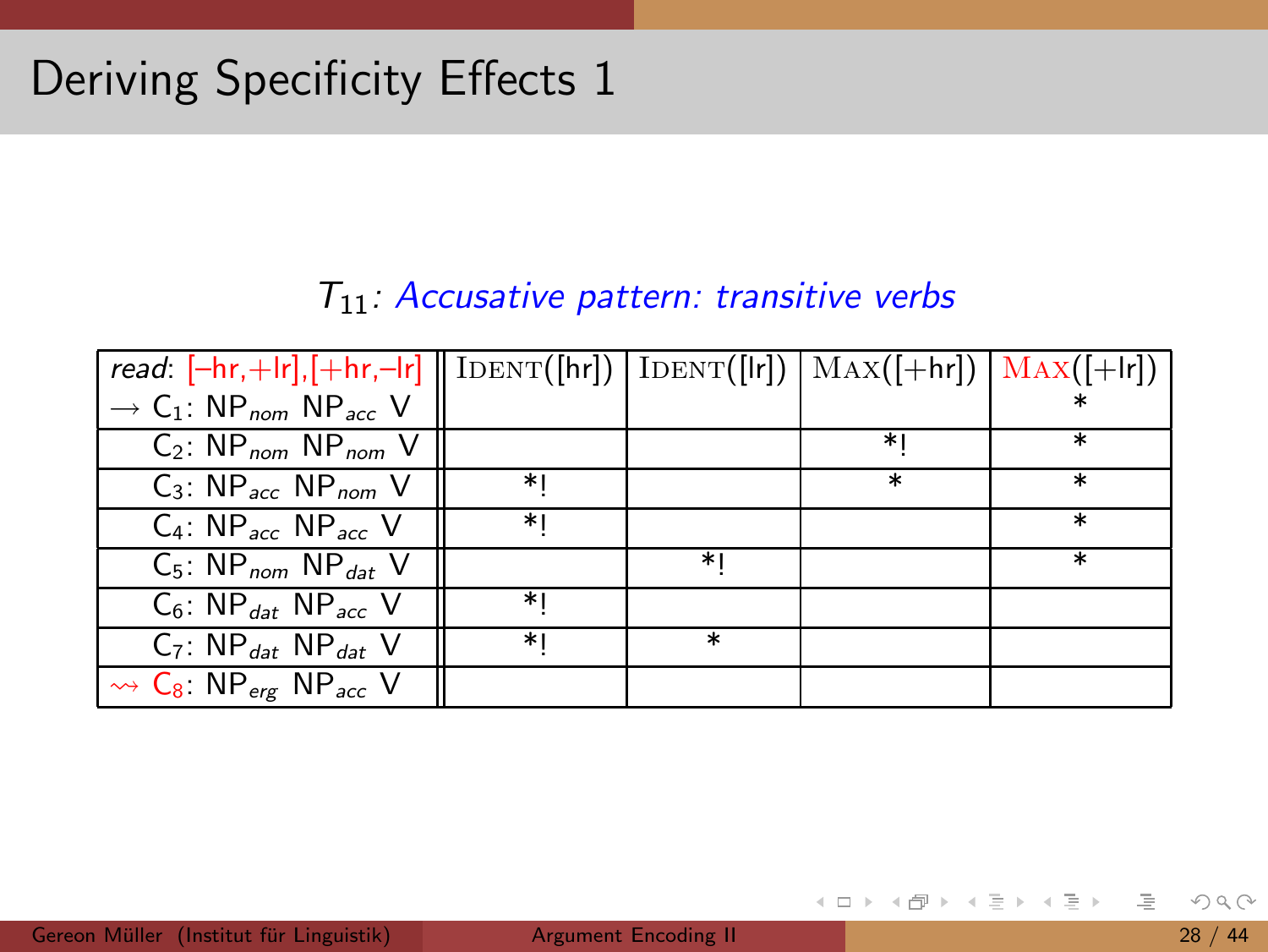#### $T_{12}$ : Accusative pattern: ditransitive verbs

| give: $[-hr, +lr], [+hr, +lr], [+hr, -lr]$    IDENT([hr])   IDENT([lr])   MAX([+hr])   MAX([+lr]) |      |    |      |        |
|---------------------------------------------------------------------------------------------------|------|----|------|--------|
| $\rightarrow$ C <sub>1</sub> : NP <sub>nom</sub> NP <sub>dat</sub> NP <sub>acc</sub> V            |      |    |      |        |
| $C_2$ : NP <sub>nom</sub> NP <sub>acc</sub> NP <sub>acc</sub> V                                   |      |    |      | **۱    |
| $C_3$ : NP <sub>nom</sub> NP <sub>dat</sub> NP <sub>nom</sub> V                                   |      |    | $*1$ | $\ast$ |
| $C_4$ : NP <sub>nom</sub> NP <sub>nom</sub> NP <sub>acc</sub> V                                   |      |    | ∗।   | $***$  |
| $C_5$ : NP <sub>nom</sub> NP <sub>dat</sub> NP <sub>dat</sub> V                                   |      | ∗। |      | $\ast$ |
| $C_6$ : NP <sub>dat</sub> NP <sub>dat</sub> NP <sub>acc</sub> V                                   | $*1$ |    |      |        |
| $C_7$ : NP <sub>acc</sub> NP <sub>dat</sub> NP <sub>acc</sub> V                                   | ∗∣   |    |      |        |

 $\equiv$ 

イロト イ母 トイラト イラト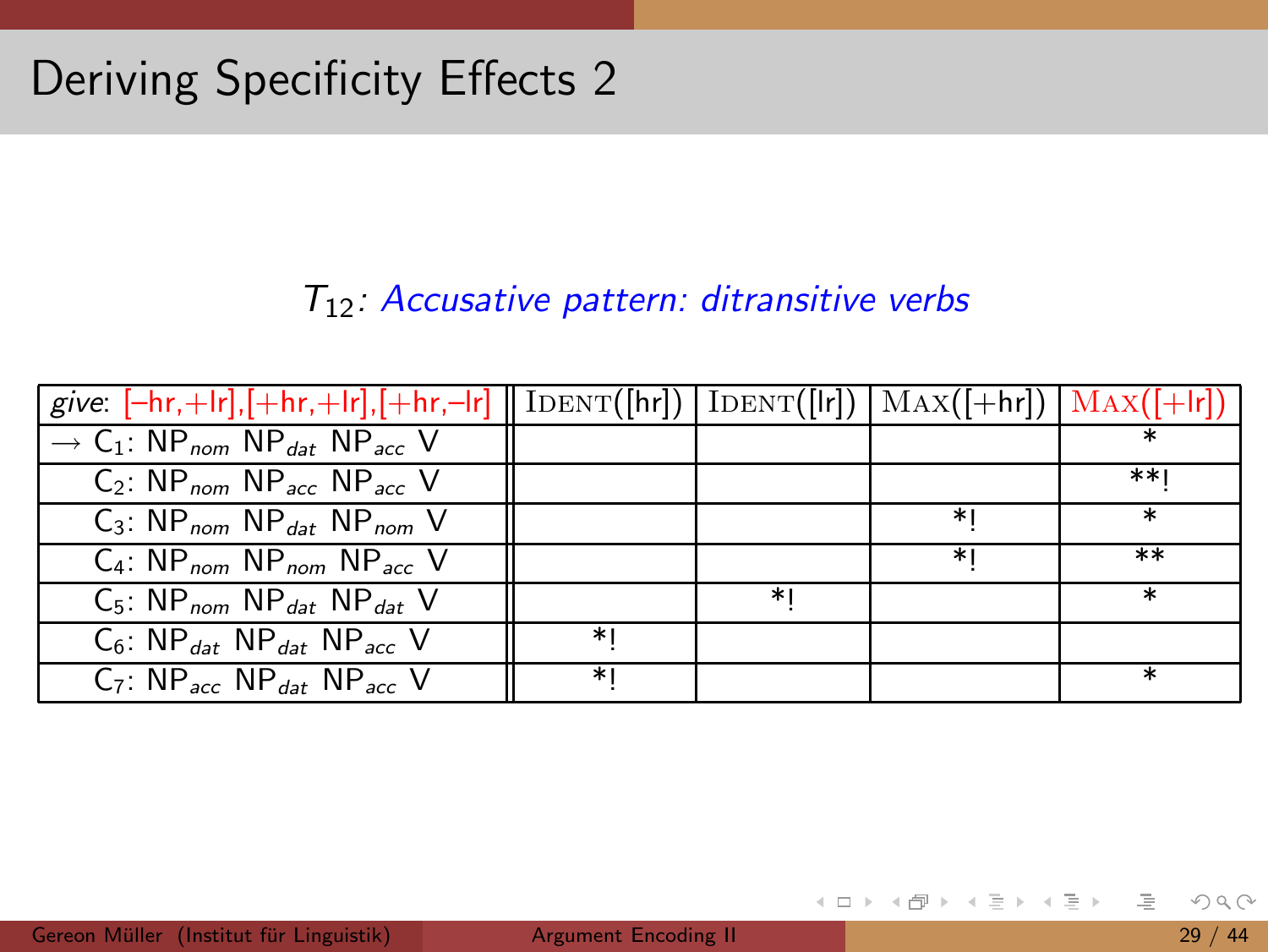#### $T_{13}$ : Ergative pattern: transitive verbs

| read: $[-hr,+lr], [+hr,-lr] \parallel \text{IDENT}([hr]) \parallel \text{IDENT}([lr]) \parallel \text{MAX}([+lr]) \parallel \text{MAX}([+lr])$ |    |      |        |        |
|------------------------------------------------------------------------------------------------------------------------------------------------|----|------|--------|--------|
| $\rightarrow$ C <sub>1</sub> : NP <sub>erg</sub> NP <sub>nom</sub> V                                                                           |    |      |        |        |
| $C_2$ : NP <sub>nom</sub> NP <sub>nom</sub> V                                                                                                  |    |      | ∗⊧     |        |
| $C_3$ : NP <sub>acc</sub> NP <sub>nom</sub> V                                                                                                  | ∗। |      | $\ast$ | $\ast$ |
| $C_4$ : NP <sub>acc</sub> NP <sub>acc</sub> V                                                                                                  | ∗। |      |        | $\ast$ |
| $C_5$ : NP <sub>nom</sub> NP <sub>erg</sub> V                                                                                                  |    | $*1$ |        | $\ast$ |
| $\rightsquigarrow$ C <sub>6</sub> : NP <sub>erg</sub> NP <sub>acc</sub> V                                                                      |    |      |        |        |

<span id="page-48-0"></span> $\equiv$ 

イロト イ母ト イヨト イヨト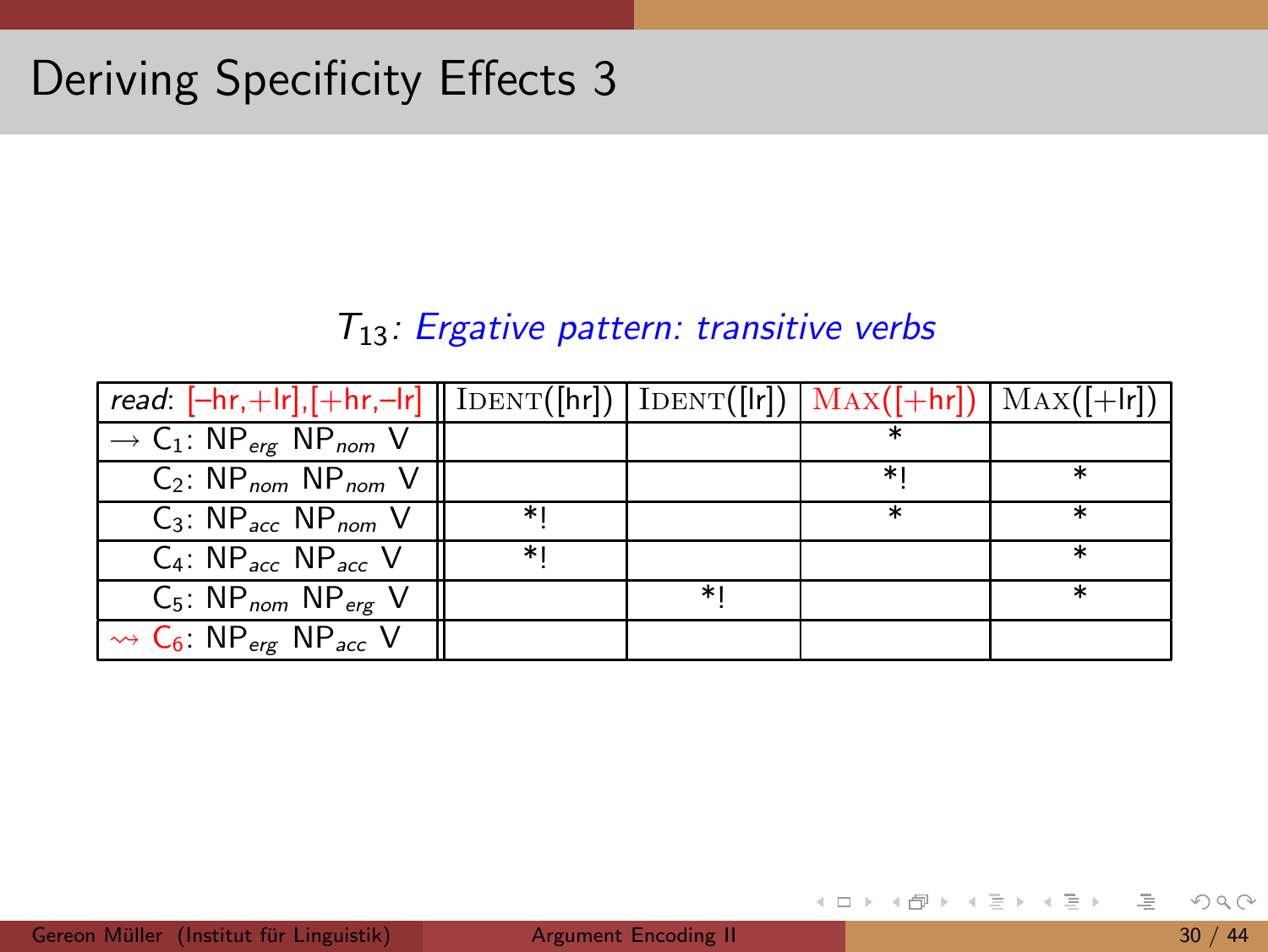### Stiebels (2000; 2002) on Accusative vs. Ergative Patterns

#### $T_{14}$ : Nominative/accusative pattern

| V: $[-hr, +lr], [+hr, -lr]$   UNIQ   MAX( $[+hr]$ )   * $[+hr]$   * $[+lr]$   MAX( $[+lr]$ ) |    |   |        |  |
|----------------------------------------------------------------------------------------------|----|---|--------|--|
| $\rightarrow$ C <sub>1</sub> : NP <sub>nom</sub> NP <sub>acc</sub> V                         |    |   |        |  |
| $C_2$ : $NP_{erg}$ $NP_{nom}$ V                                                              |    | ∗ | $\ast$ |  |
| $C_3$ : NP <sub>erg</sub> NP <sub>acc</sub> V                                                |    |   | ا∗     |  |
| $C_4$ : NP <sub>nom</sub> NP <sub>nom</sub> V                                                | ∗∣ |   |        |  |

<span id="page-49-0"></span> $\triangleright$   $\rightarrow$   $\exists$   $\rightarrow$ 

 $\leftarrow$   $\Box$   $\rightarrow$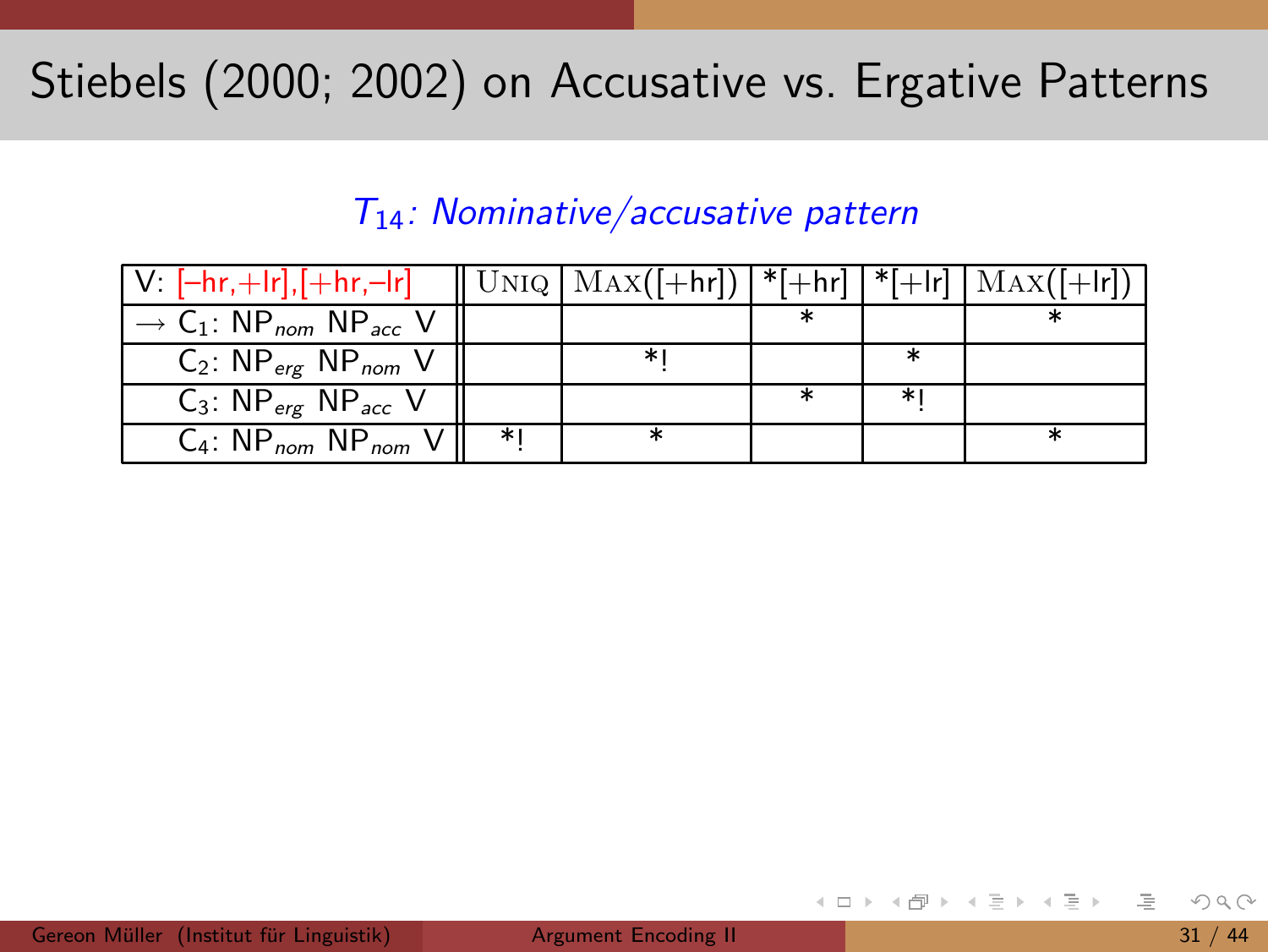### Stiebels (2000; 2002) on Accusative vs. Ergative Patterns

#### $T_{14}$ : Nominative/accusative pattern

| $V: [-hr, +lr], [+hr, -lr]$                                          |    | $  \text{UNIQ}   \text{MAX}([+hr])   *[+hr]   *[+lr]   \text{MAX}([+lr])$ |    |  |
|----------------------------------------------------------------------|----|---------------------------------------------------------------------------|----|--|
| $\rightarrow$ C <sub>1</sub> : NP <sub>nom</sub> NP <sub>acc</sub> V |    |                                                                           |    |  |
| $C_2$ : $NP_{erg}$ $NP_{nom}$ V                                      |    | *                                                                         | ∗  |  |
| $C_3$ : NP <sub>erg</sub> NP <sub>acc</sub> V                        |    |                                                                           | ∗। |  |
| $C_4$ : NP <sub>nom</sub> NP <sub>nom</sub> V                        | ∗। |                                                                           |    |  |

#### $T_{15}$ : Ergative/absolutive pattern

| $V: [-hr,+lr], [+hr,-lr]$                                            |    |   |   | $\ $ UNIQ $ MAX([-lr])  *[+lr]   *[+hr]   Max([+hr])$ |
|----------------------------------------------------------------------|----|---|---|-------------------------------------------------------|
| $C_1$ : NP <sub>nom</sub> NP <sub>acc</sub> V                        |    | ∗ |   |                                                       |
| $\rightarrow$ C <sub>2</sub> : NP <sub>erg</sub> NP <sub>nom</sub> V |    |   |   |                                                       |
| $C_3$ : NP <sub>erg</sub> NP <sub>acc</sub> V                        |    |   | ∗ |                                                       |
| $C_4$ : NP <sub>nom</sub> NP <sub>nom</sub> V                        | ∗। |   |   |                                                       |

<span id="page-50-0"></span>ミトコミト

 $\leftarrow$   $\Box$   $\rightarrow$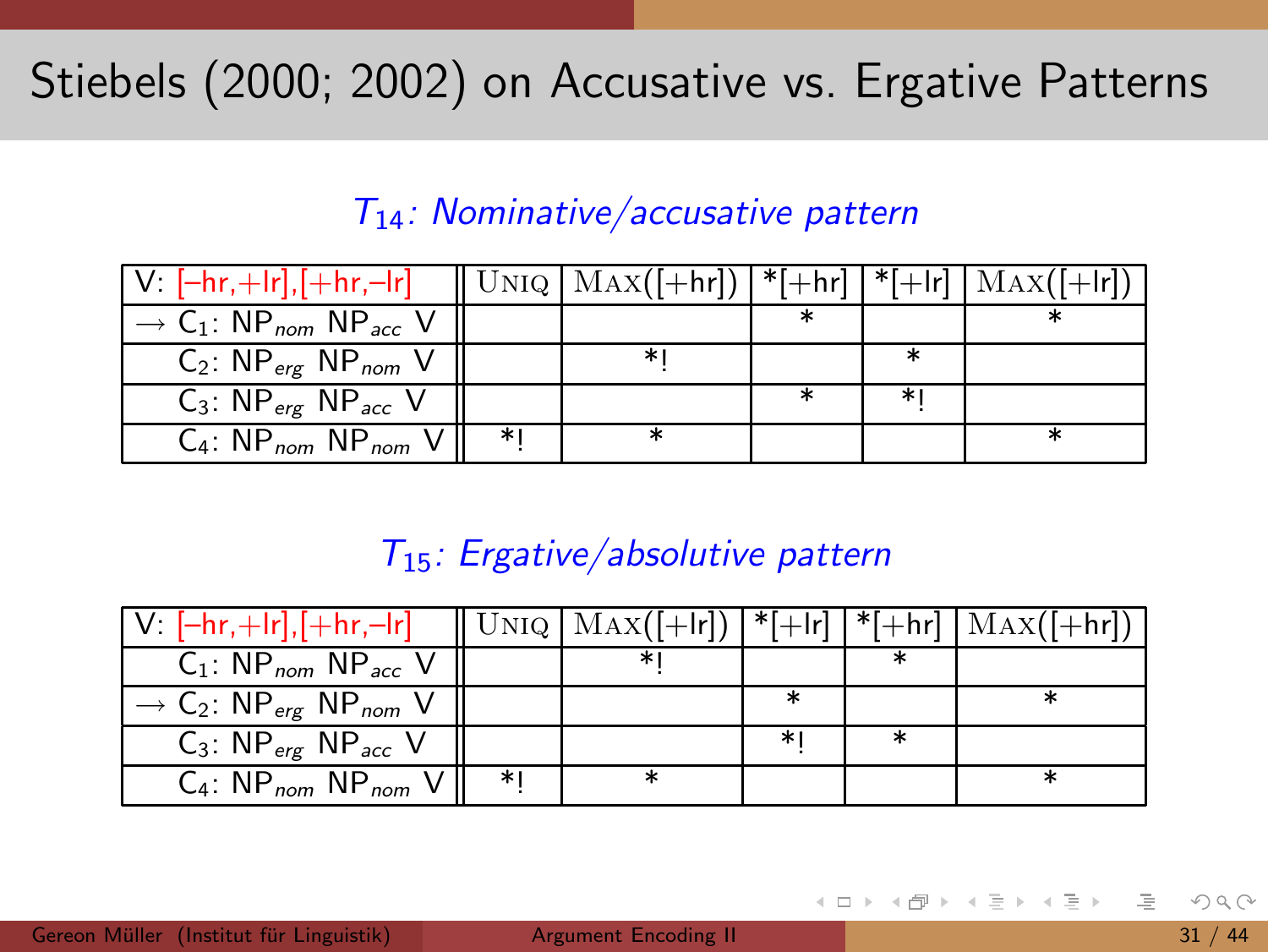## Stiebels (2000; 2002) on Accusative vs. Ergative Patterns

#### $T_{14}$ : Nominative/accusative pattern

| $V: [-hr,+lr], [+hr,-lr]$                                            |    | $\ $ UNIQ $ MAX([-hr]) ^*$ [+hr] $ *$ [+lr] $ MAX([-hr]) $ |    |  |
|----------------------------------------------------------------------|----|------------------------------------------------------------|----|--|
| $\rightarrow$ C <sub>1</sub> : NP <sub>nom</sub> NP <sub>acc</sub> V |    |                                                            |    |  |
| $C_2$ : $NP_{erg}$ $NP_{nom}$ V                                      |    | ∗                                                          |    |  |
| $C_3$ : NP <sub>erg</sub> NP <sub>acc</sub> V                        |    |                                                            | ∗। |  |
| $C_4$ : NP <sub>nom</sub> NP <sub>nom</sub> V                        | ∗। |                                                            |    |  |

#### <span id="page-51-0"></span> $T_{15}$ : Ergative/absolutive pattern

| $V: [-hr,+lr], [+hr,-lr]$                                            |    | $\ $ UNIQ $ MAX([- r]) ^*[+ r ]^*[+ r ]$ $MAX([- r])$ |        |  |
|----------------------------------------------------------------------|----|-------------------------------------------------------|--------|--|
| $C_1$ : NP <sub>nom</sub> NP <sub>acc</sub> V                        |    | ∗⊧                                                    |        |  |
| $\rightarrow$ C <sub>2</sub> : NP <sub>erg</sub> NP <sub>nom</sub> V |    |                                                       | $\ast$ |  |
| $C_3$ : NP <sub>erg</sub> NP <sub>acc</sub> V                        |    |                                                       | ∗⊧     |  |
| $C_4$ : NP <sub>nom</sub> NP <sub>nom</sub> VI                       | ∗। |                                                       |        |  |

 $\rightarrow$  $\rightarrow$  $\rightarrow$  Under which rankings are C<sub>3</sub> and C<sub>4</sub> pr[ed](#page-50-0)icted to [b](#page-48-0)[e](#page-71-0)[c](#page-51-0)o[m](#page-0-0)e o[pt](#page-0-0)[im](#page-71-0)[al](#page-0-0)[?](#page-71-0)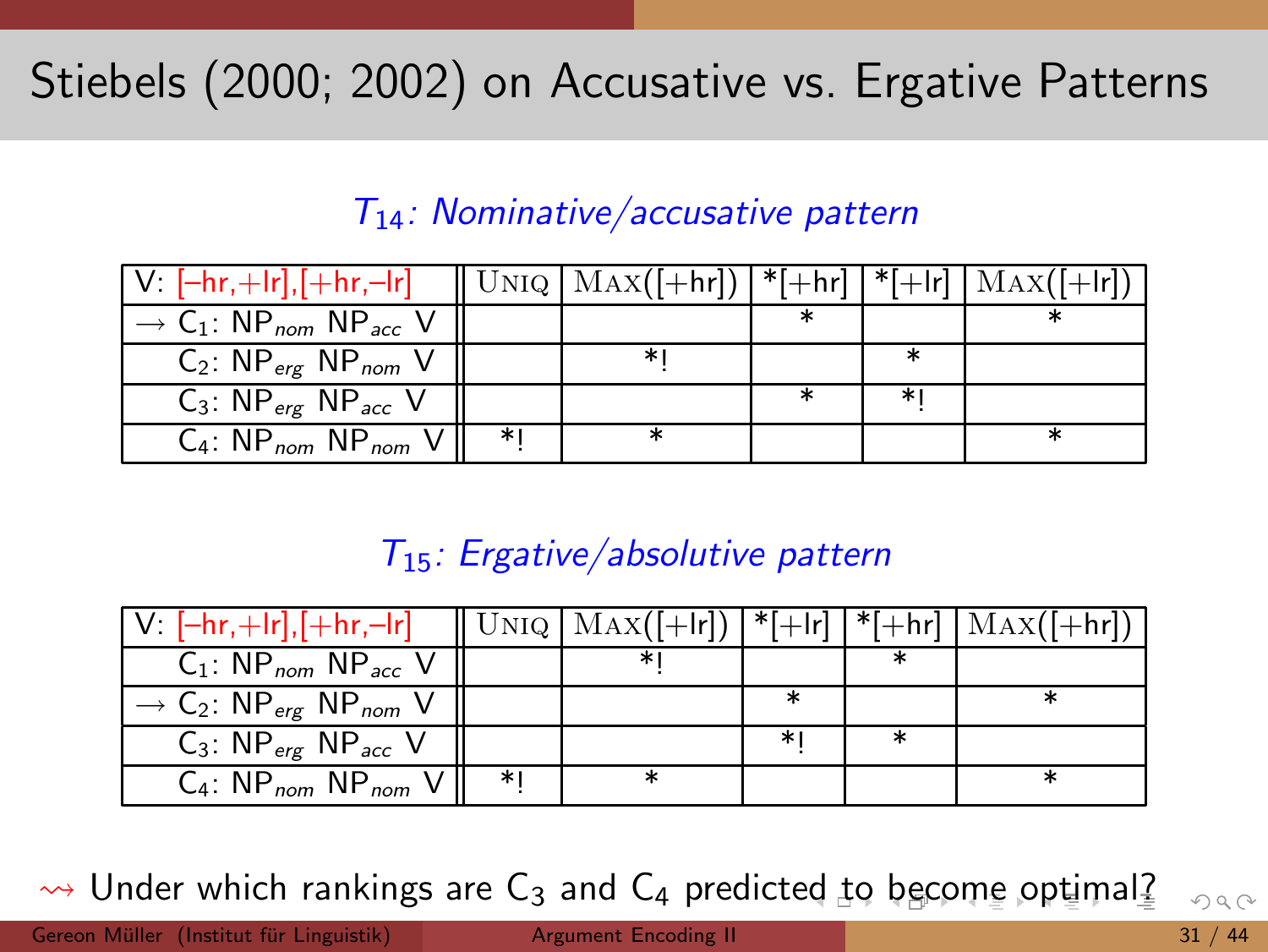#### Strategy:

The existing constraints are relativized with respect to certain features. The more fine-grained versions of the constraints (which are ranked higher than the general versions) then derive (e.g.) person-based split ergativity in Dyirbal and aspect-based split ergativity in Hindi.

<span id="page-52-0"></span> $\leftarrow$   $\Box$   $\rightarrow$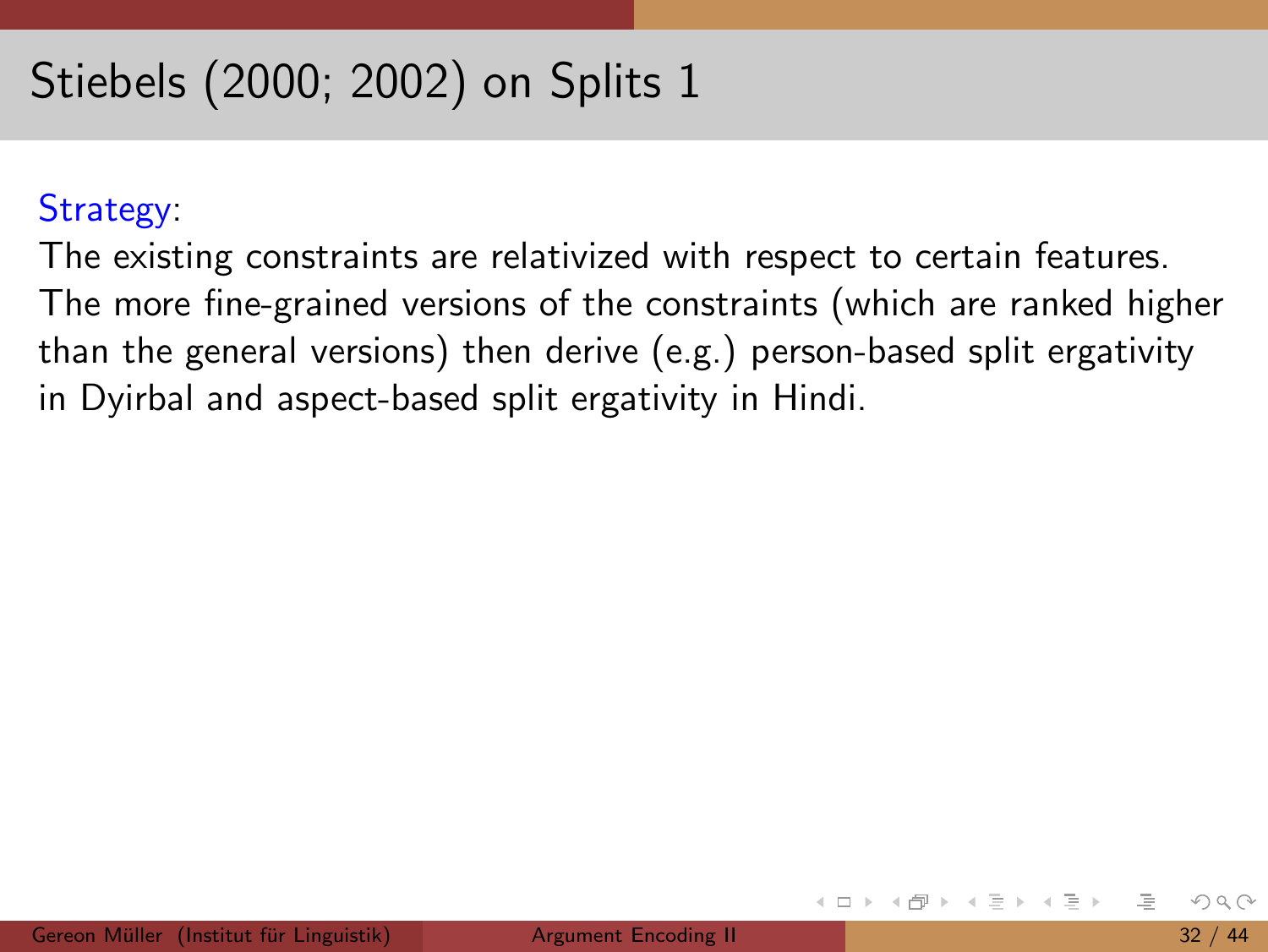#### Strategy:

The existing constraints are relativized with respect to certain features. The more fine-grained versions of the constraints (which are ranked higher than the general versions) then derive (e.g.) person-based split ergativity in Dyirbal and aspect-based split ergativity in Hindi.

- (20) Some further constraints:
	- a.  $*[+|r]/[+1]$

('Avoid ergative marking in first person (or similar) contexts')

イロト イ母 トイラト イラトー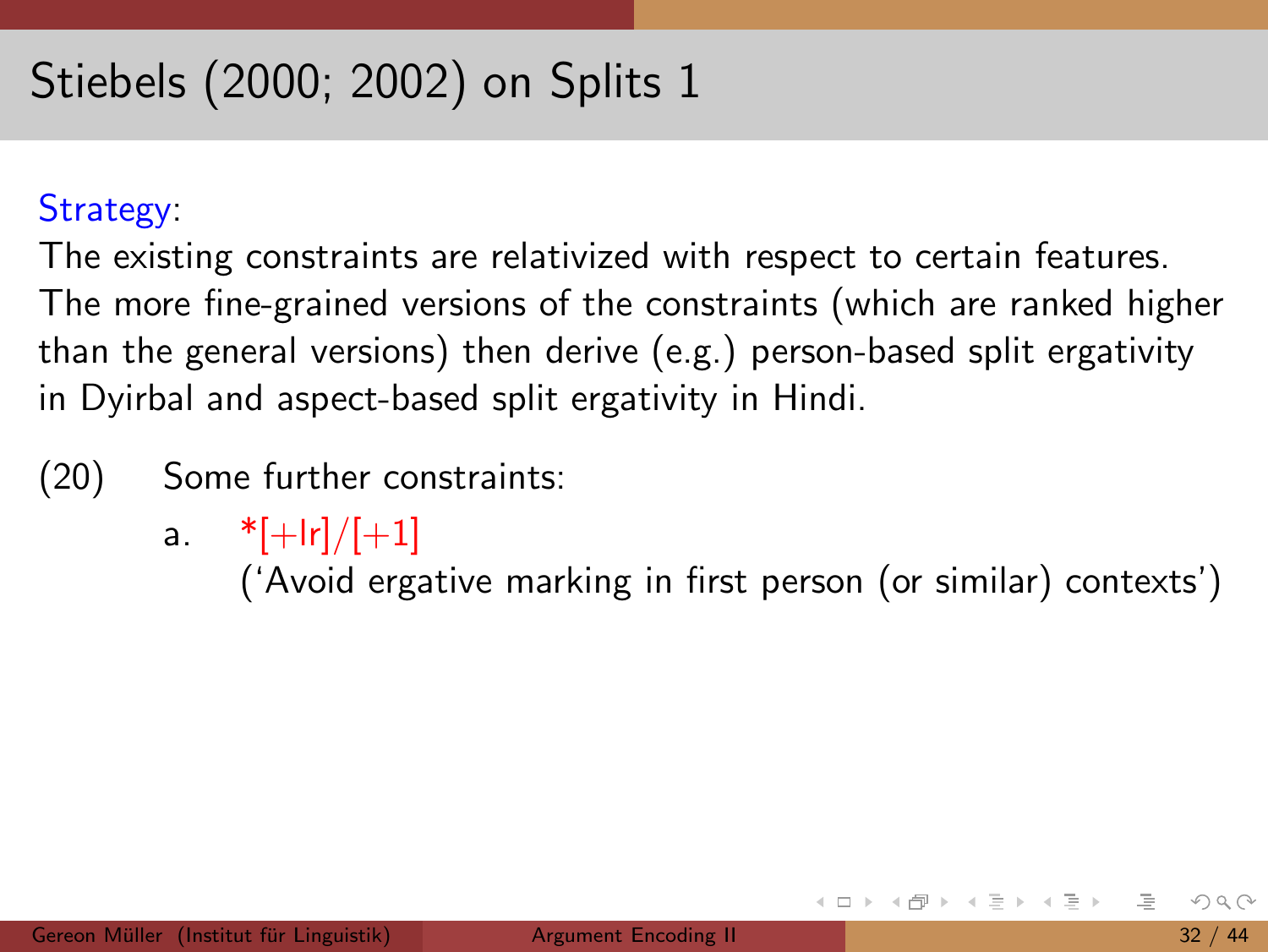#### Strategy:

The existing constraints are relativized with respect to certain features. The more fine-grained versions of the constraints (which are ranked higher than the general versions) then derive (e.g.) person-based split ergativity in Dyirbal and aspect-based split ergativity in Hindi.

### (20) Some further constraints:

a.  $*[+|r]/[+1]$ ('Avoid ergative marking in first person (or similar) contexts') b.  $*[+hr]/[-anim]$ ('Avoid accusative marking in third person inanimate contexts')

지수는 지금에 지수는 지수는 지수는 사람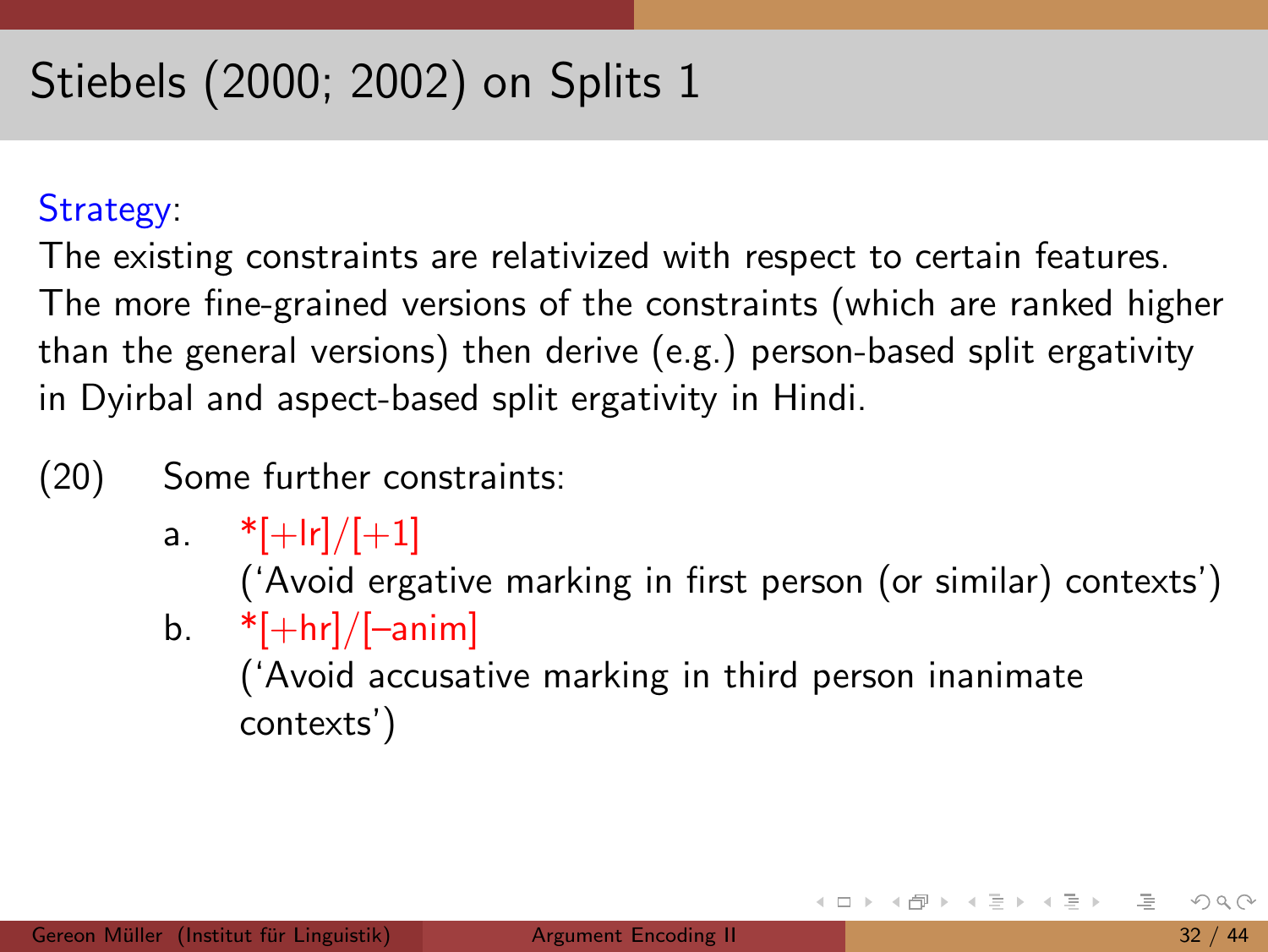#### Strategy:

The existing constraints are relativized with respect to certain features. The more fine-grained versions of the constraints (which are ranked higher than the general versions) then derive (e.g.) person-based split ergativity in Dyirbal and aspect-based split ergativity in Hindi.

- (20) Some further constraints:
	- a.  $*[+|r]/[+1]$

('Avoid ergative marking in first person (or similar) contexts')

b.  $*[+hr]/[-anim]$ 

('Avoid accusative marking in third person inanimate contexts')

c.  $*[+|r]/[-perf]$ 

('Avoid ergative marking in non-perfect contexts.'

K ロ ▶ K 個 ▶ K ミ ▶ K ミ ▶ 「 큰 … 90 Q Q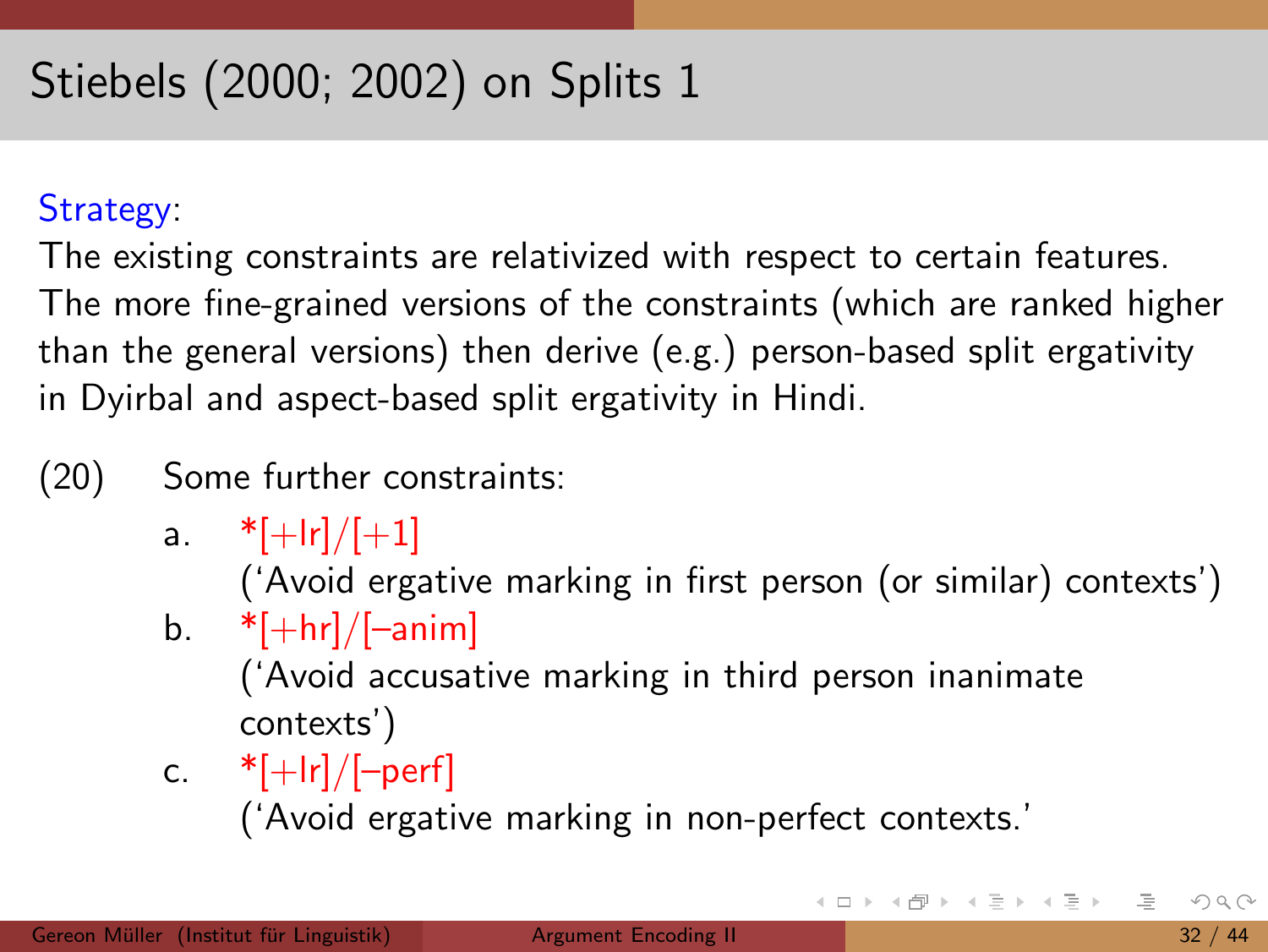Notes:

- In contrast to what we have seen with Woolford (2001), this implies that, e.g., first and third person  $\mathsf{NP}_{\mathsf{ext}}\text{-}\mathsf{V}_t$ 's have a different case in Dyirbal.
- 2 Kiparsky (1999) has an opposite constraint with a similar effect; see (21).
- $(21)$  Max $([+lr])/[+perf]$ :

('Realize ergative marking in perfect contexts.')

イタト イミト イミト

 $\leftarrow$   $\Box$   $\rightarrow$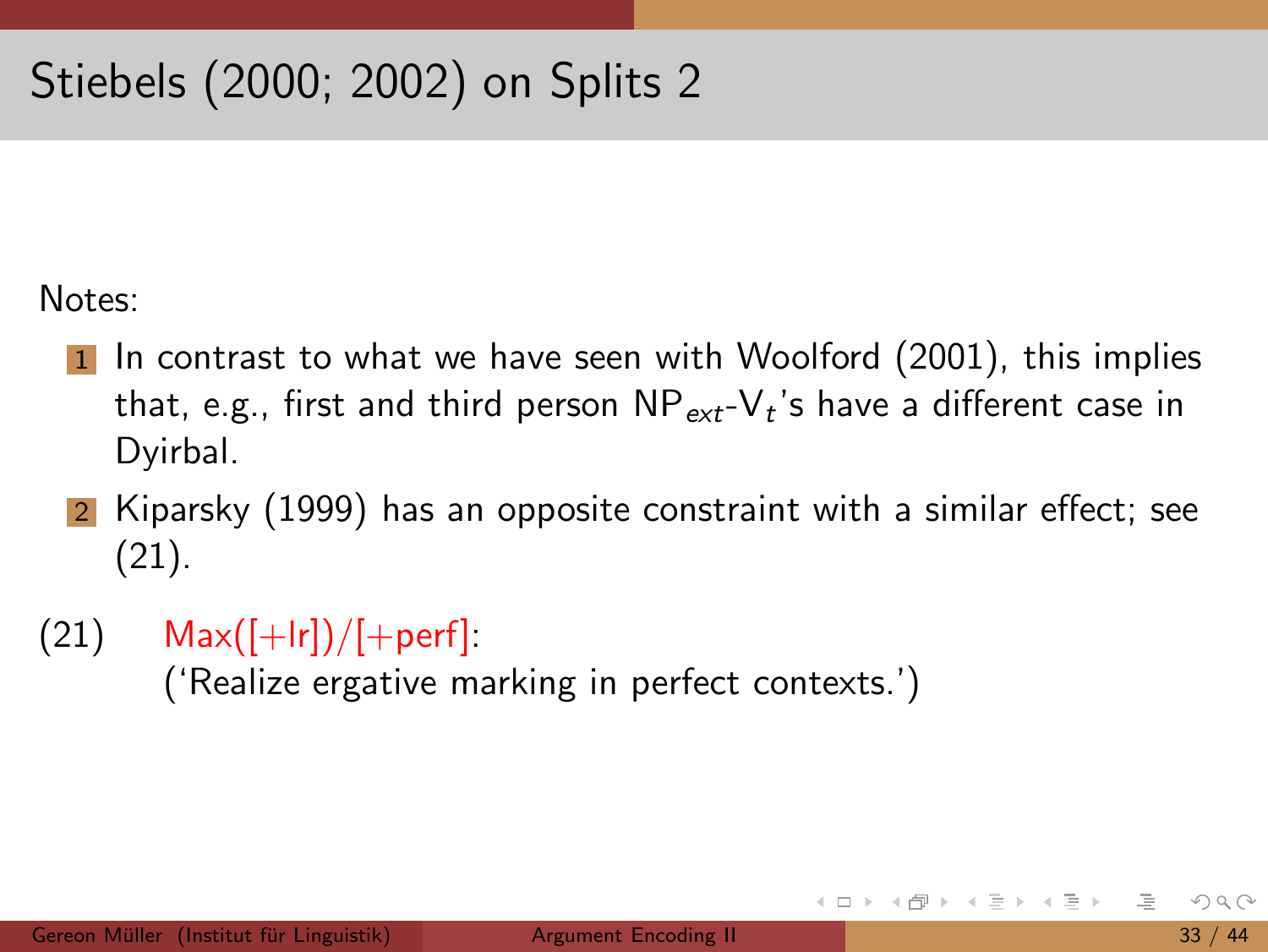## Lee's (2003) Analysis

The analysis is developed within OT-LFG (Bresnan (2001), Sells (2001)). An assumption taken over from work in LFG is that cases (or case markers) have core meanings. (22) Erg:

- a. highest argument role
- b. volitional agent
- c. causer
- (23) Acc:
	- a. not highest argument role
	- b. proto-patient
- $(24)$  DAT:
	- a. goal
	- b. sentience
	- c. not a volitional agent
	- d. not a causer

(25) Nom: –

ミトコミト  $OQ$  $\leftarrow$   $\Box$   $\rightarrow$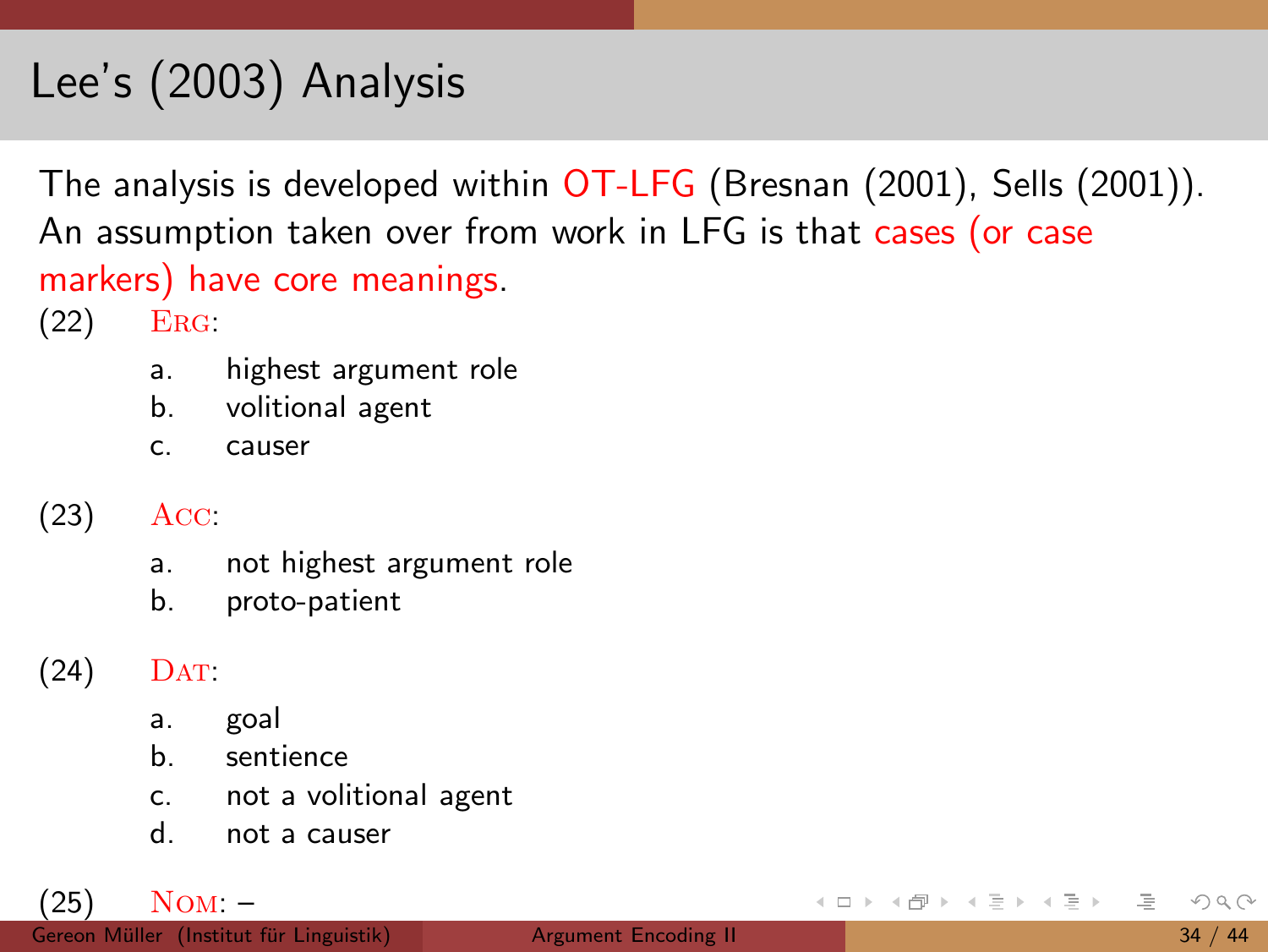What we have seen so far (Woolford (2001)):

- (26) Aspect-based split ergativity in Hindi
	- a. Raam Ram.masc-nom bread.fem-acc eat.imp.masc toTii khaataa thaa be.past.masc 'Ram (habitually) ate bread.'
	- b. Raam-ne roTii Ram-ERG bread-NOM eat.PERF.FEM be.PAST.FEM khaayii thii 'Ram had eaten bread.' (Mahajan (1990))

However, upon closer inspection the situation is a bit more complicated.

<span id="page-58-0"></span>母 ト イヨ ト イヨ ト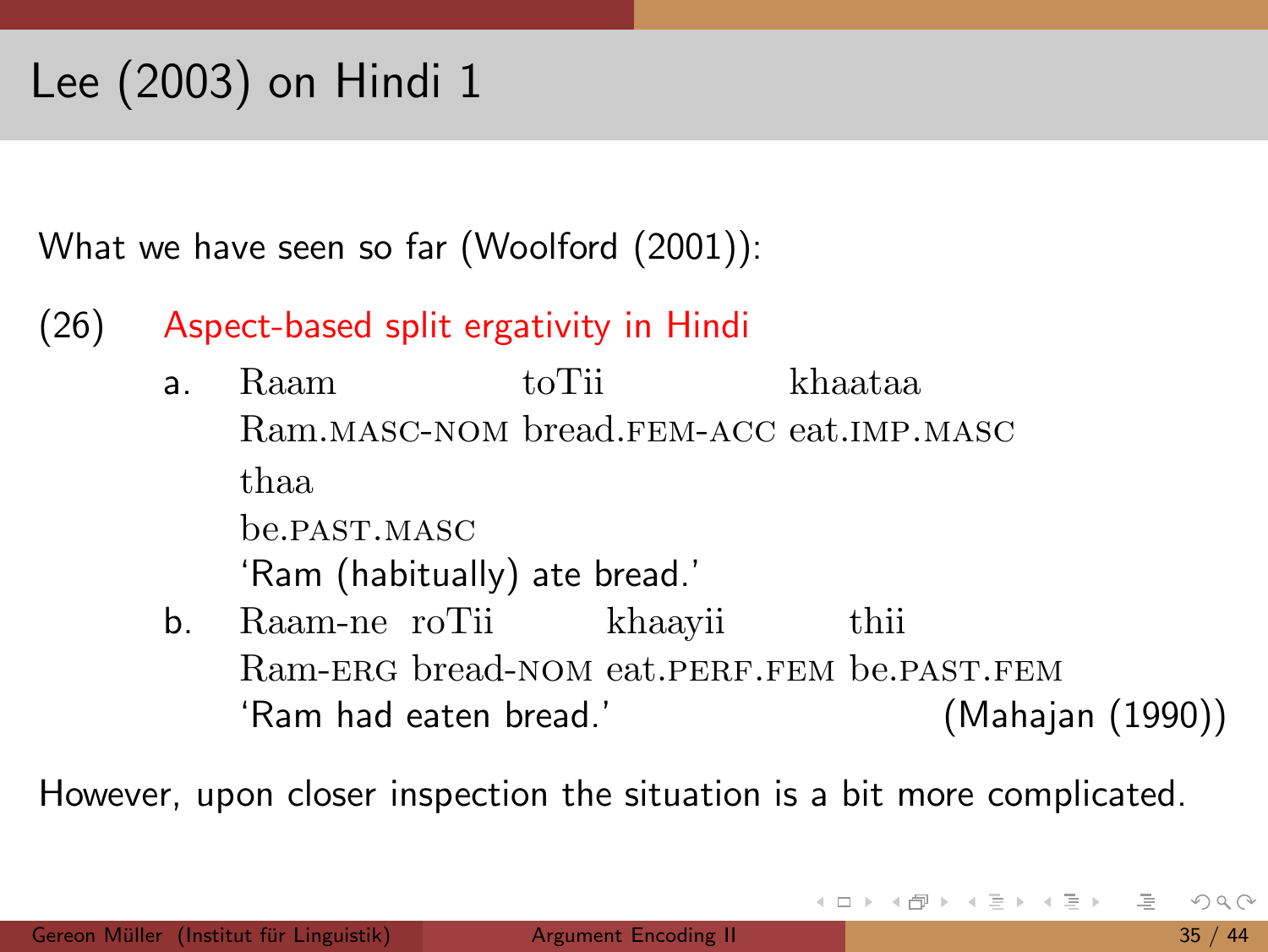Four classes of verbs (based on Mohanan (1994)):

| verb type                     |         | perfective   imperfective |
|-------------------------------|---------|---------------------------|
| class 1                       | erg     | nom                       |
| (agentive transitive V)       |         |                           |
| class 2                       | erg/nom | nom                       |
| (unergative intransitive V)   |         |                           |
| class 3                       | nom     | nom                       |
| (unaccusative intransitive V) |         |                           |
| class 4                       | dat     | dat                       |
| (unaccusative transitive V)   |         |                           |

Note:

- class 1): V in (26) belongs to class 1.
- $\blacksquare$  (class 2): "Ergative case is conditioned by the semantic property of volitional participation in the action, not tr[an](#page-58-0)s[iti](#page-60-0)[v](#page-58-0)[ity](#page-59-0)[."](#page-60-0)

<span id="page-59-0"></span> $\rightarrow$  3  $\rightarrow$  3  $\rightarrow$ 

- + □ ▶ - + r □ ▶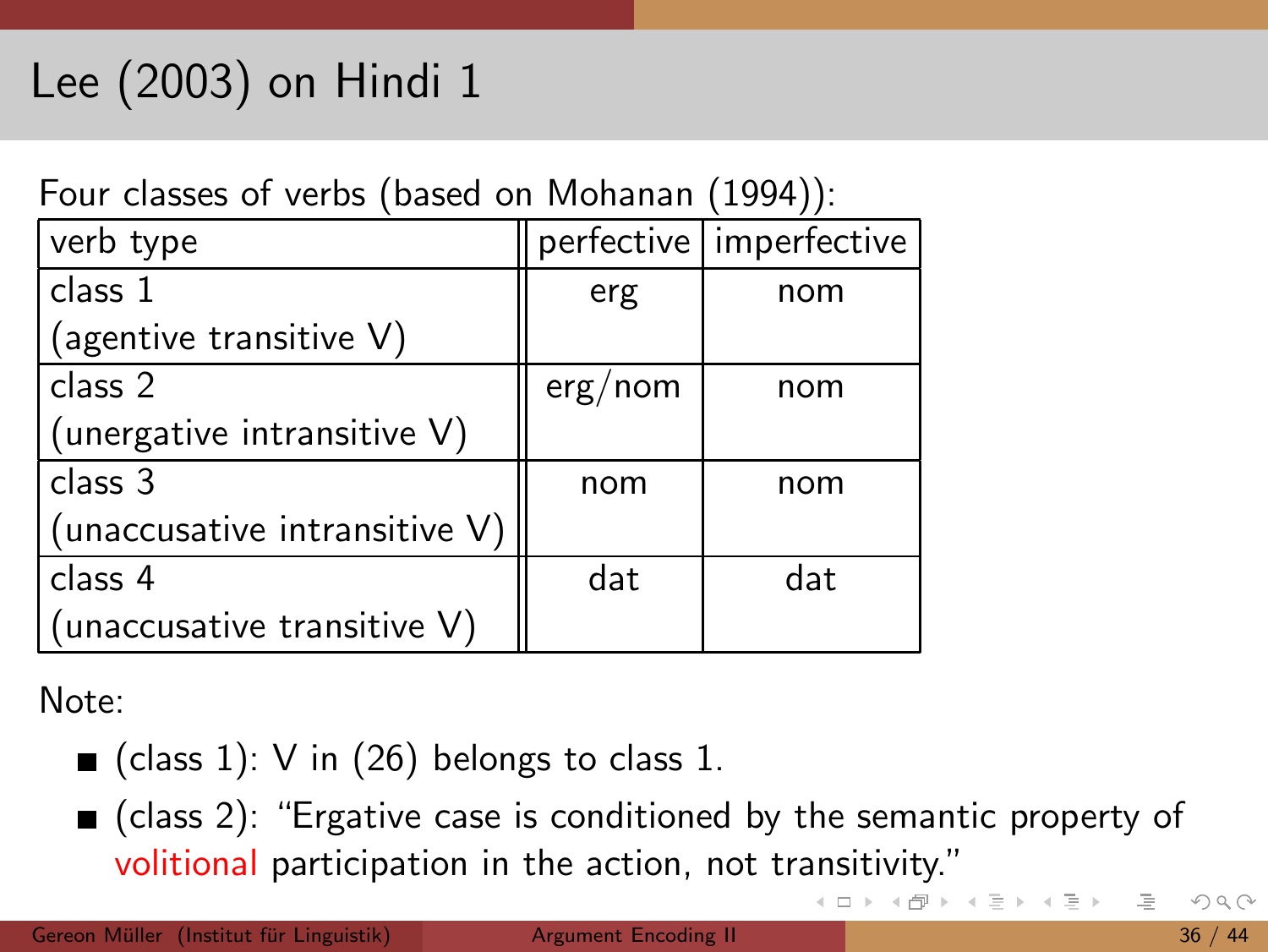(27) Class 2 (non-volitional vs. volitional) in perfective contexts:

- a. Raam-do acaanak šer  $\qquad$  dik<sup>h</sup>aa. Ram-DAT suddenly lion-NOM appear.PERF Vah/\*us-ne cillaayaa. he-NOM/\*he-ERG scream.PERF 'Ram suddenly saw a lion. He screamed.'
- b. Us-ne/\*vah jaanbuuj<sup>h</sup>kar cillaayaa. he-ERG/\*he-NOM deliberately shout-PERF 'He shouted deliberately.'

<span id="page-60-0"></span>化三氯化物医氯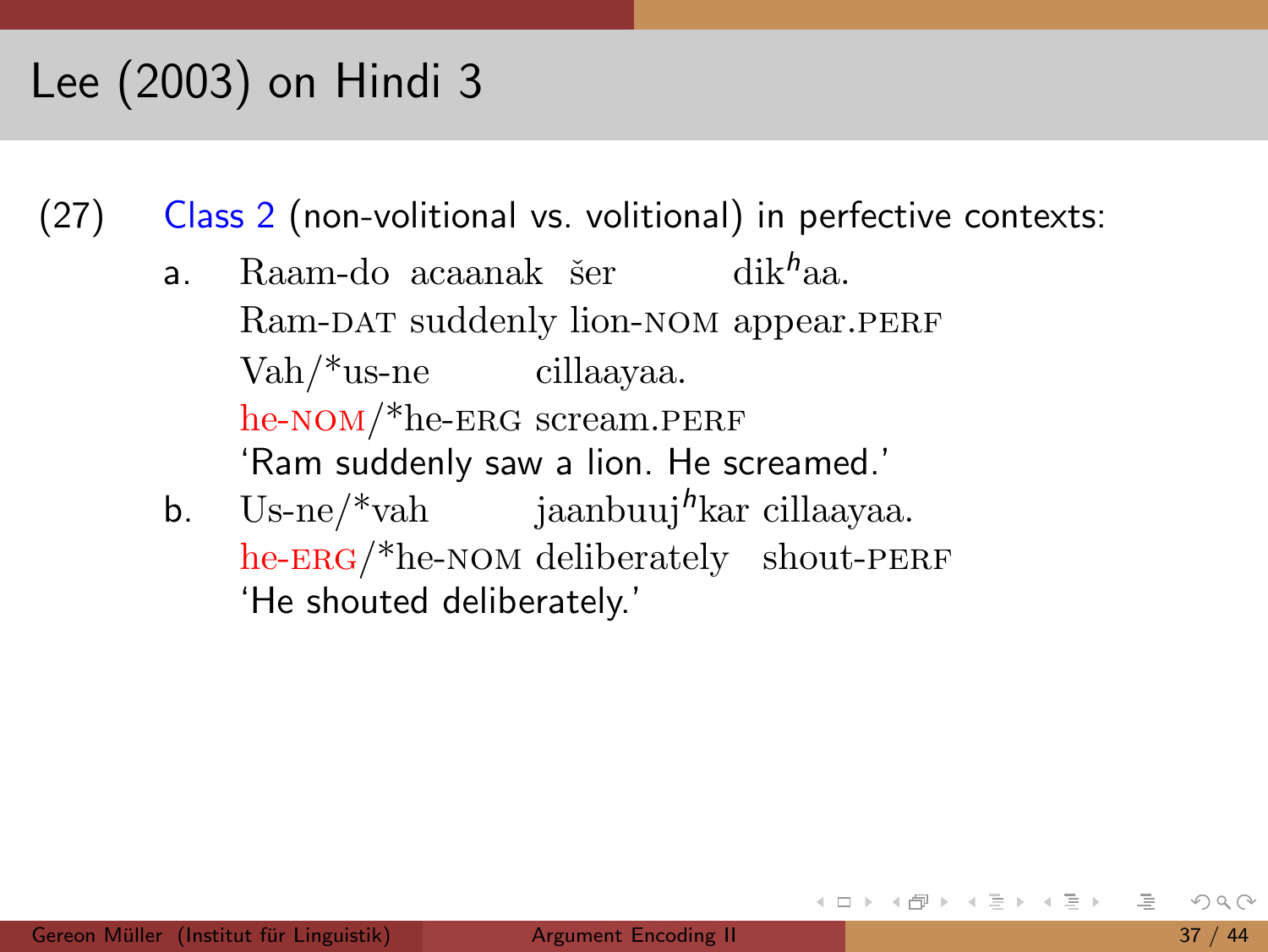(27) Class 2 (non-volitional vs. volitional) in perfective contexts:

- a. Raam-do acaanak šer  $\qquad$  dik<sup>h</sup>aa. Ram-DAT suddenly lion-NOM appear.PERF Vah/\*us-ne cillaayaa. he-NOM/\*he-ERG scream.PERF 'Ram suddenly saw a lion. He screamed.'
- b. Us-ne/\*vah jaanbuuj<sup>h</sup>kar cillaayaa. he-ERG/\*he-NOM deliberately shout-PERF 'He shouted deliberately.'
- (28) Class 3 (unaccusative) in perfective contexts:

```
Raam/*Raam-ne
giraa.
Ram-nom/*Ram-erg
fall-perf
```

```
'Ram fell hard.'
```
 $\mathcal{A} \oplus \mathcal{B} \rightarrow \mathcal{A} \oplus \mathcal{B} \rightarrow \mathcal{A} \oplus \mathcal{B} \rightarrow \mathcal{B}$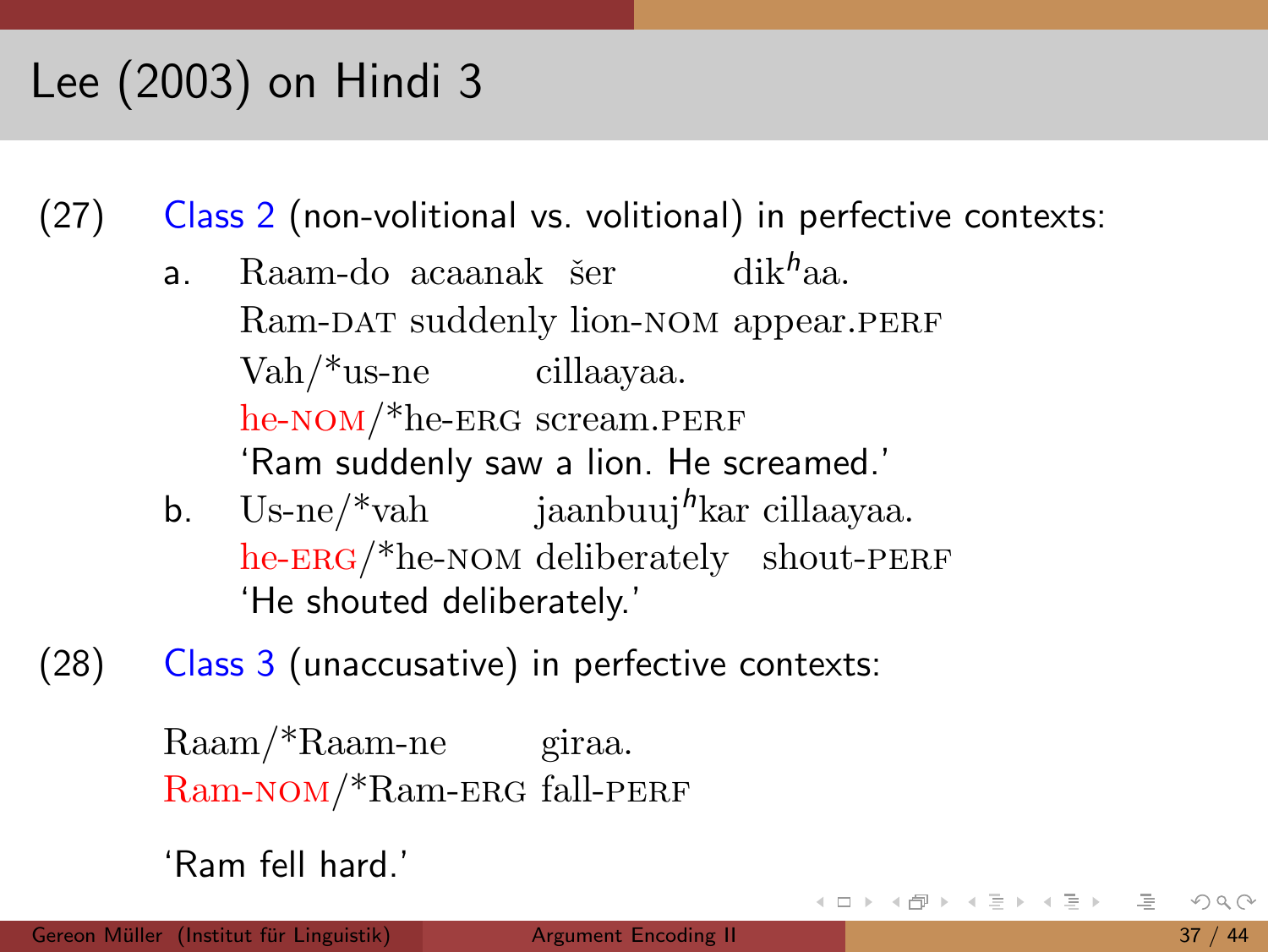# Lee (2003) on Hindi 4: Constraints

(29) Constraints (order indicates ranking in Hindi):

a. IDENT(Sem):

Semantic features must not change their values from input (argument structure) to output (case marker).

- b.  $MAX/DEF([GOAL])$ : A [GOAL] specification can neither be added nor deleted from input to output.
- c.  $ERG_{\text{perf}}$ :

The highest argument role in a perfective clause must be in the ergative.

d.  $*_{ERG}$ :

Avoid ergative case markers.

e. Max([vol]):

A feature [vol] in the input (argument structure) is realized in the output (case marker).

f. \*Subj/Dat:

Avoid dative case markers for subjects.

g. \*Nom:

Avoid nominative case markers.

イロト イ母ト イラト イラト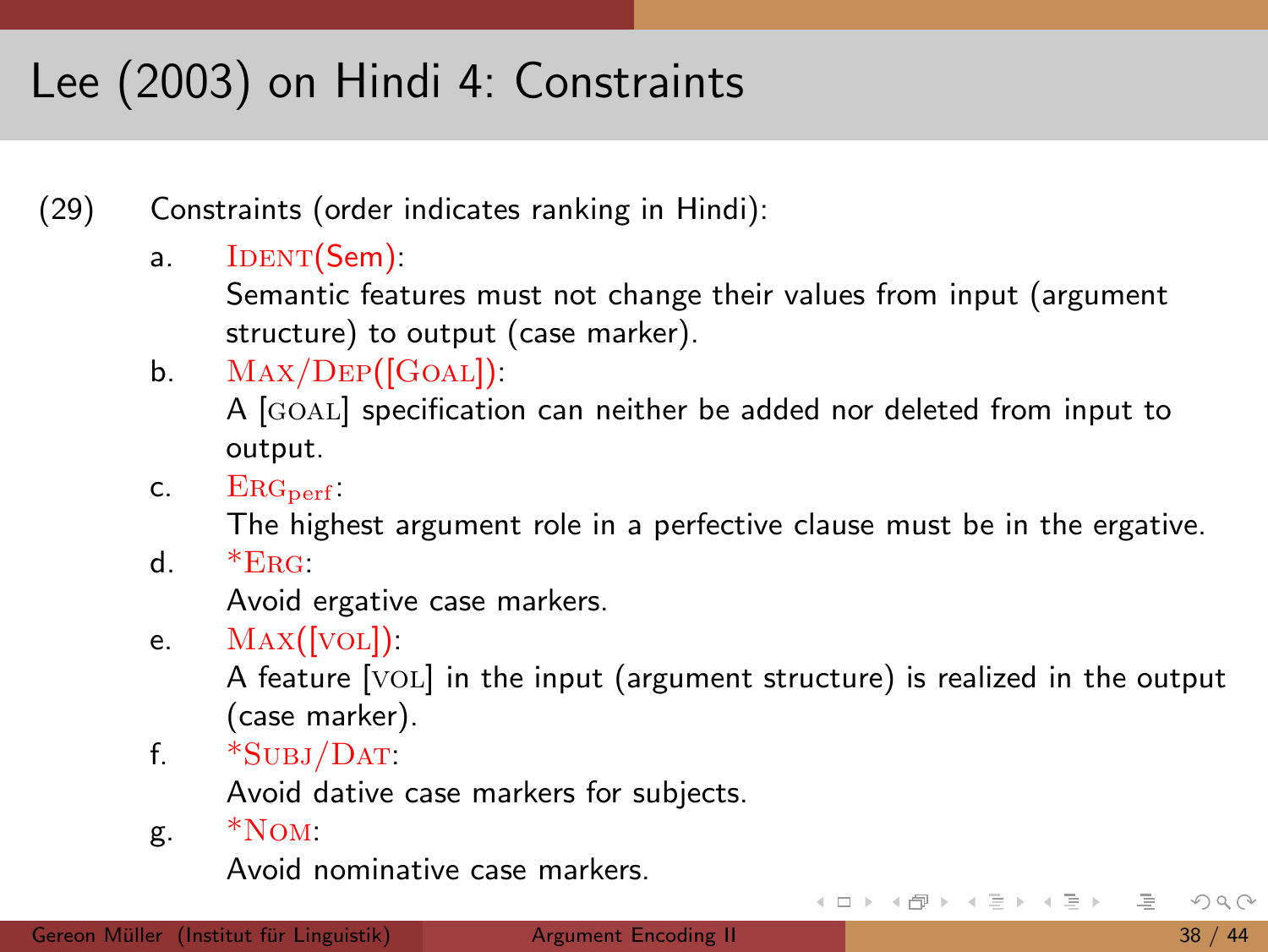### Lee (2003) on Hindi 5: Class 1/2a

#### $T_{16}$ : Class  $1/2a$ : imperfective

| $V(\Theta_1, \Theta_2)$                               |    | $\vert$ IDENT $\vert$ MAX/DEP $\vert$ ERG *ERG MAX *SUBJ/*NOM                                                                            |   |               |  |
|-------------------------------------------------------|----|------------------------------------------------------------------------------------------------------------------------------------------|---|---------------|--|
| $[+VOL]$                                              |    | $\left\  \left( \textsf{Sem} \right) \right\  \left( \left[ \textsf{GoAL} \right] \right) \left\  \left( \textsf{perf} \right) \right\ $ |   | $([VOL])$ DAT |  |
| $C_1$ : $NP_{ext}$ -ERG[+VOL]                         |    |                                                                                                                                          | ∗ |               |  |
| $\rightarrow$ C <sub>2</sub> : NP <sub>ext</sub> -NOM |    |                                                                                                                                          |   |               |  |
| $C_3$ : $NP_{ext}$ -DAT $[–VOL, +GOAL]]$              | ∗∣ |                                                                                                                                          |   |               |  |

目

イロト イ部 トイモト イモト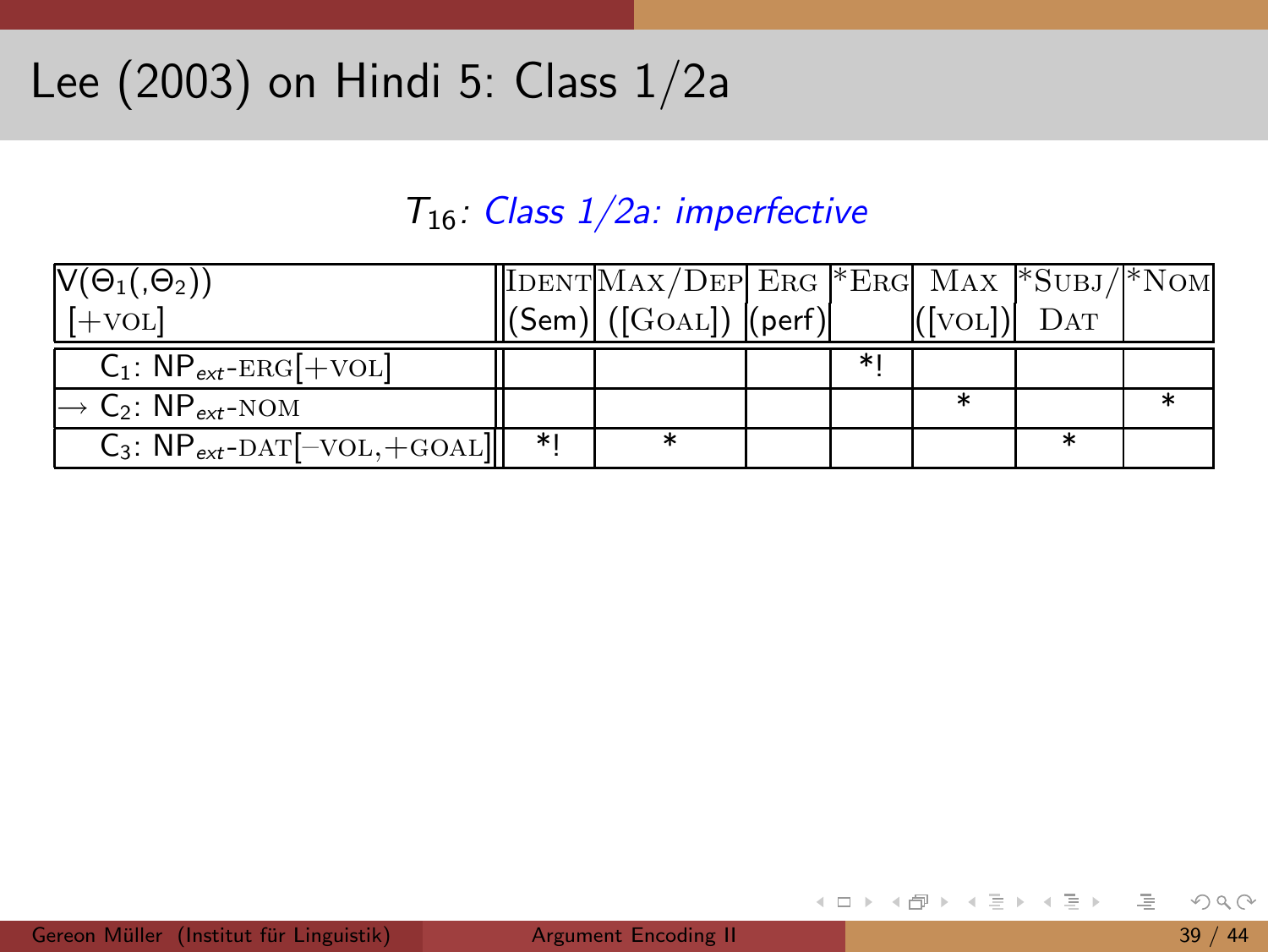## Lee (2003) on Hindi 5: Class 1/2a

### $T_{16}$ : Class  $1/2a$ : imperfective

| $V(\Theta_1, \Theta_2)$                               |    | $\vert$ IDENT $\vert$ MAX/DEP $\vert$ ERG *ERG MAX * $\overline{\text{SUBJ}}$ /*NOM |    |               |  |
|-------------------------------------------------------|----|-------------------------------------------------------------------------------------|----|---------------|--|
| $[+vol]$                                              |    | $\vert$ (Sem) $\vert$ ([GOAL]) (perf)                                               |    | $([VOL])$ DAT |  |
| $C_1$ : NP <sub>ext</sub> -ERG[+VOL]                  |    |                                                                                     | ∗∣ |               |  |
| $\rightarrow$ C <sub>2</sub> : NP <sub>ext</sub> -NOM |    |                                                                                     |    |               |  |
| $C_3$ : $NP_{ext}$ -DAT $[–VOL, +GOAL]]$              | ∗∣ |                                                                                     |    |               |  |

#### $T_{17}$ : Class  $1/2a$ : perfective

| $V(\Theta_1, \Theta_2)$                                     |    | $\vert$ IDENT $\vert$ MAX/DEP $\vert$ ERG *ERG MAX *SUBJ/*NOM |    |               |  |
|-------------------------------------------------------------|----|---------------------------------------------------------------|----|---------------|--|
| $[+vol]$                                                    |    | $\parallel$ (Sem) $\parallel$ ([GOAL]) $\parallel$ (perf)     |    | $([VOL])$ DAT |  |
| $\rightarrow$ C <sub>1</sub> : NP <sub>ext</sub> -ERG[+VOL] |    |                                                               |    |               |  |
| $C_2$ : $NP_{ext-NOM}$                                      |    |                                                               | ∗। |               |  |
| $C_3$ : NP <sub>ext</sub> -DAT[-VOL, +GOAL]]                | *I |                                                               |    |               |  |

 $\leftarrow$   $\Box$   $\rightarrow$ - 4 母 ト 4 ヨ ト 4 ヨ ト ≘  $OQ$ 

Gereon Müller (Institut für Linguistik) [Argument](#page-0-0) Encoding II 39 / 44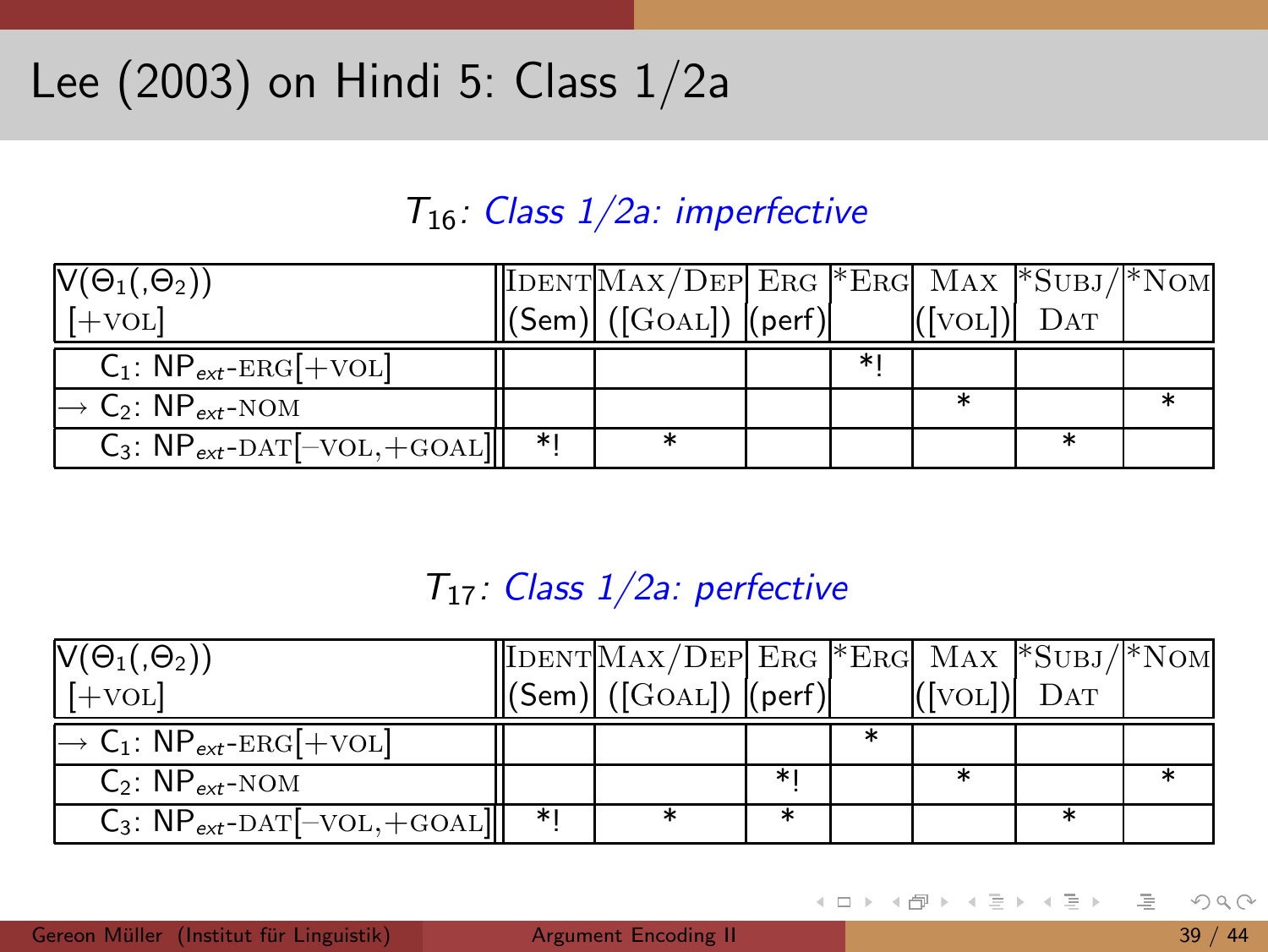### Lee (2003) on Hindi 5: Class 2b/3

#### T18: Class 2b/3: imperfective

| $V(\Theta_1)$                                         |    | $\vert$ IDENT $\vert$ MAX/DEP $\vert$ ERG *ERG MAX *SUBJ/*NOM |  |             |  |
|-------------------------------------------------------|----|---------------------------------------------------------------|--|-------------|--|
| $[-\text{vol}]$                                       |    | $\vert$ (Sem) $\vert$ ([GOAL]) $\vert$ (perf) $\vert$         |  | $(VOL)$ DAT |  |
| $C_1$ : $NP_{ext}$ -ERG[+VOL]                         | ∗∣ |                                                               |  |             |  |
| $\rightarrow$ C <sub>2</sub> : NP <sub>ext</sub> -NOM |    |                                                               |  |             |  |
| $C_3$ : $NP_{ext}$ -DAT $[–VOL, +GOAL]]$              |    |                                                               |  |             |  |

E.

イロト イ部 トイモト イモト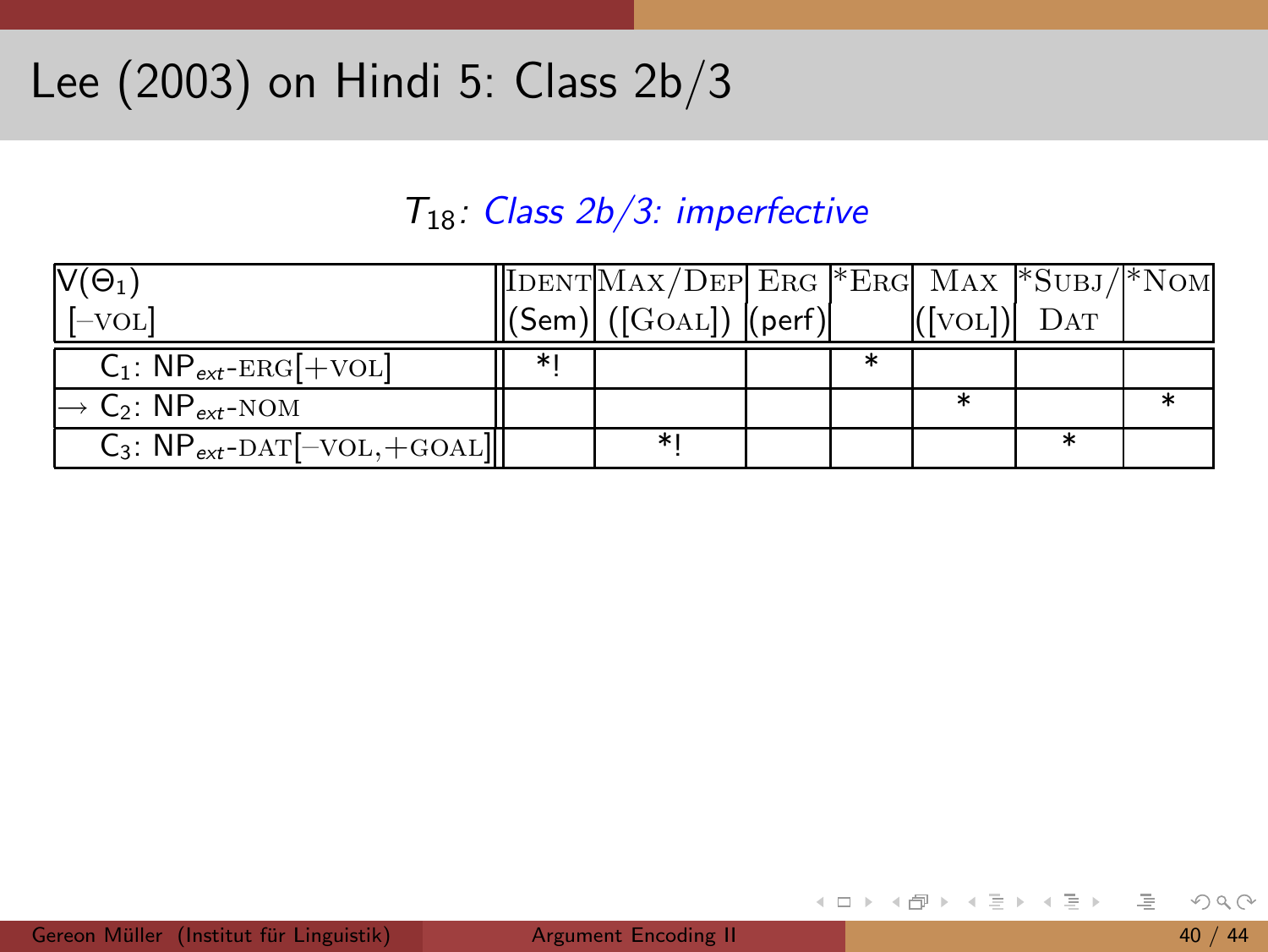#### T18: Class 2b/3: imperfective

| $V(\Theta_1)$                                         |    | $\vert$ IDENT $\vert$ MAX/DEP $\vert$ ERG *ERG MAX *SUBJ/*NOM |  |         |     |  |
|-------------------------------------------------------|----|---------------------------------------------------------------|--|---------|-----|--|
| [–VOL]                                                |    | $\ $ (Sem) $\ $ ([GOAL]) $\ $ (perf)                          |  | ([VOL]) | DAT |  |
| $C_1$ : NP <sub>ext</sub> -ERG[+VOL]                  | *۱ |                                                               |  |         |     |  |
| $\rightarrow$ C <sub>2</sub> : NP <sub>ext</sub> -NOM |    |                                                               |  |         |     |  |
| $C_3$ : $NP_{ext}$ -DAT $[–VOL, +GOAL]]$              |    |                                                               |  |         |     |  |

#### $T_{19}$ : Class  $2b/3$ : perfective

| $V(\Theta_1)$                                         |    | $\vert$ IDENT $\vert$ MAX/DEP $\vert$ ERG *ERG MAX * $\overline{\text{SUBJ}}$ /*NOM |  |               |  |
|-------------------------------------------------------|----|-------------------------------------------------------------------------------------|--|---------------|--|
| $[-\text{vol}]$                                       |    | $\ $ (Sem) $\ $ ([GOAL]) $\ $ (perf)                                                |  | $([VOL])$ DAT |  |
| $C_1$ : $NP_{ext}$ -ERG[+VOL]                         | ∗∣ |                                                                                     |  |               |  |
| $\rightarrow$ C <sub>2</sub> : NP <sub>ext</sub> -NOM |    |                                                                                     |  |               |  |
| $C_3$ : $NP_{ext}$ -DAT $[–VOL, +GOAL]]$              |    |                                                                                     |  |               |  |

 $\leftarrow$   $\Box$   $\rightarrow$ - 4 母 ト 4 ヨ ト 4 ヨ ト  $OQ$ 

Gereon Müller (Institut für Linguistik) [Argument](#page-0-0) Encoding II 40 / 44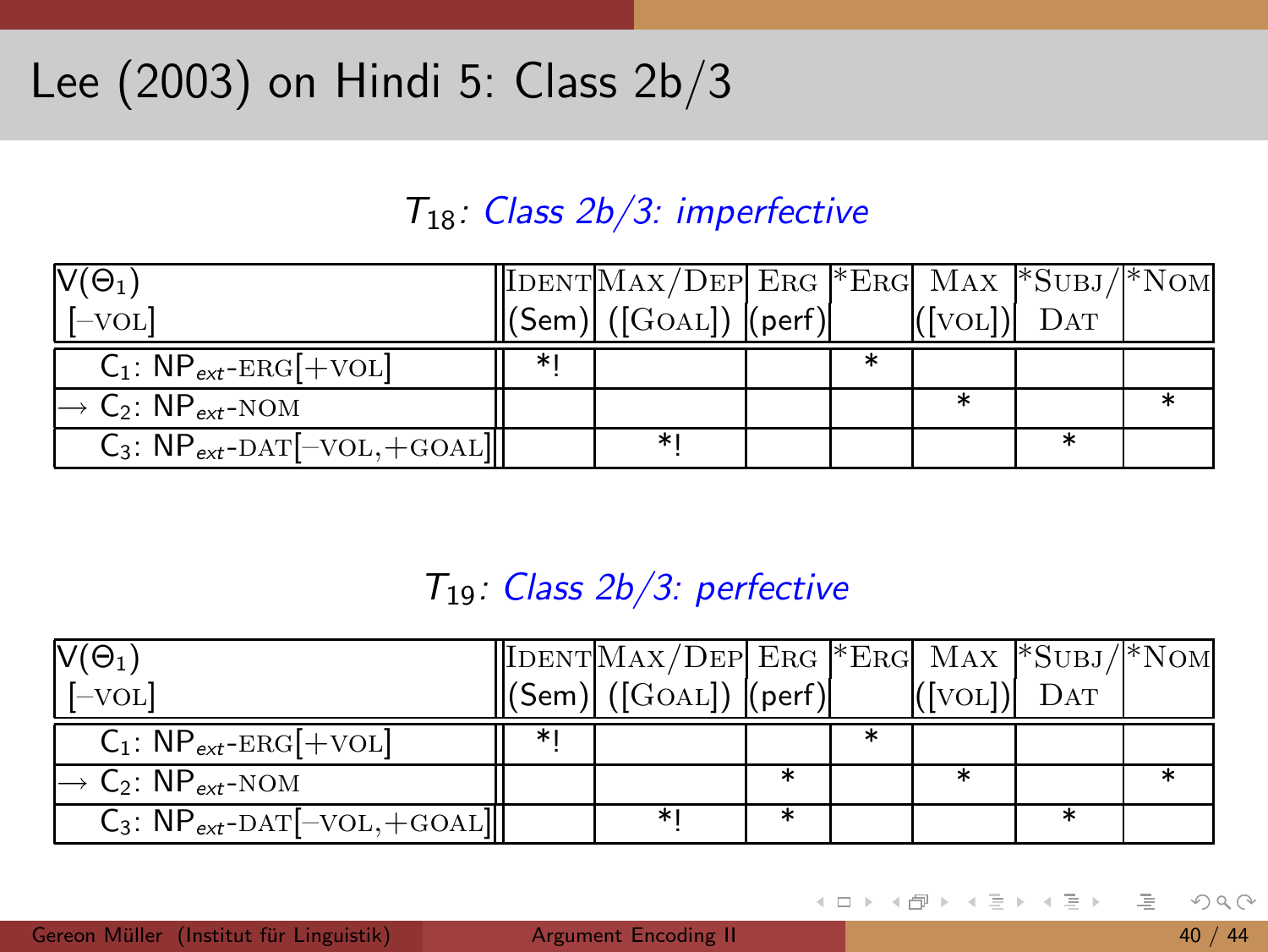## Lee (2003) on Dyirbal

■ Lee presents an analysis that is similar in its effects to the one developed by Stiebels. However, rather than relativizing the relevant constraints by adding person/argument type information, Lee relies on harmonic alignment and constraint conjunction, more or less as in Aissen (1999; 2003).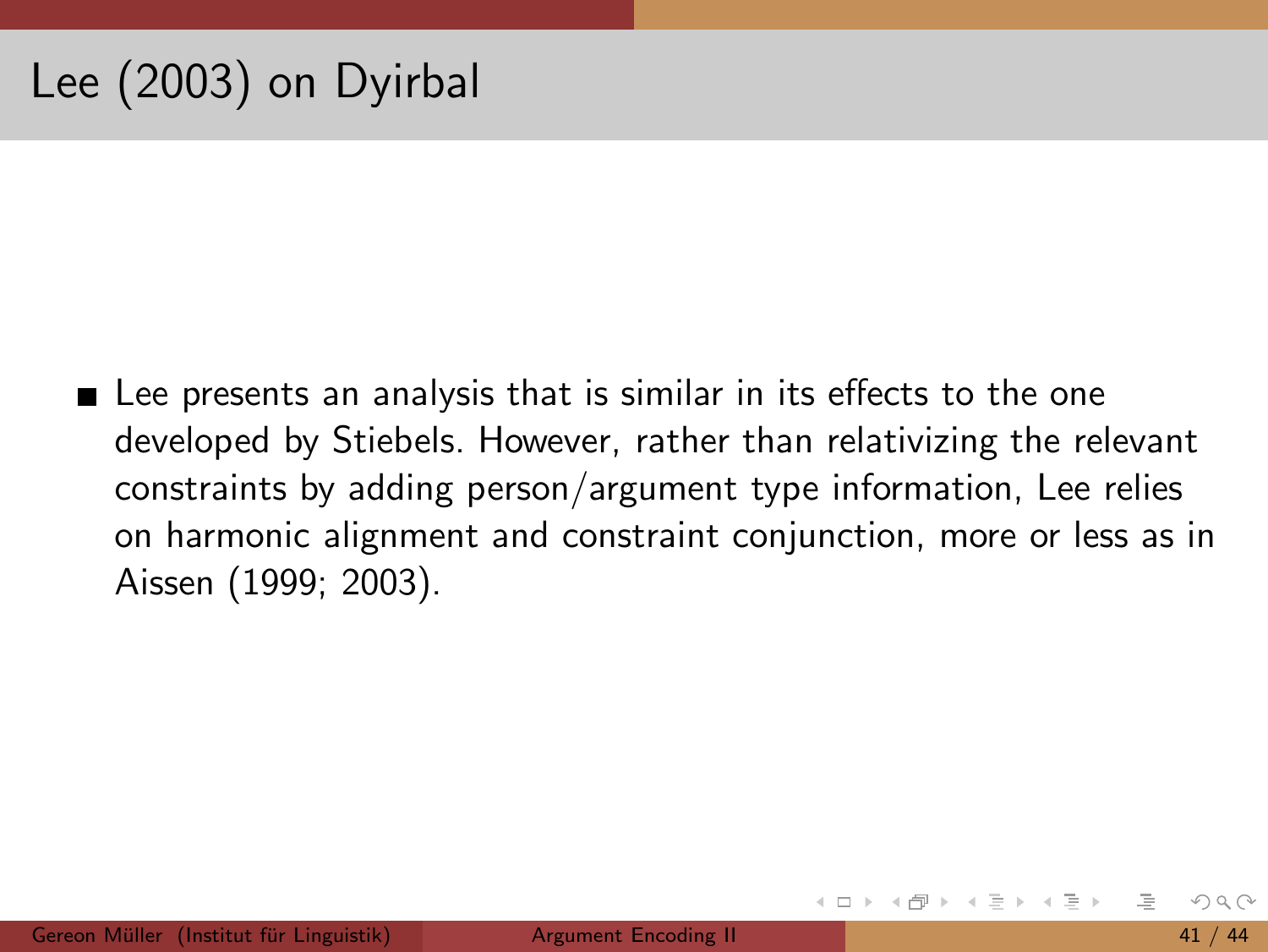Do optimality-theoretic approaches to argument encoding meet the criteria for explanatory adequacy?

- There are no construction-specific rules for cases like ERG, ACC.
- 2 The projection of arguments from lexicon to syntax is uniform across languages.
- **3** There are no semantically irrelevant projections like  $\text{Agr}_{s}P$ ,  $\text{Agr}_{o}P$ (Chomsky (1995; 2001)).
- 4 Case assignment is independent of movement (Chomsky (2000; 2001)).
- 5 1 ERG, ACC  $\rightarrow$  internal structural case (K<sub>2</sub>)
	- 2 NOM, ABS  $\rightarrow$  external structural case (K<sub>1</sub>)
- 6 Internal case is generally morphologically more marked; external case often remains without overt marking (Comrie (1989), Dixon (1994)).

イロト イ部 トイヨト イヨト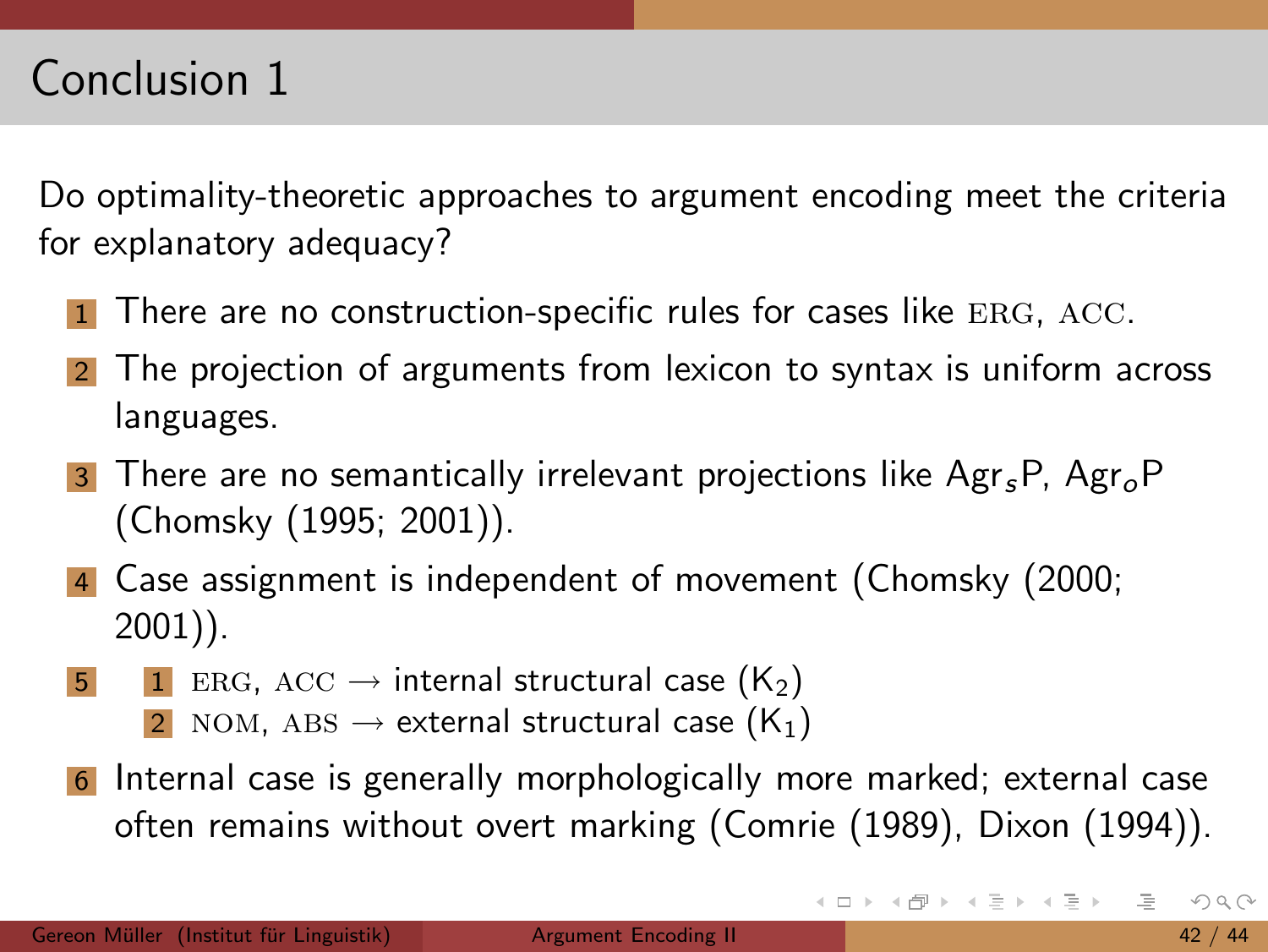### Conclusion 2

Claim:

- Existing optimality-theoretic analyses have problems with criterion (5) (it is not really clear why ergative and absolutive are mutually exclusive in the vast majority of languages).
- 2 Existing optimality-theoretic analyses all fail with respect to criterion (1): Some of the constraints are highly construction-specific. This may be taken to be indicative of a more general problem: The analyses are surface-oriented; there is little theoretical abstraction and, consequently, little progress towards explanatory adequacy.

ミトコミト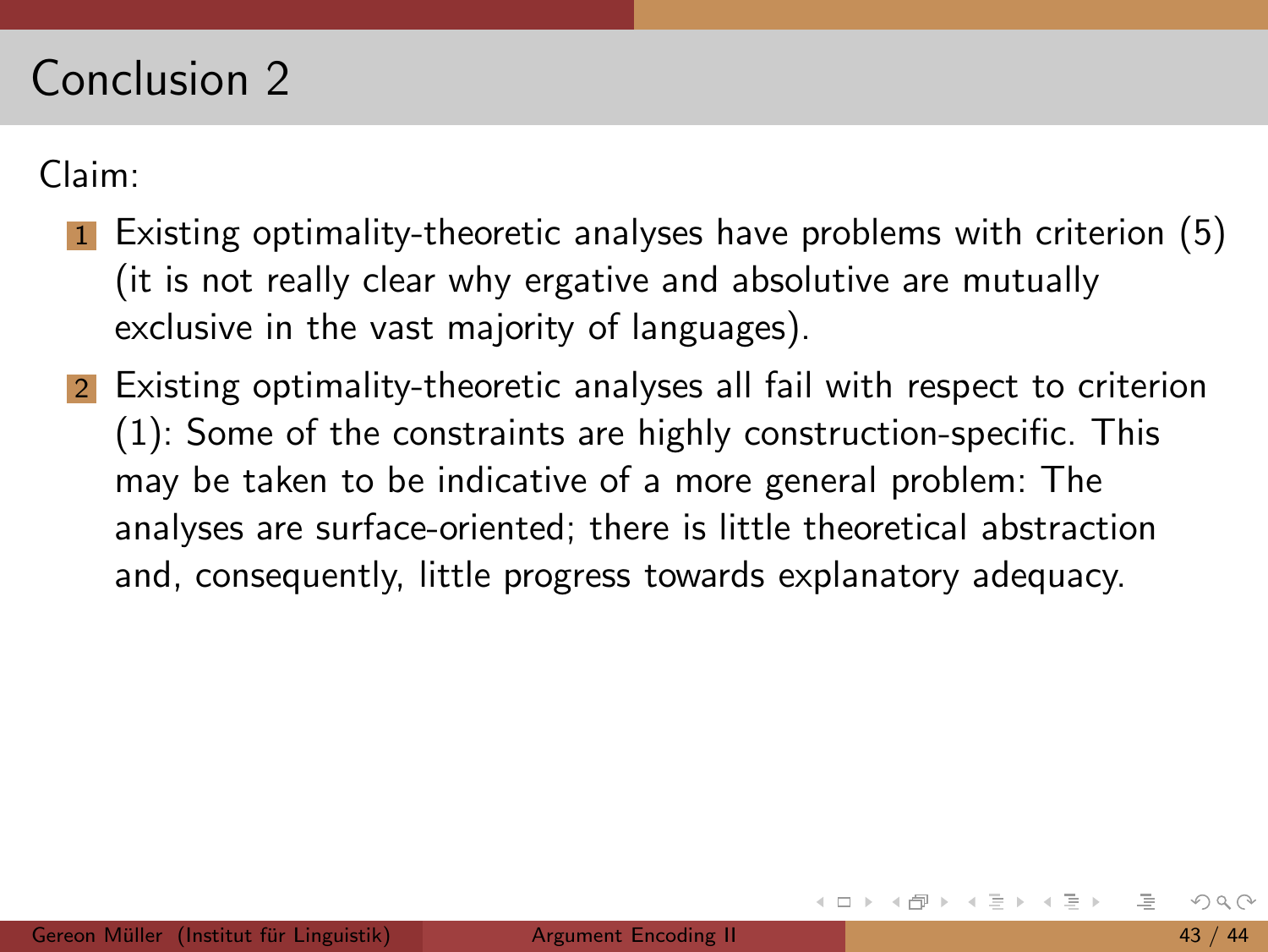### Conclusion 2

Claim:

- Existing optimality-theoretic analyses have problems with criterion (5) (it is not really clear why ergative and absolutive are mutually exclusive in the vast majority of languages).
- 2 Existing optimality-theoretic analyses all fail with respect to criterion (1): Some of the constraints are highly construction-specific. This may be taken to be indicative of a more general problem: The analyses are surface-oriented; there is little theoretical abstraction and, consequently, little progress towards explanatory adequacy.

An obvious example: Perfective environments in Hindi.

- $1$  FAITH-LEX<sub>perf</sub>  $($ Woolford  $(2001)$
- 2 \*[+lr]/[–perf] (Stiebels (2000))
- $3$  Max $(\lceil + \lfloor r \rfloor)/\lceil + \text{perf} \rceil$  (Kiparsky (1999))
- $\text{ERG}_{\text{perf}}$  $\text{ERG}_{\text{perf}}$  $\text{ERG}_{\text{perf}}$  [\(](#page-71-0)[Le](#page-0-0)e [\(2](#page-0-0)[003](#page-71-0)))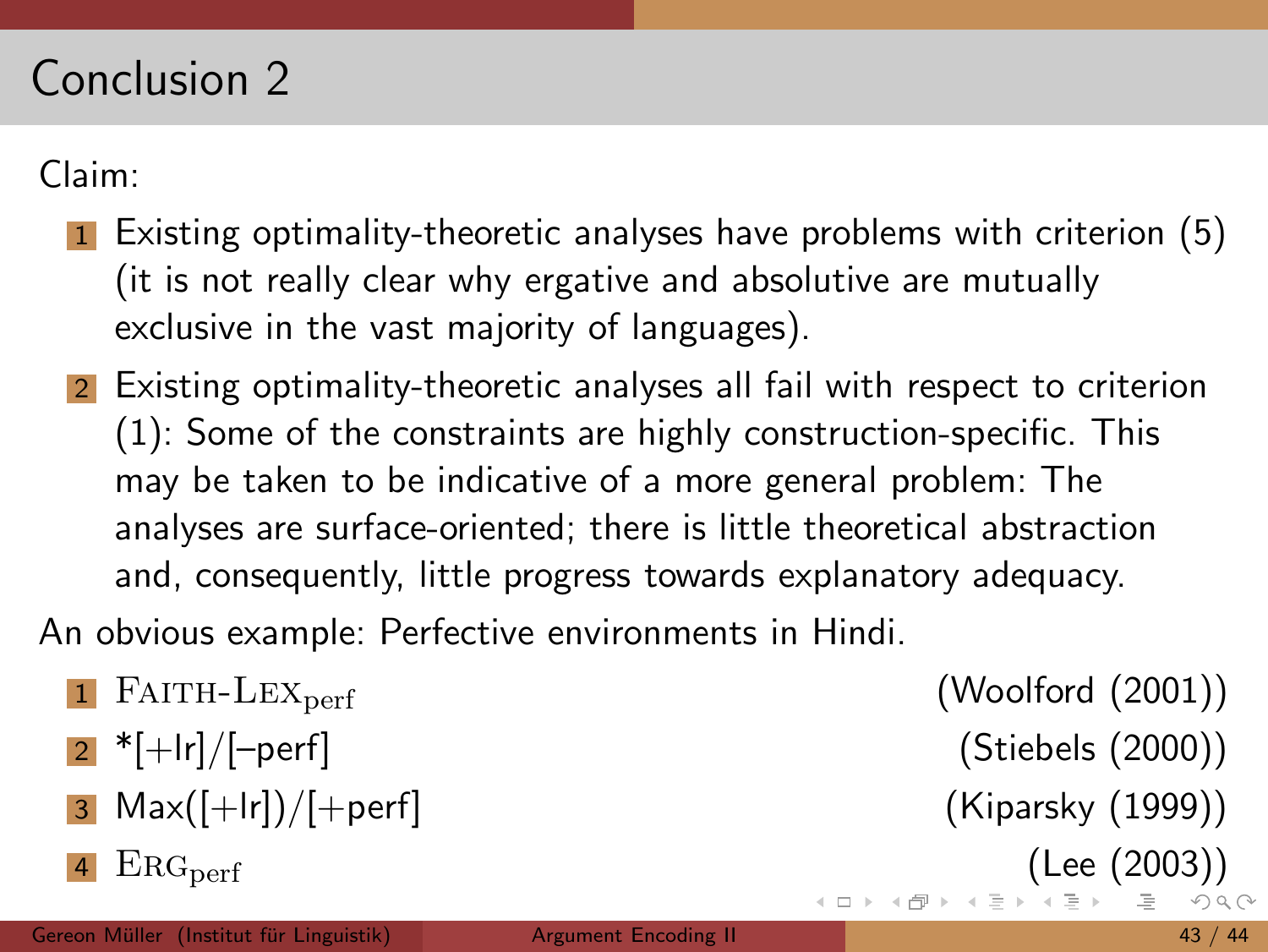- Aissen, Judith (1999): Markedness and Subject Choice in Optimality Theory, Natural Language and Linguistic Theory 17, 673–711.
- Aissen, Judith (2003): Differential Object Marking: Iconicity vs. Economy, Natural Language and Linguistic Theory 21, 435–483.
- Bresnan, Joan (2001): The Emergence of the Unmarked Pronoun. In: G. Legendre, J. Grimshaw & S. Vikner, eds., Optimality-Theoretic Syntax. MIT Press, Cambridge, Mass., pp. 113–142.
- Chomsky, Noam (1995): The Minimalist Program. MIT Press, Cambridge, Mass.
- Chomsky, Noam (2000): Minimalist Inquiries: The Framework. In: R. Martin, D. Michaels & J. Uriagereka, eds., Step by Step. MIT Press, Cambridge, Mass., pp. 89–155.
- Chomsky, Noam (2001): Derivation by Phase. In: M. Kenstowicz, ed., Ken Hale. A Life in Language. MIT Press, Cambridge, Mass., pp. 1-52.
- Comrie, Bernard (1989): Language Universals and Linguistic Typology. 2 edn, Blackwell, Oxford.
- Dixon, R.M.W. (1972): The Dyirbal Language of North Queensland. Cambridge University Press, Cambridge.
- Dixon, R.M.W. (1994): *Ergativity*. Cambridge University Press, Cambridge.
- <span id="page-71-0"></span>Hualde, José Ignacio & Jon Ortiz de Urbina, eds. (2003): A Grammar of Basque. Mouton de Gruyter, Berlin. K ロ > K 레 > K 코 > K 코 > H 코 → K 9 Q O